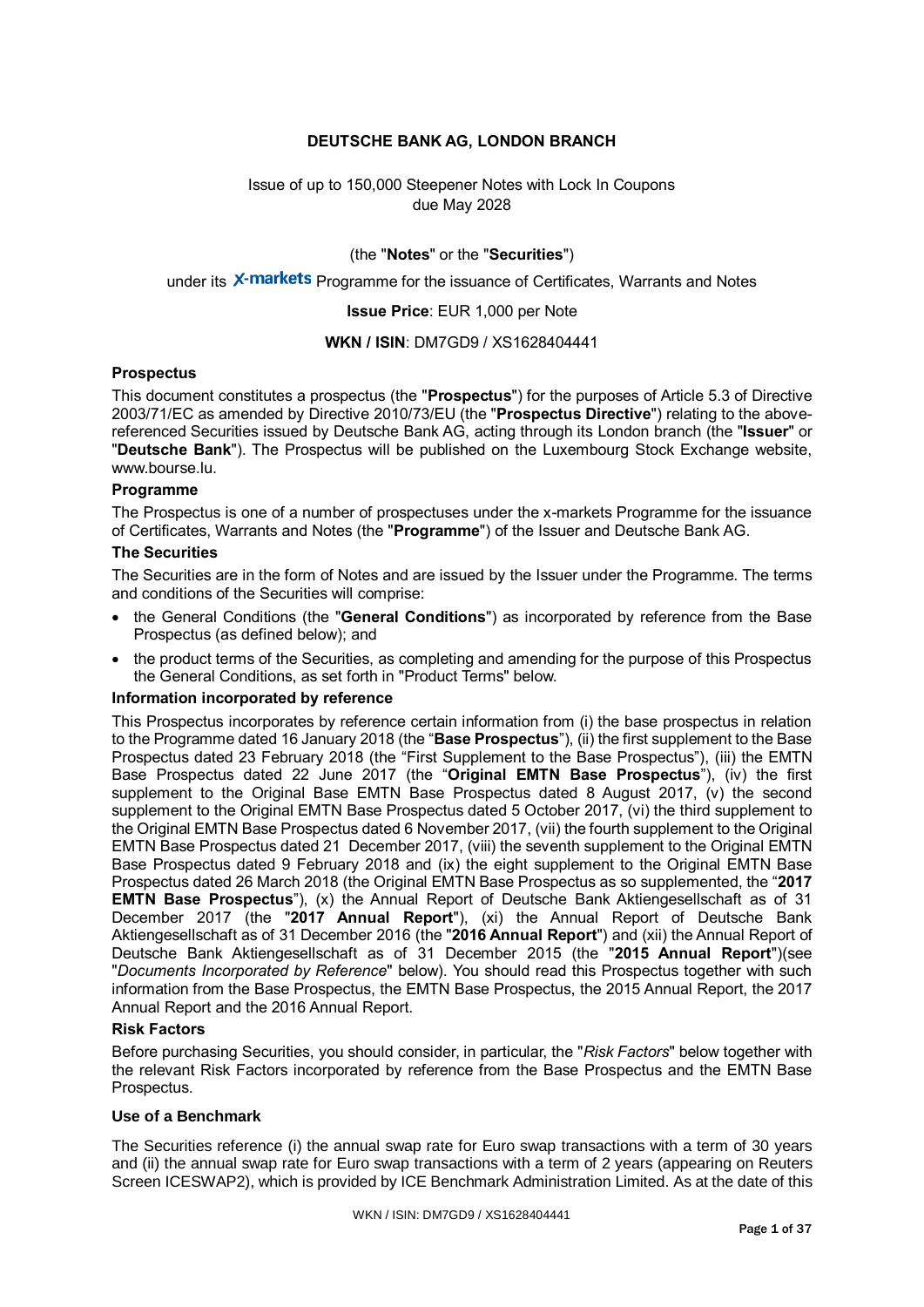Prospectus, ICE Benchmark Administration Limited. does not appear in the register of administrators and benchmarks established and maintained by the European Securities and Markets Authority pursuant to Article 36 of the Benchmarks Regulation ((EU) 2016/1011).

General Note: The securities offered on the basis of this Prospectus relate to a benchmark within the meaning of the Benchmark Regulation (Regulation 2016/1011 – "BMR"). In such case, the issuer is subject to certain requirements as regards the use of this benchmark and related information obligations within the framework of this Prospectus. However, it can be assumed that the requirements of the BMR as regards the maintenance and use of this benchmark will not yet or not fully be applicable during a transitional period (until at least 1 January 2020). Moreover, also due to ongoing internal technical preparations, the issuer is likely to have limited or no information on such circumstances during the validity period of this Prospectus. Investors are therefore advised that this Prospectus may contain limited or no relevant information during this period.

According to Article 29(2) BMR, the Issuer is required to state in the Prospectus whether, for securities issued on its basis referencing a benchmark, the administrator of the respective benchmark is registered in the Register prescribed by the BMR. Due to the mentioned transitional period, the Issuer assumes that during the validity period of this Prospectus, the number of administrators registered in the Register will only increase relatively slowly.

The date of this Prospectus is 17 April 2018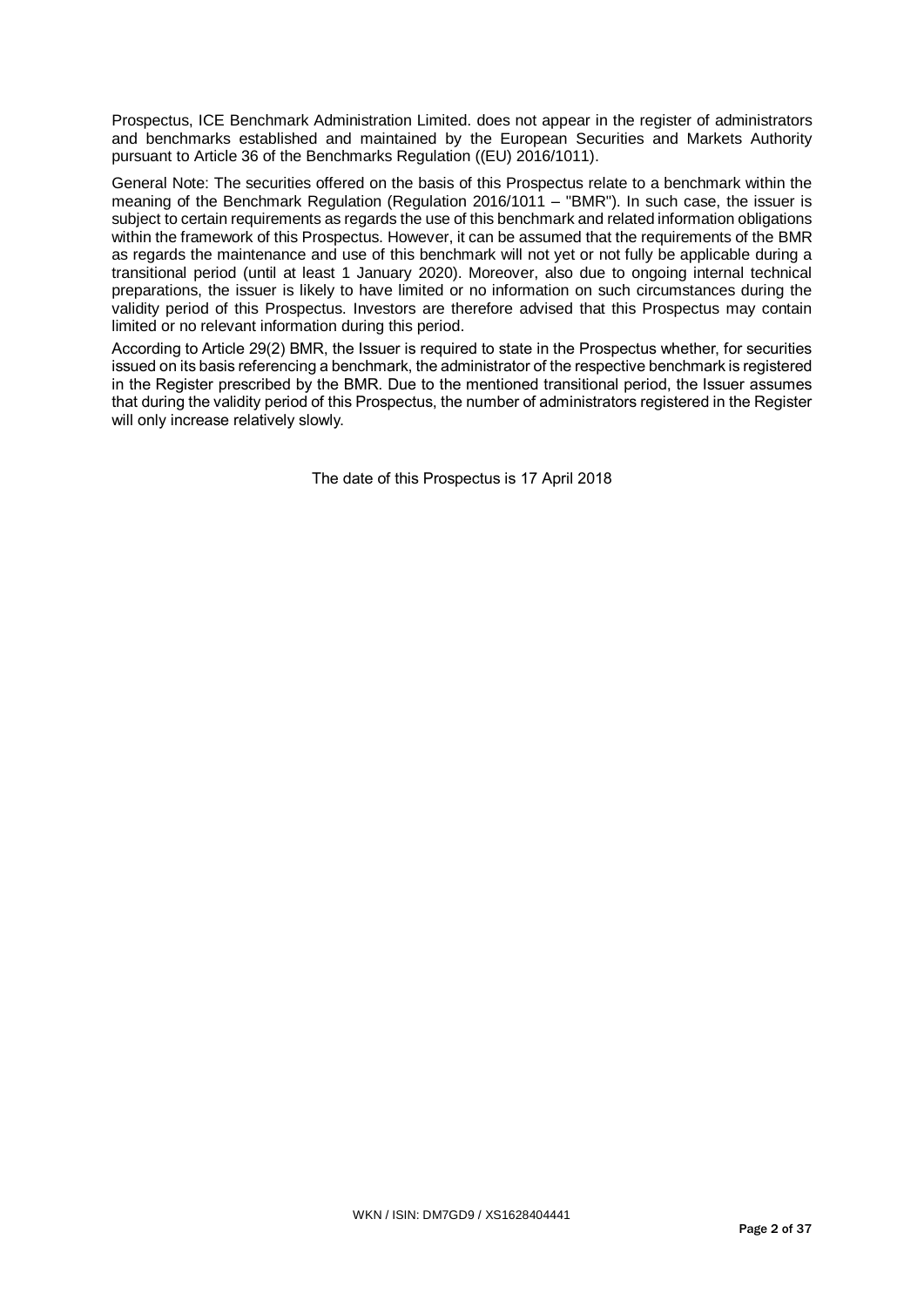# **TABLE OF CONTENTS**

| Page |
|------|
|      |
|      |
|      |
|      |
|      |
|      |
|      |
|      |
|      |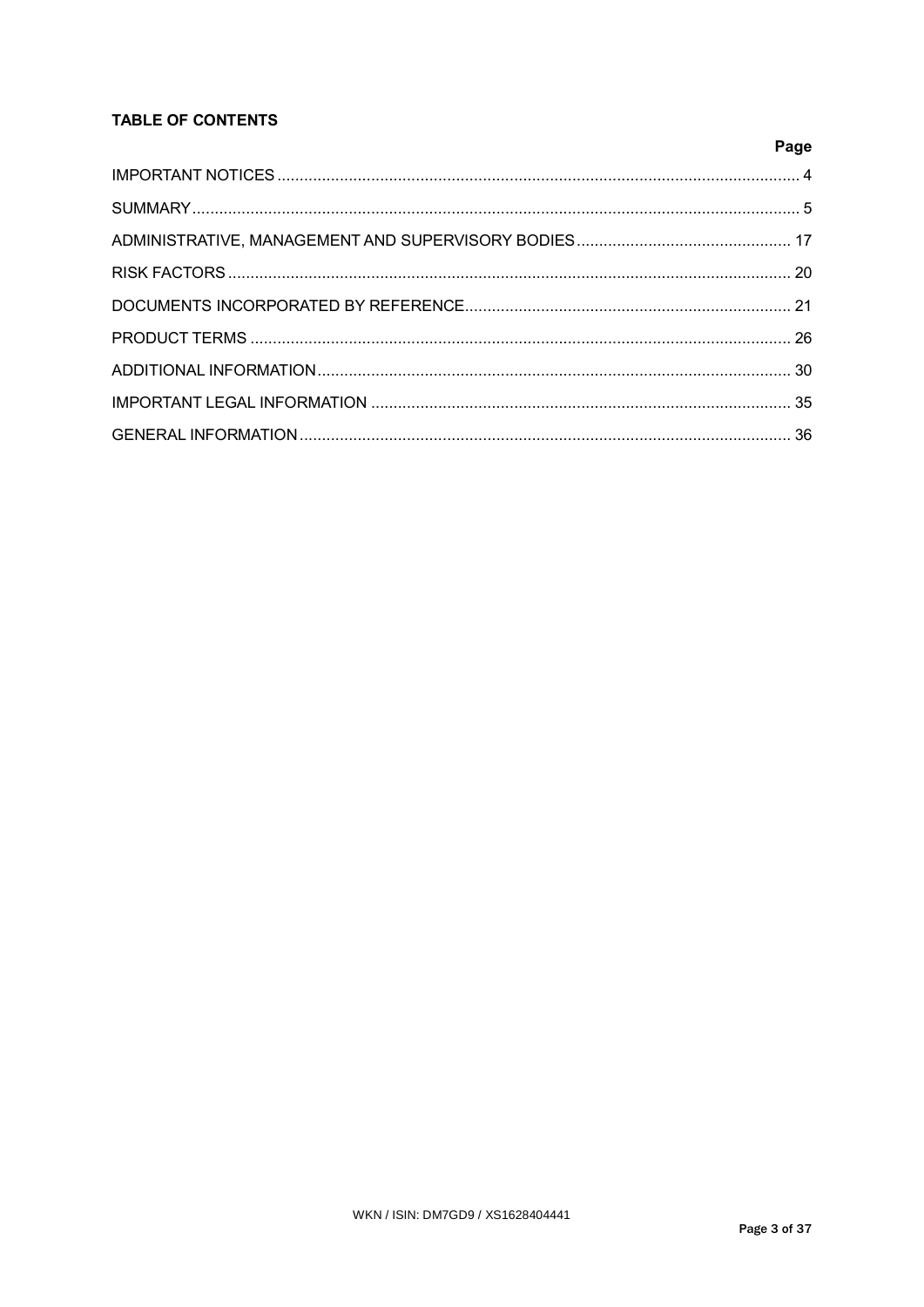## **IMPORTANT NOTICES**

**CSSF disclaimer**: This Prospectus has been approved by the *Commission de surveillance du secteur financier* (the "**CSSF**"), as competent authority under the Prospectus Directive. By approving this Prospectus the CSSF gives no undertaking as to the economic or financial opportuneness of the transaction or the quality and solvency of the Issuer in line with the provisions of Article 7 (7) of the Luxembourg law dated 10 July 2005 on prospectuses for securities.

**Listing and admission to trading**: Application has been made to the Luxembourg Stock Exchange for the Securities to be admitted to the Official List and trading on its regulated market. There can be no assurance that any such listing will be obtained, or if obtained, will be maintained. The regulated market of the Luxembourg Stock Exchange is a regulated market for the purposes of Directive 2014/65/EU (as amended, "**MIFID II**"). This Prospectus will constitute a prospectus for the purposes of the Prospectus Directive.

**No other information**: In connection with the issue and sale of the Securities, no person is authorised to give any information or to make any representation not contained in the Prospectus, and neither the Issuer nor the Dealer accepts responsibility for any information or representation so given that is not contained in the Prospectus.

**Restrictions on distribution**: The distribution of the Prospectus and the offering of the Securities in certain jurisdictions may be restricted by law. Persons into whose possession the Prospectus comes are required by the Issuer to inform themselves about, and to observe, such restrictions.

**Important U.S. notice**: The Securities have not been and will not be registered under the U.S. Securities Act of 1933 (the "**Securities Act**"). Subject to certain exemptions, the Securities may not be offered, sold or delivered within the United States of America or to, or for the account or benefit of, U.S. persons. A further description of the restrictions on offers and sales of the Securities in the United States or to U.S. persons is set forth in the section entitled "General Selling and Transfer Restrictions" of the Base Prospectus (as defined below), which is incorporated by reference into this document.

**Information only as at the date hereof**: The delivery of this document at any time does not imply that any information contained herein is correct at any time subsequent to the date hereof.

**No rating**: The Securities have not been rated.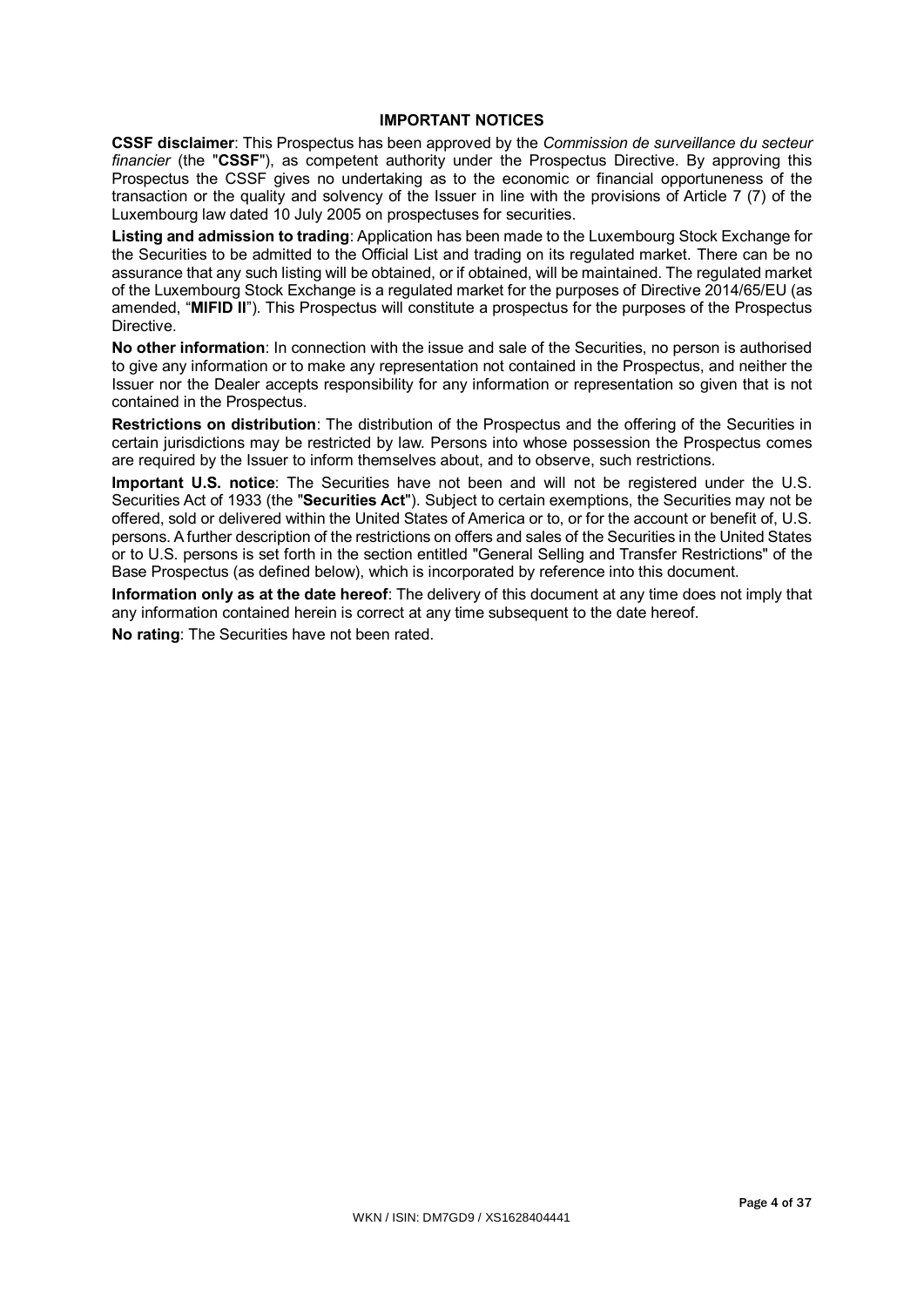### **SUMMARY**

*Summaries are made up of disclosure requirements known as "Elements". These Elements are numbered in Sections A – E (A.1 – E.7).*

*This summary contains all the Elements required to be included in a summary for this type of securities and issuer. Because some Elements are not required to be addressed, there may be gaps in the numbering sequence of Elements.* 

*Even though an Element may be required to be inserted in the summary because of the type of securities and issuer, it is possible that no relevant information can be given regarding the Element. In this case a short description of the Element is included in the summary with the mention of "not applicable".*

| <b>Element</b> |                                      | Section A – Introduction and warnings                                                                                                                                                                                                                                                                                                                                                                                                      |  |  |
|----------------|--------------------------------------|--------------------------------------------------------------------------------------------------------------------------------------------------------------------------------------------------------------------------------------------------------------------------------------------------------------------------------------------------------------------------------------------------------------------------------------------|--|--|
| A.1            | Warning:                             | Warning that:                                                                                                                                                                                                                                                                                                                                                                                                                              |  |  |
|                |                                      | this Summary should be read as an introduction to the Prospectus;                                                                                                                                                                                                                                                                                                                                                                          |  |  |
|                |                                      | any decision to invest in the Securities should be based on consideration of the<br>Prospectus as a whole by the investor;                                                                                                                                                                                                                                                                                                                 |  |  |
|                |                                      | where a claim relating to the information contained in the Prospectus is brought<br>before a court, the plaintiff investor might, under the national legislation of the EU<br>member states, have to bear the costs of translating the Prospectus, before the legal<br>proceedings are initiated; and                                                                                                                                      |  |  |
|                |                                      | civil liability attaches only to those persons who have tabled this Summary including<br>any translation thereof, but only if this Summary is misleading, inaccurate or<br>inconsistent when read together with the other parts of the Prospectus or it does not<br>provide, when read together with the other parts of the Prospectus, key information<br>in order to aid investors when considering whether to invest in the Securities. |  |  |
| A.2            | Consent to use of<br>the Prospectus: | The Issuer consents to the use of the Prospectus for subsequent resale or final<br>$\bullet$<br>placement of the Securities by the following financial intermediaries (individual<br>consent): Deutsche Bank S.p.A. of Piazza del Calendario 3, 20126, Milan, Italy, and<br>Finanza e Futuro Banca S.p.A. of Piazza del Calendario 1, 20126 Milan, Italy.                                                                                  |  |  |
|                |                                      | The subsequent resale or final placement of Securities by financial intermediaries<br>can be made from, and including, 19 April 2018 to, and including, 28May 2018 (the<br>"Subscription Period") as long as the Prospectus is valid in accordance with Article<br>9 of the Prospectus Directive.                                                                                                                                          |  |  |
|                |                                      | Such consent is not subject to and given under any condition.                                                                                                                                                                                                                                                                                                                                                                              |  |  |
|                |                                      | In case of an offer being made by a financial intermediary, this financial<br>intermediary will provide information to investors on the terms and conditions<br>of the offer at the time the offer is made.                                                                                                                                                                                                                                |  |  |

| <b>Element</b> |                                                                                                | Section B - Issuer                                                                                                                                                                                                                                                                                                                                                                                                                                                                             |
|----------------|------------------------------------------------------------------------------------------------|------------------------------------------------------------------------------------------------------------------------------------------------------------------------------------------------------------------------------------------------------------------------------------------------------------------------------------------------------------------------------------------------------------------------------------------------------------------------------------------------|
| B.1            | Legal<br>and<br>Commercial<br>Name<br>Ωf<br>the<br><b>Issuer</b>                               | The legal and commercial name of the Issuer is Deutsche Bank Aktiengesellschaft<br>("Deutsche Bank", "Deutsche Bank AG" or the "Bank").                                                                                                                                                                                                                                                                                                                                                        |
| B.2            | Domicile,<br>Legal<br>Form, Legislation<br>and Country of<br>Incorporation                     | Deutsche Bank is a stock corporation (Aktiengesellschaft) under German law. The Bank has<br>its registered office in Frankfurt am Main, Germany. It maintains its head office at<br>Taunusanlage 12, 60325 Frankfurt am Main, Germany.<br>Deutsche Bank AG, acting through its London branch ("Deutsche Bank AG, London<br>Branch") is domiciled at Winchester House, 1 Great Winchester Street, London EC2N 2DB,<br>United Kingdom.<br>The country of incorporation of the Issuer is Germany. |
| B.4b           | trends<br>Known<br>affecting<br>the<br>Issuer and<br>the<br>industries in which<br>it operates | With the exception of the effects of the macroeconomic conditions and market environment,<br>litigation risks associated with the financial markets crisis as well as the effects of legislation<br>and regulations applicable to financial institutions in Germany and the European Union, there<br>are no known trends, uncertainties, demands, commitments or events that are reasonably<br>likely to have a material effect on the Issuer's prospects in its current financial year.       |
| B.5            | Description of the<br>and<br>the<br>group<br>Issuer's<br>position<br>within the group          | Deutsche Bank is the parent company of a group consisting of banks, capital market<br>companies, fund management companies, property finance companies, instalment financing<br>companies, research and consultancy companies and other domestic and foreign companies<br>(the "Deutsche Bank Group").                                                                                                                                                                                         |
| <b>B.9</b>     | Profit forecasts or<br>estimate                                                                | Not applicable. No profit or forecast estimate is made.                                                                                                                                                                                                                                                                                                                                                                                                                                        |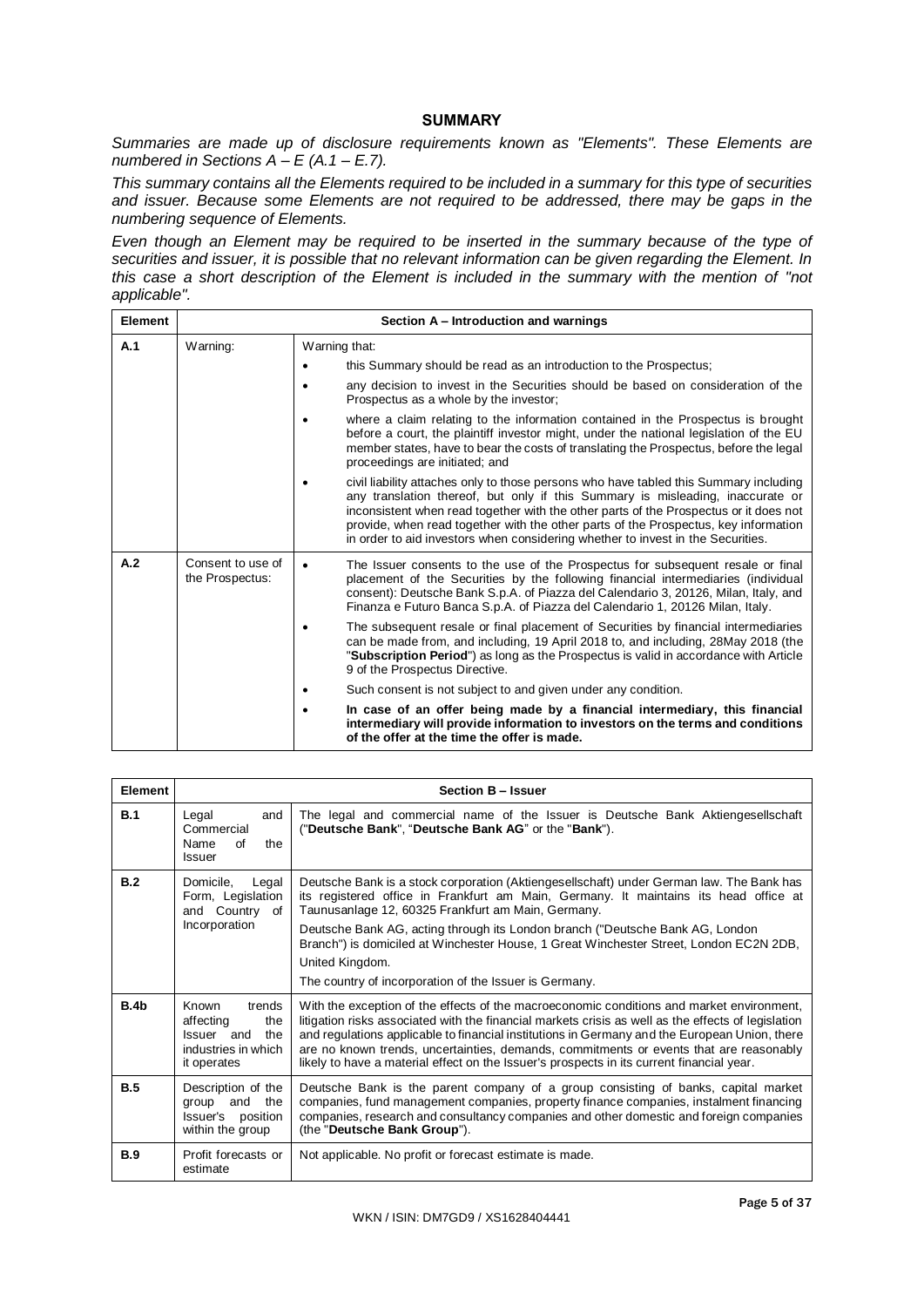| <b>B.10</b> | Qualifications<br>in<br>the audit report                          | Not applicable. There are no qualifications in the audit report on the historical financial<br>information.                                                                                                                                                                                                                                                                                                                                                                                                                                                                                                                                                                                                                                                                                                                                  |                  |                       |
|-------------|-------------------------------------------------------------------|----------------------------------------------------------------------------------------------------------------------------------------------------------------------------------------------------------------------------------------------------------------------------------------------------------------------------------------------------------------------------------------------------------------------------------------------------------------------------------------------------------------------------------------------------------------------------------------------------------------------------------------------------------------------------------------------------------------------------------------------------------------------------------------------------------------------------------------------|------------------|-----------------------|
| <b>B.12</b> | Selected<br>historical key<br>financial<br>information            | The following table shows an overview from the balance sheet of Deutsche Bank AG which<br>has been extracted from the respective audited consolidated financial statements prepared<br>in accordance with IFRS as of 31 December 2016 and 31 December 2017.                                                                                                                                                                                                                                                                                                                                                                                                                                                                                                                                                                                  |                  |                       |
|             |                                                                   |                                                                                                                                                                                                                                                                                                                                                                                                                                                                                                                                                                                                                                                                                                                                                                                                                                              | 31 December 2016 | 31 December 2017      |
|             |                                                                   |                                                                                                                                                                                                                                                                                                                                                                                                                                                                                                                                                                                                                                                                                                                                                                                                                                              | (IFRS, audited)  | (IFRS, audited)       |
|             |                                                                   | Share capital (in EUR)                                                                                                                                                                                                                                                                                                                                                                                                                                                                                                                                                                                                                                                                                                                                                                                                                       | 3,530,939,215.36 | 5,290,939,215.36*     |
|             |                                                                   | Number of ordinary shares                                                                                                                                                                                                                                                                                                                                                                                                                                                                                                                                                                                                                                                                                                                                                                                                                    | 1,379,273,131    | 2,066,773,131*        |
|             |                                                                   | Total assets (in million Euro)                                                                                                                                                                                                                                                                                                                                                                                                                                                                                                                                                                                                                                                                                                                                                                                                               | 1,590,546        | 1,474,732             |
|             |                                                                   | Total liabilities (in million Euro)                                                                                                                                                                                                                                                                                                                                                                                                                                                                                                                                                                                                                                                                                                                                                                                                          | 1,525,727        | 1,406,633             |
|             |                                                                   | Total equity (in million Euro)                                                                                                                                                                                                                                                                                                                                                                                                                                                                                                                                                                                                                                                                                                                                                                                                               | 64,819           | 68,099                |
|             |                                                                   | Common Equity Tier 1 capital ratio <sup>1</sup>                                                                                                                                                                                                                                                                                                                                                                                                                                                                                                                                                                                                                                                                                                                                                                                              | 13.4%            | $14.8\%$ <sup>2</sup> |
|             |                                                                   | Tier 1 capital ratio <sup>1</sup>                                                                                                                                                                                                                                                                                                                                                                                                                                                                                                                                                                                                                                                                                                                                                                                                            | 15.6%            | $16.8\%$ <sup>3</sup> |
|             |                                                                   | Source: Issuer's website under https://www.db.com/ir/en/share-information.htm; date: 17 April 2018.                                                                                                                                                                                                                                                                                                                                                                                                                                                                                                                                                                                                                                                                                                                                          |                  |                       |
|             |                                                                   | 1<br>Capital ratios are based upon transitional rules of the CRR/CRD 4 capital framework.                                                                                                                                                                                                                                                                                                                                                                                                                                                                                                                                                                                                                                                                                                                                                    |                  |                       |
|             |                                                                   | 2<br>The Common Equity Tier 1 capital ratio as of 31 December 2017 on the basis of CRR/CRD 4 fully loaded was                                                                                                                                                                                                                                                                                                                                                                                                                                                                                                                                                                                                                                                                                                                                |                  |                       |
|             |                                                                   | 14.0%.<br>3<br>The Tier 1 capital ratio as of 31 December 2017 on the basis of CRR/CRD 4 fully loaded was 15.4%.                                                                                                                                                                                                                                                                                                                                                                                                                                                                                                                                                                                                                                                                                                                             |                  |                       |
|             | No<br>material<br>adverse change in<br>the prospects              | There has been no material adverse change in the prospects of Deutsche Bank since 31<br>December 2017.                                                                                                                                                                                                                                                                                                                                                                                                                                                                                                                                                                                                                                                                                                                                       |                  |                       |
|             | Significant<br>changes in the<br>financial or trading<br>position | Not applicable. There has been no significant change in the financial position or trading<br>position of Deutsche Bank since 31 December 2017                                                                                                                                                                                                                                                                                                                                                                                                                                                                                                                                                                                                                                                                                                |                  |                       |
| <b>B.13</b> | Recent<br>events<br>material to the<br>Issuer's solvency          | Not applicable. There are no recent events particular to the Issuer which are to a material<br>extent relevant to the evaluation of the Issuer's solvency.                                                                                                                                                                                                                                                                                                                                                                                                                                                                                                                                                                                                                                                                                   |                  |                       |
| <b>B.14</b> | Dependence<br>group<br>upon<br>entities                           | Please read the following information together with Element B.5.                                                                                                                                                                                                                                                                                                                                                                                                                                                                                                                                                                                                                                                                                                                                                                             |                  |                       |
|             |                                                                   | Not applicable. The Issuer is not dependent upon other entities of Deutsche Bank Group.                                                                                                                                                                                                                                                                                                                                                                                                                                                                                                                                                                                                                                                                                                                                                      |                  |                       |
| <b>B.15</b> | Issuer's<br>principal<br>activities                               | The objects of Deutsche Bank, as laid down in its Articles of Association, include the<br>transaction of all kinds of banking business, the provision of financial and other services and<br>the promotion of international economic relations. The Bank may realise these objectives<br>itself or through subsidiaries and affiliated companies. To the extent permitted by law, the<br>Bank is entitled to transact all business and to take all steps which appear likely to promote<br>the objectives of the Bank, in particular: to acquire and dispose of real estate, to establish<br>branches at home and abroad, to acquire, administer and dispose of participations in other<br>enterprises, and to conclude enterprise agreements.<br>Deutsche Bank Group's business activities are organized into the following three corporate |                  |                       |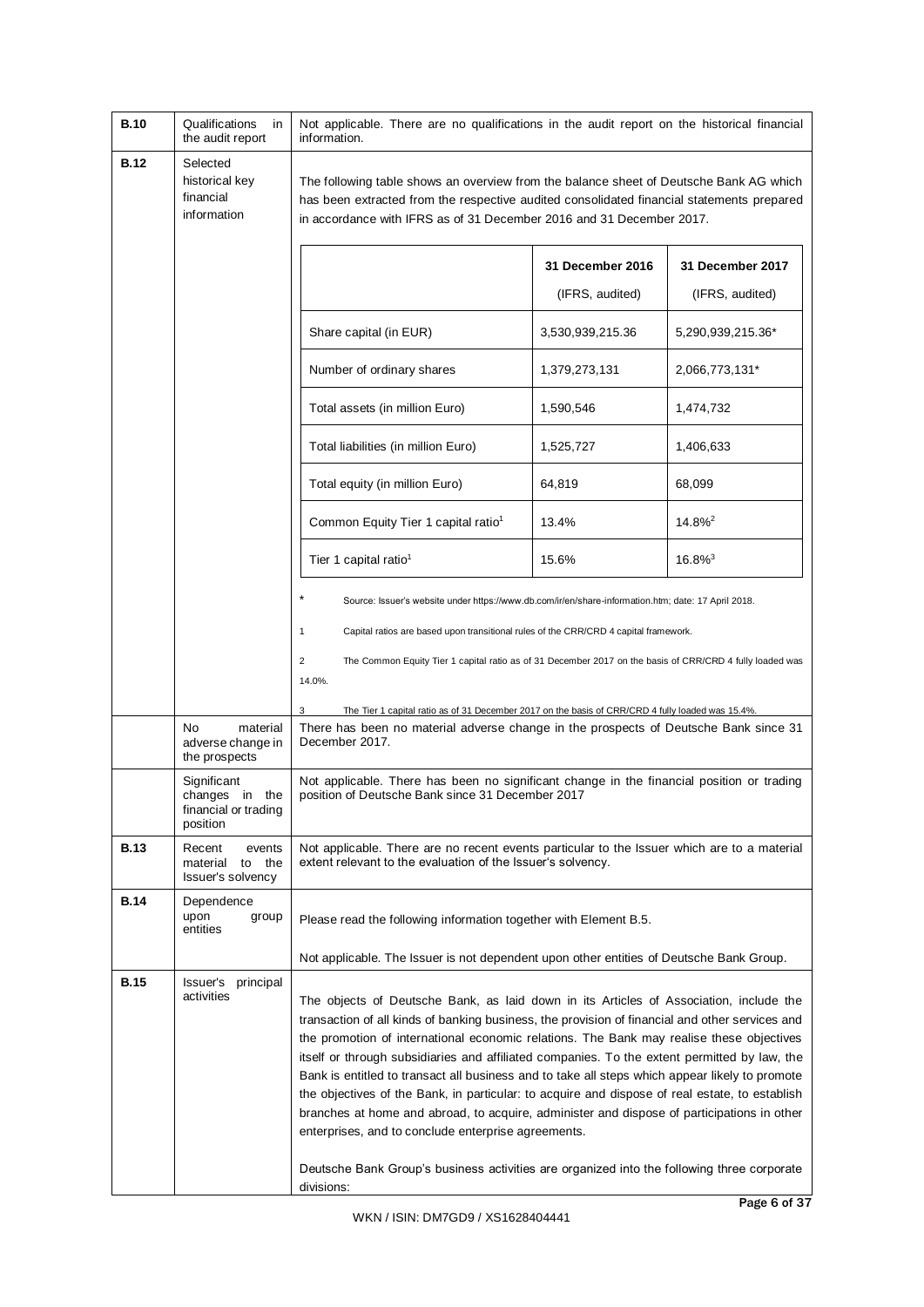|             |                                                              | Corporate & Investment Bank (CIB);<br>$\bullet$                                                                                                                                                                                                                                                                                                                                                                                                                                                                                                                                                                                                                                                                                                                                                                                                               |                                                                                                                                                                                                                                                                                                                                                                                                                                           |                      |  |
|-------------|--------------------------------------------------------------|---------------------------------------------------------------------------------------------------------------------------------------------------------------------------------------------------------------------------------------------------------------------------------------------------------------------------------------------------------------------------------------------------------------------------------------------------------------------------------------------------------------------------------------------------------------------------------------------------------------------------------------------------------------------------------------------------------------------------------------------------------------------------------------------------------------------------------------------------------------|-------------------------------------------------------------------------------------------------------------------------------------------------------------------------------------------------------------------------------------------------------------------------------------------------------------------------------------------------------------------------------------------------------------------------------------------|----------------------|--|
|             |                                                              | $\bullet$                                                                                                                                                                                                                                                                                                                                                                                                                                                                                                                                                                                                                                                                                                                                                                                                                                                     | Deutsche Asset Management (Deutsche AM); and                                                                                                                                                                                                                                                                                                                                                                                              |                      |  |
|             |                                                              | Private & Commercial Bank (PCB).<br>$\bullet$                                                                                                                                                                                                                                                                                                                                                                                                                                                                                                                                                                                                                                                                                                                                                                                                                 |                                                                                                                                                                                                                                                                                                                                                                                                                                           |                      |  |
|             |                                                              | The three corporate divisions are supported by infrastructure functions. In addition, Deutsche<br>Bank Group has a regional management function that covers regional responsibilities<br>worldwide.                                                                                                                                                                                                                                                                                                                                                                                                                                                                                                                                                                                                                                                           |                                                                                                                                                                                                                                                                                                                                                                                                                                           |                      |  |
|             |                                                              | The Bank has operations or dealings with existing or potential customers in most countries<br>in the world. These operations and dealings include:                                                                                                                                                                                                                                                                                                                                                                                                                                                                                                                                                                                                                                                                                                            |                                                                                                                                                                                                                                                                                                                                                                                                                                           |                      |  |
|             |                                                              | $\bullet$                                                                                                                                                                                                                                                                                                                                                                                                                                                                                                                                                                                                                                                                                                                                                                                                                                                     | subsidiaries and branches in many countries;                                                                                                                                                                                                                                                                                                                                                                                              |                      |  |
|             |                                                              | $\bullet$                                                                                                                                                                                                                                                                                                                                                                                                                                                                                                                                                                                                                                                                                                                                                                                                                                                     | representative offices in other countries; and                                                                                                                                                                                                                                                                                                                                                                                            |                      |  |
|             |                                                              | $\bullet$                                                                                                                                                                                                                                                                                                                                                                                                                                                                                                                                                                                                                                                                                                                                                                                                                                                     | one or more representatives assigned to serve customers in a large number of<br>additional countries.                                                                                                                                                                                                                                                                                                                                     |                      |  |
| <b>B.16</b> | Controlling<br>persons                                       |                                                                                                                                                                                                                                                                                                                                                                                                                                                                                                                                                                                                                                                                                                                                                                                                                                                               | Not applicable. Based on notifications of major shareholdings pursuant to the German<br>Securities Trading Act (Wertpapierhandelsgesetz - WpHG), there are only five shareholders<br>holding more than 3 but less than 10 per cent. of the Issuer's shares. To the Issuer's<br>knowledge there is no other shareholder holding more than 3 per cent. of the shares. The<br>Issuer is thus not directly or indirectly owned or controlled. |                      |  |
| <b>B.17</b> | Credit ratings to<br>the Issuer and the<br><b>Securities</b> | Deutsche Bank is rated by Moody's Investors Service, Inc. ("Moody's"), Standard & Poor's<br>Credit Market Services Europe Limited ("S&P"), Fitch Deutschland GmbH ("Fitch") and<br>DBRS, Inc. ("DBRS", together with Fitch, S&P and Moody's, the "Rating Agencies").                                                                                                                                                                                                                                                                                                                                                                                                                                                                                                                                                                                          |                                                                                                                                                                                                                                                                                                                                                                                                                                           |                      |  |
|             |                                                              | S&P and Fitch are established in the European Union and have been registered in<br>accordance with Regulation (EC) No 1060/2009 of the European Parliament and of the<br>Council of 16 September 2009, as amended, on credit rating agencies ("CRA Regulation").<br>With respect to Moody's, the credit ratings are endorsed by Moody's office in the UK<br>(Moody's Investors Service Ltd.) in accordance with Article 4(3) of the CRA Regulation.<br>With respect to DBRS, the credit ratings are endorsed by DBRS Ratings Ltd in the UK in<br>accordance with Article 4(3) of the CRA Regulation. Moody's Investors Service Ltd. and<br>DBRS Ratings Ltd are established in the European Union and have been registered in<br>accordance with the CRA Regulation.<br>As at the date of the Base Prospectus the following ratings were assigned to Deutsche |                                                                                                                                                                                                                                                                                                                                                                                                                                           |                      |  |
|             |                                                              |                                                                                                                                                                                                                                                                                                                                                                                                                                                                                                                                                                                                                                                                                                                                                                                                                                                               | Bank for its long-term senior debt (or, where available, for its long-term non-preferred senior<br>debt) and its short-term senior debt:                                                                                                                                                                                                                                                                                                  |                      |  |
|             |                                                              | Moody's                                                                                                                                                                                                                                                                                                                                                                                                                                                                                                                                                                                                                                                                                                                                                                                                                                                       | Long-term non-preferred senior debt:                                                                                                                                                                                                                                                                                                                                                                                                      | Baa2 (negative)      |  |
|             |                                                              | S&P                                                                                                                                                                                                                                                                                                                                                                                                                                                                                                                                                                                                                                                                                                                                                                                                                                                           | Short-term senior debt:<br>Long-term non-preferred senior debt:                                                                                                                                                                                                                                                                                                                                                                           | P-2 (stable)<br>BBB- |  |
|             |                                                              |                                                                                                                                                                                                                                                                                                                                                                                                                                                                                                                                                                                                                                                                                                                                                                                                                                                               | Short-term senior debt:                                                                                                                                                                                                                                                                                                                                                                                                                   | $A-2$                |  |
|             |                                                              | Fitch                                                                                                                                                                                                                                                                                                                                                                                                                                                                                                                                                                                                                                                                                                                                                                                                                                                         | Long-term non-preferred senior debt:                                                                                                                                                                                                                                                                                                                                                                                                      | BBB+                 |  |
|             |                                                              |                                                                                                                                                                                                                                                                                                                                                                                                                                                                                                                                                                                                                                                                                                                                                                                                                                                               | Short-term senior debt:                                                                                                                                                                                                                                                                                                                                                                                                                   | F <sub>2</sub>       |  |
|             |                                                              | <b>DBRS</b>                                                                                                                                                                                                                                                                                                                                                                                                                                                                                                                                                                                                                                                                                                                                                                                                                                                   | Long-term senior debt:                                                                                                                                                                                                                                                                                                                                                                                                                    | A (low) (stable)     |  |
|             |                                                              |                                                                                                                                                                                                                                                                                                                                                                                                                                                                                                                                                                                                                                                                                                                                                                                                                                                               | Short-term senior debt:                                                                                                                                                                                                                                                                                                                                                                                                                   | R-1 (low) (stable)   |  |
|             |                                                              |                                                                                                                                                                                                                                                                                                                                                                                                                                                                                                                                                                                                                                                                                                                                                                                                                                                               | The Securities are not rated.                                                                                                                                                                                                                                                                                                                                                                                                             |                      |  |

| <b>Element</b> |                              |           |     | <b>Section C - Securities</b>                                                                                                |
|----------------|------------------------------|-----------|-----|------------------------------------------------------------------------------------------------------------------------------|
| C.1            | Tvpe<br>class<br>securities. | and<br>of | the | the $\vert$ Type of Securities<br>The Securities are Notes (the "Securities"). For a further description see Element C.9 and |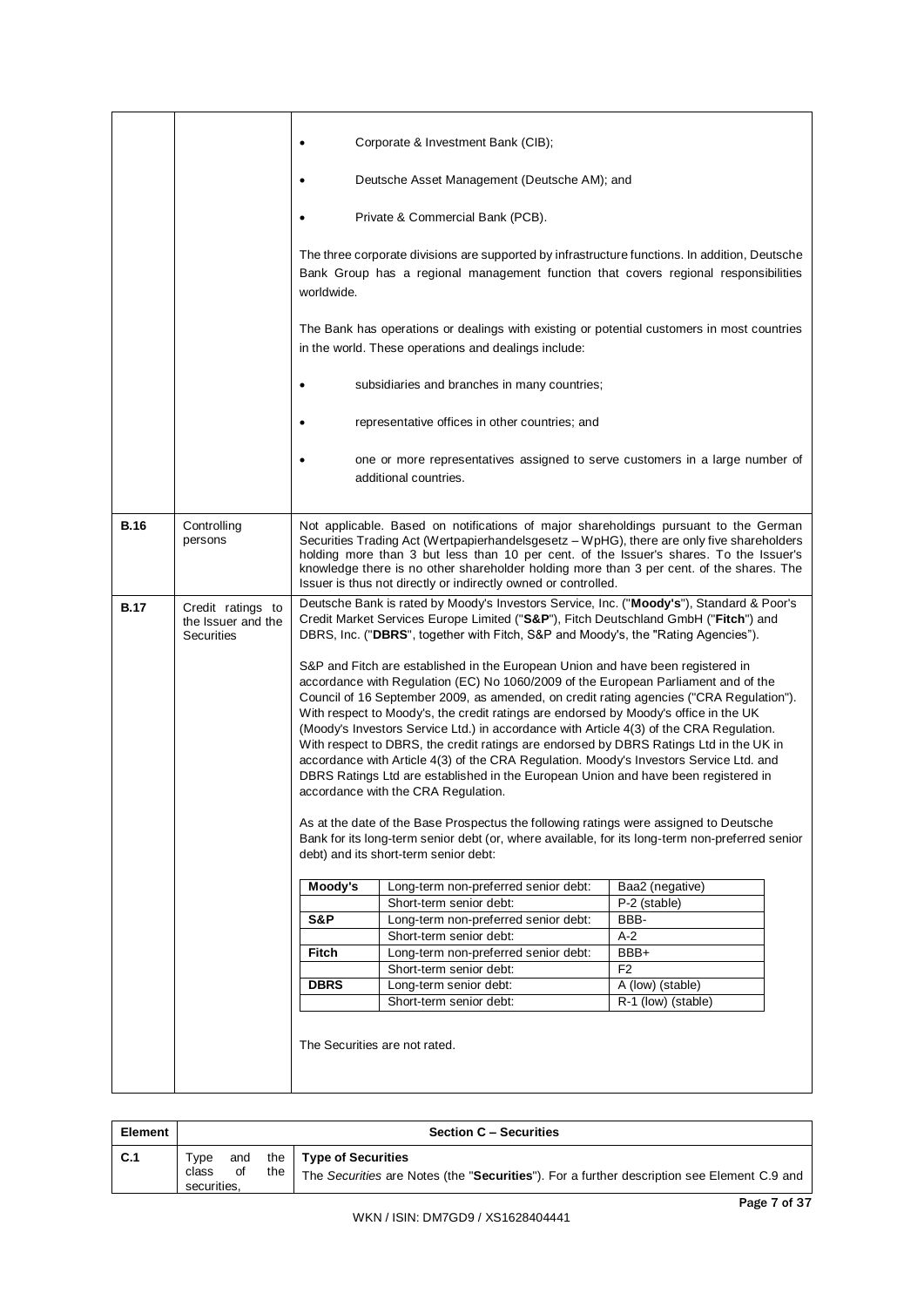|     | including<br>any                                                                                                                                                                                   | C.10.                                                                                                                                                                                                                                                                                                                                                                                                                                                                                                                                                             |                    |                                                                                                                                                                                                                                                                                                                      |
|-----|----------------------------------------------------------------------------------------------------------------------------------------------------------------------------------------------------|-------------------------------------------------------------------------------------------------------------------------------------------------------------------------------------------------------------------------------------------------------------------------------------------------------------------------------------------------------------------------------------------------------------------------------------------------------------------------------------------------------------------------------------------------------------------|--------------------|----------------------------------------------------------------------------------------------------------------------------------------------------------------------------------------------------------------------------------------------------------------------------------------------------------------------|
|     | security<br>identification                                                                                                                                                                         | Security identification number(s) of Securities                                                                                                                                                                                                                                                                                                                                                                                                                                                                                                                   |                    |                                                                                                                                                                                                                                                                                                                      |
|     | number                                                                                                                                                                                             | ISIN:<br>XS1628404441                                                                                                                                                                                                                                                                                                                                                                                                                                                                                                                                             |                    |                                                                                                                                                                                                                                                                                                                      |
|     |                                                                                                                                                                                                    | WKN: DM7GD9                                                                                                                                                                                                                                                                                                                                                                                                                                                                                                                                                       |                    |                                                                                                                                                                                                                                                                                                                      |
|     |                                                                                                                                                                                                    | Common Code: 162840444                                                                                                                                                                                                                                                                                                                                                                                                                                                                                                                                            |                    |                                                                                                                                                                                                                                                                                                                      |
| C.2 | Currency of the<br>securities issue                                                                                                                                                                | Euro (" $EUR$ ").                                                                                                                                                                                                                                                                                                                                                                                                                                                                                                                                                 |                    |                                                                                                                                                                                                                                                                                                                      |
| C.5 | Restrictions<br>on<br>free<br>the<br>transferability<br>of<br>the securities                                                                                                                       | result in compliance with any applicable laws and regulations.                                                                                                                                                                                                                                                                                                                                                                                                                                                                                                    |                    | No offers, sales or deliveries of the Securities, or distribution of any offering material relating<br>to the Securities, may be made in or from any jurisdiction except in circumstances that will                                                                                                                  |
|     |                                                                                                                                                                                                    | such Security is transferred.                                                                                                                                                                                                                                                                                                                                                                                                                                                                                                                                     |                    | Subject to the above, each Security is transferable in accordance with applicable law and<br>any rules and procedures for the time being of any Clearing Agent through whose books                                                                                                                                   |
| C.8 | Rights attached to                                                                                                                                                                                 | <b>Rights attached to the Securities</b>                                                                                                                                                                                                                                                                                                                                                                                                                                                                                                                          |                    |                                                                                                                                                                                                                                                                                                                      |
|     | securities,<br>the<br>including ranking<br>and limitations to                                                                                                                                      | a total loss, with a claim for payment of a cash amount.                                                                                                                                                                                                                                                                                                                                                                                                                                                                                                          |                    | The Securities provide holders of the Securities, on redemption or upon exercise, subject to                                                                                                                                                                                                                         |
|     | those rights                                                                                                                                                                                       | <b>Governing law of the Securities</b>                                                                                                                                                                                                                                                                                                                                                                                                                                                                                                                            |                    |                                                                                                                                                                                                                                                                                                                      |
|     |                                                                                                                                                                                                    | Agent").<br><b>Status of the Securities</b>                                                                                                                                                                                                                                                                                                                                                                                                                                                                                                                       |                    | The Securities will be governed by, and construed in accordance with, English law. The<br>constituting of the Securities may be governed by the laws of the jurisdictions of Euroclear<br>Bank S.A./N.V. and Clearstream Banking Luxembourg S.A. (each one being the "Clearing                                       |
|     |                                                                                                                                                                                                    | The Securities will constitute direct, unsecured and unsubordinated obligations of the Issuer<br>ranking pari passu among themselves and pari passu with all other unsecured and<br>unsubordinated obligations of the Issuer, subject, however, to statutory priorities conferred<br>to certain unsecured and unsubordinated obligations in the event of resolution measures<br>imposed on the Issuer or in the event of the dissolution, liquidation, insolvency, composition<br>or other proceedings for the avoidance of insolvency of, or against, the Issuer |                    |                                                                                                                                                                                                                                                                                                                      |
|     |                                                                                                                                                                                                    | Limitations to the rights attached to the Securities                                                                                                                                                                                                                                                                                                                                                                                                                                                                                                              |                    |                                                                                                                                                                                                                                                                                                                      |
|     |                                                                                                                                                                                                    | Under the terms and conditions of the Securities, the Issuer is entitled to terminate and<br>cancel the Securities and to amend the terms and conditions of the Securities.                                                                                                                                                                                                                                                                                                                                                                                       |                    |                                                                                                                                                                                                                                                                                                                      |
| C.9 | The<br>nominal<br>interest rate, the<br>date from which                                                                                                                                            | Please also see Element C.8 above.                                                                                                                                                                                                                                                                                                                                                                                                                                                                                                                                |                    |                                                                                                                                                                                                                                                                                                                      |
|     | interest becomes<br>payable and the<br>due dates<br>for<br>where<br>interest,                                                                                                                      | Coupon Determination Date:                                                                                                                                                                                                                                                                                                                                                                                                                                                                                                                                        |                    | In respect of a Coupon Period, the second<br>Business Day prior to the Coupon Payment                                                                                                                                                                                                                                |
|     | the rate is not                                                                                                                                                                                    |                                                                                                                                                                                                                                                                                                                                                                                                                                                                                                                                                                   |                    | Date for such Coupon Period.                                                                                                                                                                                                                                                                                         |
|     | fixed, description<br>of the underlying<br>on which it is<br>based,<br>maturity<br>date<br>and                                                                                                     | Coupon Payment Date                                                                                                                                                                                                                                                                                                                                                                                                                                                                                                                                               |                    | 31 May 2019, 31 May 2020, 31 May 2021,<br>31 May 2022, 31 May 2023, 31 May 2024,<br>31 May 2025, 31 May 2026, 31 May 2027<br>and the Settlement Date                                                                                                                                                                 |
|     | arrangements for<br>amortization<br>the<br>of<br>the<br>loan,<br>including<br>the<br>repayment<br>procedures,<br>an<br>indication of yield,<br>name<br>οf<br>representative of<br>debt<br>security | Coupon Periods:                                                                                                                                                                                                                                                                                                                                                                                                                                                                                                                                                   |                    | (and<br>The<br>period<br>commencing<br>on<br>excluding) the Value Date and ending on<br>(and including) the first Coupon Period End<br>and each subsequent period<br>Date<br>commencing on (and excluding) a Coupon<br>Period End Date and ending on (and<br>including) the next following Coupon<br>Period End Date |
|     | holders                                                                                                                                                                                            | Coupon Period End Dates                                                                                                                                                                                                                                                                                                                                                                                                                                                                                                                                           |                    | 31 May 2019, 31 May 2020, 31 May 2021,<br>31 May 2022, 31 May 2023, 31 May 2024,<br>31 May 2025, 31 May 2026, 31 May 2027<br>and the Settlement Date                                                                                                                                                                 |
|     |                                                                                                                                                                                                    | Settlement Date and                                                                                                                                                                                                                                                                                                                                                                                                                                                                                                                                               |                    |                                                                                                                                                                                                                                                                                                                      |
|     |                                                                                                                                                                                                    | Redemption:                                                                                                                                                                                                                                                                                                                                                                                                                                                                                                                                                       | 31 May 2028        |                                                                                                                                                                                                                                                                                                                      |
|     |                                                                                                                                                                                                    | Redemption<br>Amount:                                                                                                                                                                                                                                                                                                                                                                                                                                                                                                                                             | EUR 1,000 per Note |                                                                                                                                                                                                                                                                                                                      |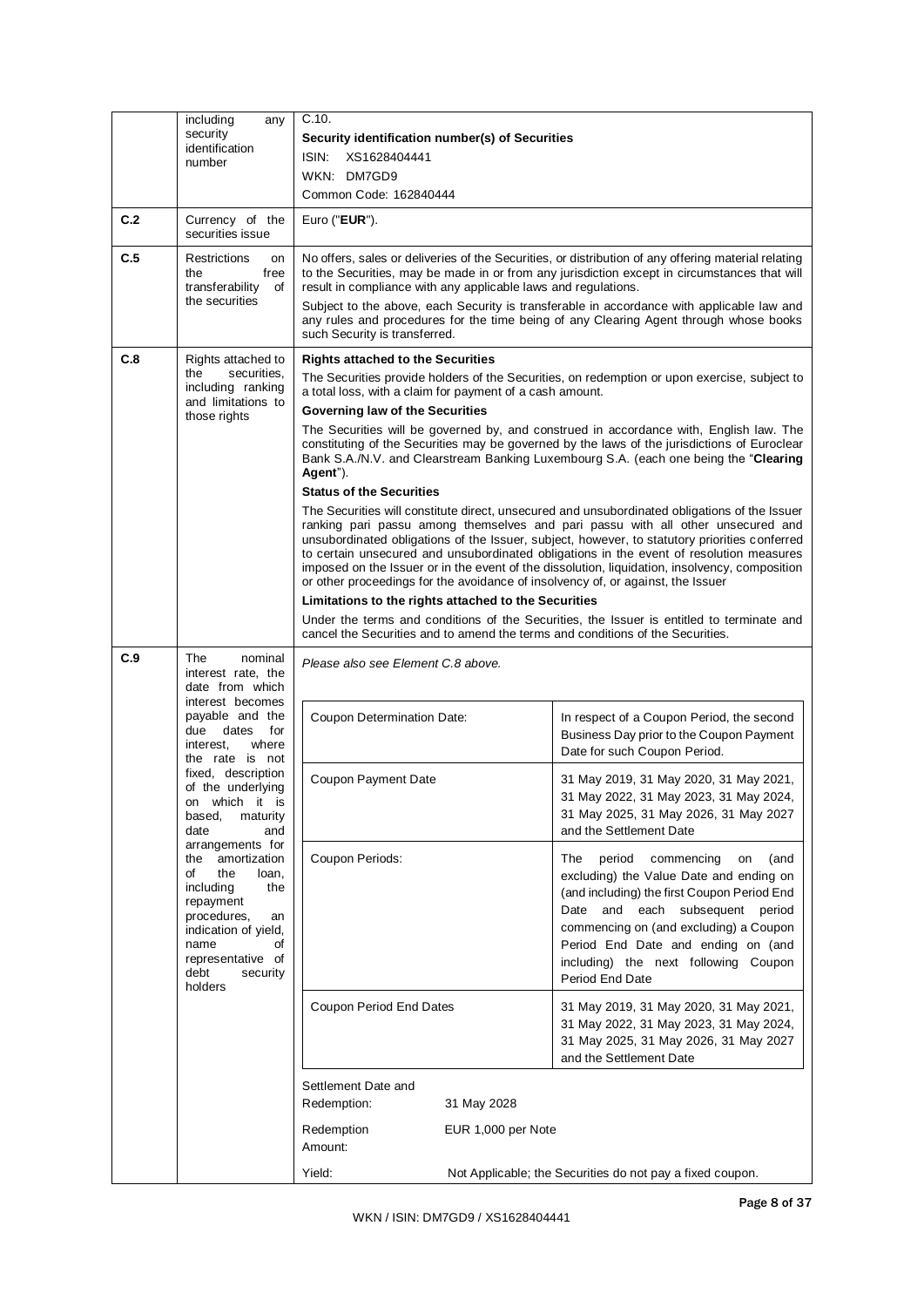|      |                                                           | Name of representative<br>of debt security holders:<br>Not applicable; there is no representative of debt security<br>holders. |                                                                                                                                                                                                                                                                                                                                                                                          |  |
|------|-----------------------------------------------------------|--------------------------------------------------------------------------------------------------------------------------------|------------------------------------------------------------------------------------------------------------------------------------------------------------------------------------------------------------------------------------------------------------------------------------------------------------------------------------------------------------------------------------------|--|
| C.10 | Derivative<br>component in the<br>interest payment.       | Please also see Element C.9 above.                                                                                             |                                                                                                                                                                                                                                                                                                                                                                                          |  |
|      |                                                           | Coupon:                                                                                                                        | In respect of the Coupon Payment Date for<br>each Coupon Period commencing on or after 31<br>May 2018 but ending prior to and including 31<br>May 2021, 2.10 per cent. per annum.                                                                                                                                                                                                        |  |
|      |                                                           |                                                                                                                                | In respect of the Coupon Payment Date for<br>each Coupon Period commencing after 31 May<br>2021:                                                                                                                                                                                                                                                                                         |  |
|      |                                                           |                                                                                                                                | a) if no Lock In Event has occurred, the<br>Steepener Interest Rate for such Coupon<br>Period; or<br>b)<br>if a Lock In Event has occurred, the<br>Coupon payable on the Coupon Payment<br>Date corresponding to the Lock In Date and<br>on each following Coupon Payment Date<br>will be equal to 3.00 per cent per annum.                                                              |  |
|      |                                                           | Coupon Amount                                                                                                                  | In respect of each Coupon Payment Date, the<br>Coupon Amount payable for each Security (of<br>the Nominal Amount of EUR 1,000) shall be<br>calculated by multiplying the Coupon for such<br>Coupon Period by the Nominal Amount, and<br>further multiplying the product by the Day Count<br>Fraction applied to the Coupon Period ending<br>on, but excluding, such Coupon Payment Date. |  |
|      |                                                           | Lock In Date                                                                                                                   | The Coupon Payment Date corresponding to<br>such Coupon Period on which a Lock In Event                                                                                                                                                                                                                                                                                                  |  |
|      |                                                           | Lock In Event                                                                                                                  | has occured<br>A Lock In Event occurs if the Steepener Interest<br>Rate in respect of a Coupon Period<br>commencing on or after 31 May 2021 is above<br>or equal to 3.00 per cent.                                                                                                                                                                                                       |  |
|      |                                                           | Steepener Interest Rate                                                                                                        | In respect of each Coupon Period commencing<br>after 31 May 2021, a percentage determined by<br>the Calculation Agent for such Coupon Period<br>equal to the Swap Rate Spread for such<br>Coupon Period, provided that such amount will<br>not be greater than 3.00 per cent per annum<br>and not be less than 0.85 per cent per annum                                                   |  |
|      |                                                           | Swap Rate Spread                                                                                                               | In respect of any Coupon Determination Date<br>(a) the Reference CMS Rate with a Specified<br>Period equal to 10 years for such Coupon<br>Period, minus (b) the Reference CMS Rate with<br>Specified Period equal to 2 years                                                                                                                                                             |  |
|      |                                                           | Reference CMS Rate                                                                                                             | In respect of a Coupon Determination Date, the<br>annual swap rate for EUR swap transactions<br>with a term equal to the Specified Period,                                                                                                                                                                                                                                               |  |
|      |                                                           |                                                                                                                                | expressed as a percentage, which appears on<br>the Reuters Screen ICESWAP2 Page (or any<br>successor) under the heading "EUR 11:00 AM"<br>and above the caption " <eursfix=>", on the<br/>relevant Coupon Determination Date</eursfix=>                                                                                                                                                  |  |
| C.11 | Admission<br>to<br>trading<br>on<br>a<br>regulated market | be granted by the Issue Date).                                                                                                 | Application has been made to admit the Securities to trading on the Regulated Market of the<br>Luxembourg Stock Exchange, which is a regulated market for the purposes of Directive<br>2014/65/EU (as amended), with effect from, at the earliest, the Issue Date. No assurances<br>can be given that such application for admission to trading will be granted (or, if granted, will    |  |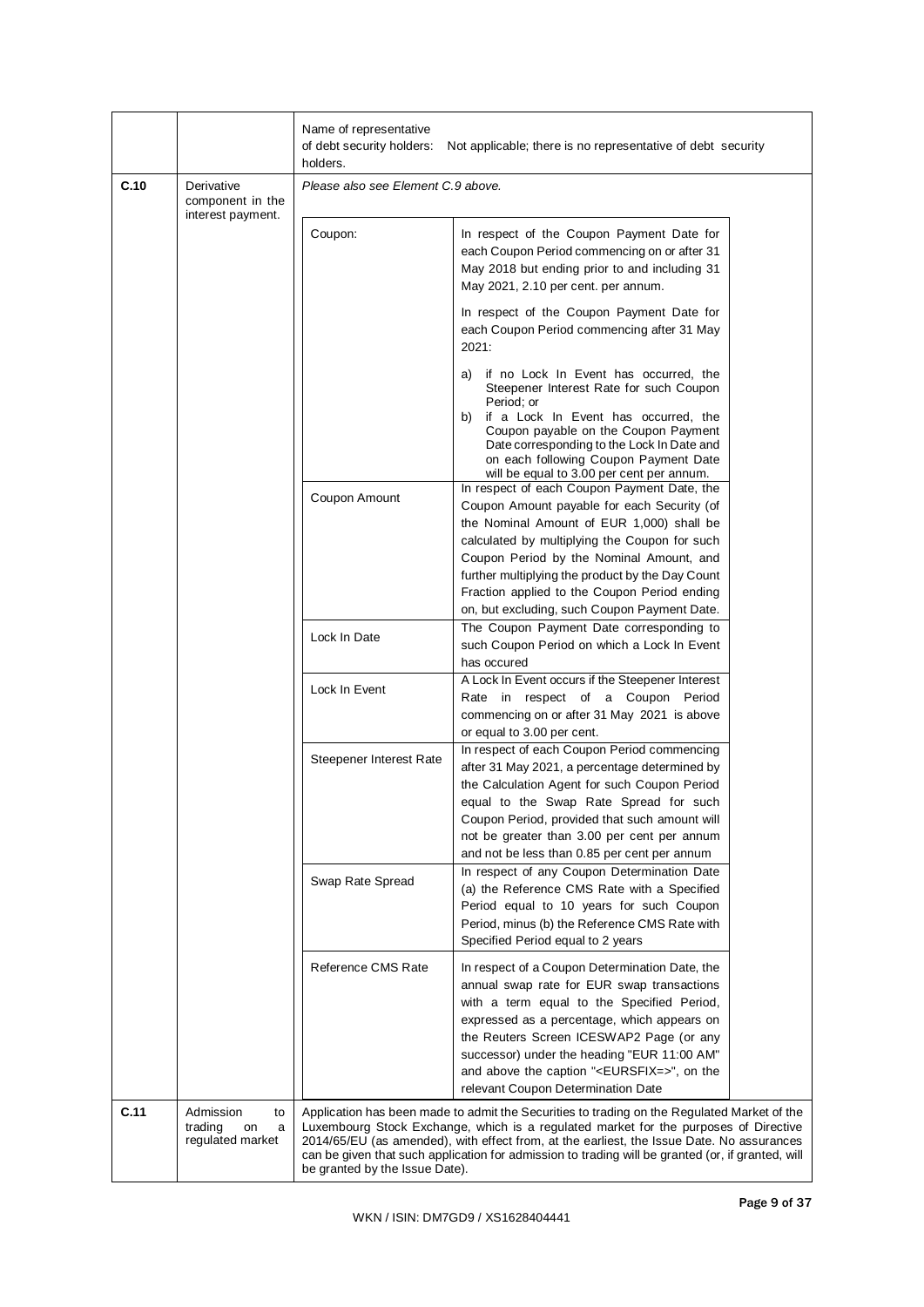| <b>Element</b> |                                                                           | Section D - Risks                                                                                                                                                                                                                                                                                                                                                                                                                                                                                                                                                                                                                                                                                                                                                                                                                                                                                                                                          |  |  |
|----------------|---------------------------------------------------------------------------|------------------------------------------------------------------------------------------------------------------------------------------------------------------------------------------------------------------------------------------------------------------------------------------------------------------------------------------------------------------------------------------------------------------------------------------------------------------------------------------------------------------------------------------------------------------------------------------------------------------------------------------------------------------------------------------------------------------------------------------------------------------------------------------------------------------------------------------------------------------------------------------------------------------------------------------------------------|--|--|
| D.2            | Key information<br>on the key risks<br>that are specific<br>to the issuer | Investors will be exposed to the risk of the Issuer becoming insolvent as result of being<br>overindebted or unable to pay debts, i.e. to the risk of a temporary or permanent inability to<br>meet interest and/or principal payments on time. The Issuer's credit ratings reflect the<br>assessment of these risks.                                                                                                                                                                                                                                                                                                                                                                                                                                                                                                                                                                                                                                      |  |  |
|                |                                                                           | Factors that may have a negative impact on Deutsche Bank's profitability are described in<br>the following:                                                                                                                                                                                                                                                                                                                                                                                                                                                                                                                                                                                                                                                                                                                                                                                                                                                |  |  |
|                |                                                                           | While the global economy was strong in 2017 as monetary policy remained<br>generally accommodative, political risks, especially in Europe, did not materialize<br>and election outcomes were broadly market-friendly, significant macroeconomic<br>risks remain that could negatively affect the results of operations and financial<br>condition in some of its businesses as well as Deutsche Bank's strategic plans.<br>These include the possibility of an early recession in the United States, inflation<br>risks, global imbalances, Brexit, the rise of Euroscepticism, and geopolitical risks,<br>as well as the continuing low interest rate environment and competition in the<br>financial services industry, which have compressed margins in many of Deutsche<br>Bank's businesses. If these conditions persist or worsen, Deutsche Bank's<br>business, results of operations or strategic plans could continue to be adversely<br>affected. |  |  |
|                |                                                                           | Deutsche Bank's results of operation and financial condition, in particular those of<br>$\bullet$<br>Deutsche Bank's Corporate & Investment Bank corporate division, continue to be<br>negatively impacted by the challenging market environment, uncertain macro-<br>economic and geopolitical conditions, lower levels of client activity, increased<br>competition and regulation, and the immediate impacts resulting from Deutsche<br>Bank's strategic decisions as Deutsche Bank continues to work on the<br>implementation of its strategy. If Deutsche Bank is unable to improve its<br>profitability as it continues to face these headwinds as well as persistently high<br>litigation costs, Deutsche Bank may be unable to meet many of its strategic<br>aspirations, and may have difficulty maintaining capital, liquidity and leverage at<br>levels expected by market participants and Deutsche Bank's regulators.                         |  |  |
|                |                                                                           | Continued elevated levels of political uncertainty could have unpredictable<br>consequences for the financial system and the greater economy, and could<br>contribute to an unwinding of aspects of European integration, potentially leading<br>to declines in business levels, write-downs of assets and losses across Deutsche<br>Bank's businesses. Deutsche Bank's ability to protect itself against these risks is<br>limited.                                                                                                                                                                                                                                                                                                                                                                                                                                                                                                                       |  |  |
|                |                                                                           | Deutsche Bank may be required to take impairments on its exposures to the<br>sovereign debt of European or other countries if the European sovereign debt<br>crisis reignites. The credit default swaps into which Deutsche Bank has entered to<br>manage sovereign credit risk may not be available to offset these losses.                                                                                                                                                                                                                                                                                                                                                                                                                                                                                                                                                                                                                               |  |  |
|                |                                                                           | Deutsche Bank's liquidity, business activities and profitability may be adversely<br>affected by an inability to access the debt capital markets or to sell assets during<br>periods of market-wide or firm-specific liquidity constraints. Credit rating<br>downgrades have contributed to an increase in Deutsche Bank's funding costs,<br>and any future downgrade could materially adversely affect its funding costs, the<br>willingness of counterparties to continue to do business with it and significant<br>aspects of its business model.                                                                                                                                                                                                                                                                                                                                                                                                       |  |  |
|                |                                                                           | Regulatory reforms enacted and proposed in response to weaknesses in the<br>financial sector, together with increased regulatory scrutiny more generally, have                                                                                                                                                                                                                                                                                                                                                                                                                                                                                                                                                                                                                                                                                                                                                                                             |  |  |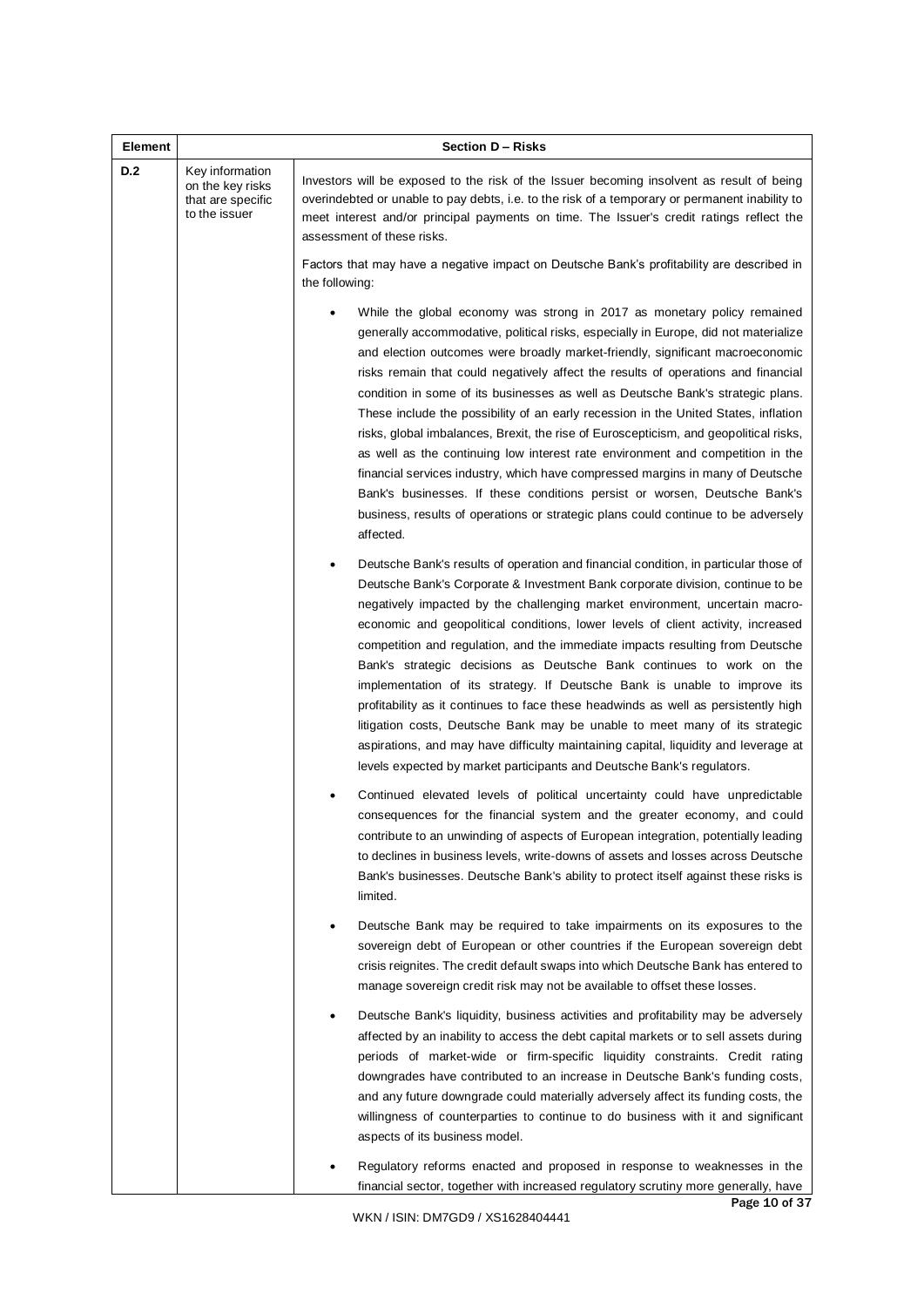|  | created significant uncertainty for Deutsche Bank and may adversely affect its<br>business and ability to execute its strategic plans, and competent regulators may<br>prohibit Deutsche Bank from making dividend payments or payments on its<br>regulatory capital instruments or take other actions if Deutsche Bank fails to<br>comply with regulatory requirements.                                                                                                                                                                                                                                                                                                                                                                                                                                                                             |
|--|------------------------------------------------------------------------------------------------------------------------------------------------------------------------------------------------------------------------------------------------------------------------------------------------------------------------------------------------------------------------------------------------------------------------------------------------------------------------------------------------------------------------------------------------------------------------------------------------------------------------------------------------------------------------------------------------------------------------------------------------------------------------------------------------------------------------------------------------------|
|  | European and German legislation regarding the recovery and resolution of banks<br>and investment firms could, if steps were taken to ensure Deutsche Bank's<br>resolvability or resolution measures were imposed on Deutsche Bank, significantly<br>affect Deutsche Bank's business operations, and lead to losses for its<br>shareholders and creditors.                                                                                                                                                                                                                                                                                                                                                                                                                                                                                            |
|  | Regulatory and legislative changes require Deutsche Bank to maintain increased<br>capital, in some cases (including in the United States) applying liquidity, risk<br>management, capital adequacy and resolution planning rules to its local<br>operations on a standalone basis. These requirements may significantly affect<br>Deutsche Bank's business model, financial condition and results of operations as<br>well as the competitive environment generally. Any perceptions in the market that<br>Deutsche Bank may be unable to meet its capital or liquidity requirements with an<br>adequate buffer, or that Deutsche Bank should maintain capital or liquidity in<br>excess of these requirements or another failure to meet these requirements could<br>intensify the effect of these factors on Deutsche Bank's business and results. |
|  | Deutsche Bank's regulatory capital and liquidity ratios and its funds available for<br>distributions on its shares or regulatory capital instruments will be affected by<br>Deutsche Bank's business decisions and, in making such decisions, Deutsche<br>Bank's interests and those of the holders of such instruments may not be aligned,<br>and Deutsche Bank may take decisions in accordance with applicable law and the<br>terms of the relevant instruments that result in no or lower payments being made<br>on Deutsche Bank's shares or regulatory capital instruments.                                                                                                                                                                                                                                                                    |
|  | Legislation in the United States and in Germany regarding the prohibition of<br>proprietary trading or its separation from the deposit-taking business has required<br>Deutsche Bank to modify its business activities to comply with applicable<br>restrictions. This could adversely affect Deutsche Bank's business, financial<br>condition and results of operations.                                                                                                                                                                                                                                                                                                                                                                                                                                                                            |
|  | Other regulatory reforms adopted or proposed in the wake of the financial crisis –<br>for example, extensive new regulations governing Deutsche Bank's derivatives<br>activities, compensation, bank levies, deposit protection or a possible financial<br>transaction tax - may materially increase Deutsche Bank's operating costs and<br>negatively impact its business model.                                                                                                                                                                                                                                                                                                                                                                                                                                                                    |
|  | Adverse market conditions, asset price deteriorations, volatility and cautious<br>investor sentiment have affected and may in the future materially and adversely<br>affect Deutsche Bank's revenues and profits, particularly in its investment banking,<br>brokerage and other commission- and fee-based businesses. As a result,<br>Deutsche Bank has in the past incurred and may in the future incur significant<br>losses from its trading and investment activities.                                                                                                                                                                                                                                                                                                                                                                          |
|  | Deutsche Bank announced the next phase of its strategy in April 2015, gave<br>further details on it in October 2015 and announced an update in March 2017. If<br>Deutsche Bank is unable to implement its strategic plans successfully, it may be<br>unable to achieve its financial objectives, or Deutsche Bank may incur losses or<br>low profitability or erosions of its capital base, and Deutsche Bank's financial<br>condition, results of operations and share price may be materially and adversely<br>affected.                                                                                                                                                                                                                                                                                                                           |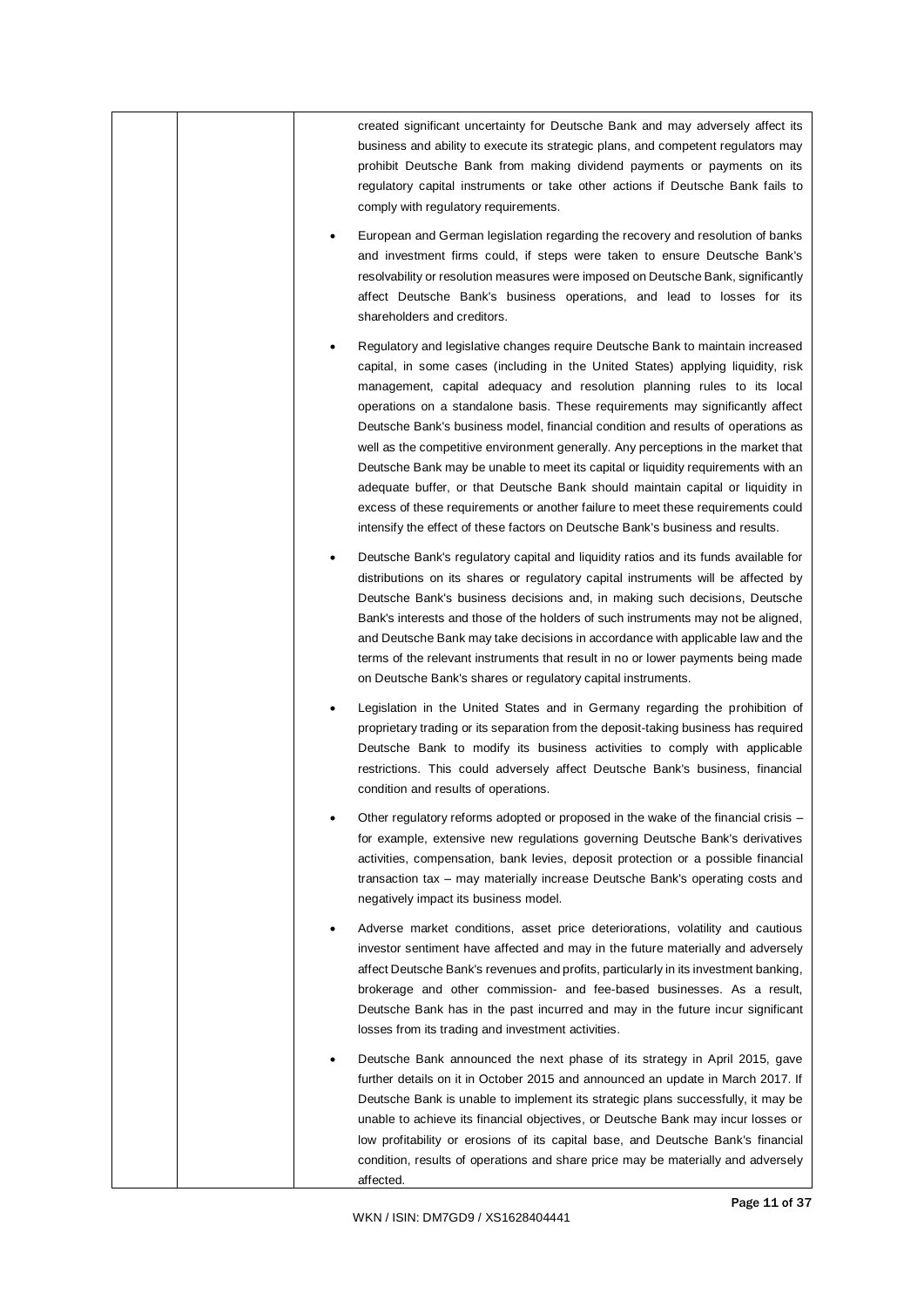|  | As part of its strategic initiatives announced in March 2017, Deutsche Bank<br>reconfigured its Global Markets, Corporate Finance and Transaction Banking<br>businesses into a single Corporate & Investment Bank division to position itself for<br>growth through increased cross-selling opportunities for its higher return corporate<br>clients. Clients may choose not to expand their businesses or portfolios with<br>Deutsche Bank, thereby negatively influencing its ability to capitalize on these<br>opportunities.                                                                                                                                                                                                                                            |
|--|-----------------------------------------------------------------------------------------------------------------------------------------------------------------------------------------------------------------------------------------------------------------------------------------------------------------------------------------------------------------------------------------------------------------------------------------------------------------------------------------------------------------------------------------------------------------------------------------------------------------------------------------------------------------------------------------------------------------------------------------------------------------------------|
|  | As part of its March 2017 updates to its strategy, Deutsche Bank announced its<br>intention to retain and combine Deutsche Postbank AG (together with its<br>subsidiaries, Postbank) with its existing retail and commercial operations, after<br>earlier having announced its intention to dispose of Postbank. Deutsche Bank may<br>face difficulties integrating Postbank into the Group following the completion of<br>operational separability from the Group. Consequently, the cost savings and other<br>benefits Deutsche Bank expects to realize may only come at a higher cost than<br>anticipated, or may not be realized at all.                                                                                                                                |
|  | As part of its March 2017 updates to its strategy, Deutsche Bank announced its<br>intention to create an operationally segregated Asset Management division<br>through a partial initial public offering (IPO). If economic or market conditions, or<br>the financial position, results of operations and business prospects of Deutsche<br>AM, are unfavorable, Deutsche Bank may not be able to sell a stake in Deutsche<br>AM at a favorable price or timing, or at all. Additionally, Deutsche Bank may not<br>be able to capitalize on the expected benefits that it believes an operationally<br>segregated Deutsche AM can offer.                                                                                                                                    |
|  | Deutsche Bank may have difficulties selling companies, businesses or assets at<br>favorable prices or at all and may experience material losses from these assets<br>and other investments irrespective of market developments.                                                                                                                                                                                                                                                                                                                                                                                                                                                                                                                                             |
|  | A robust and effective internal control environment and adequate infrastructure<br>(comprising people, policies and procedures, controls testing and IT systems) are<br>necessary to ensure that Deutsche Bank conducts its business in compliance with<br>the laws, regulations and associated supervisory expectations applicable to it.<br>Deutsche Bank has identified the need to strengthen its internal control<br>environment and infrastructure and has embarked on initiatives to accomplish this.<br>If these initiatives are not successful or are delayed, Deutsche Bank's reputation,<br>regulatory position and financial condition may be materially adversely affected,<br>and Deutsche Bank's ability to achieve its strategic ambitions may be impaired. |
|  | Deutsche Bank operates in a highly and increasingly regulated and litigious<br>environment, potentially exposing Deutsche Bank to liability and other costs, the<br>amounts of which may be substantial and difficult to estimate, as well as to legal<br>and regulatory sanctions and reputational harm.                                                                                                                                                                                                                                                                                                                                                                                                                                                                   |
|  | Deutsche Bank is currently subject to a number of investigations by regulatory and<br>law enforcement agencies globally as well as civil actions relating to potential<br>misconduct. The eventual outcomes of these matters are unpredictable, and may<br>materially and adversely affect Deutsche Bank's results of operations, financial<br>condition and reputation.                                                                                                                                                                                                                                                                                                                                                                                                    |
|  | In addition to its traditional banking businesses of deposit-taking and lending,<br>Deutsche Bank also engages in nontraditional credit businesses in which credit is<br>extended in transactions that include, for example, its holding of securities of third<br>parties or its engaging in complex derivative transactions. These nontraditional<br>credit businesses materially increase Deutsche Bank's exposure to credit risk.                                                                                                                                                                                                                                                                                                                                       |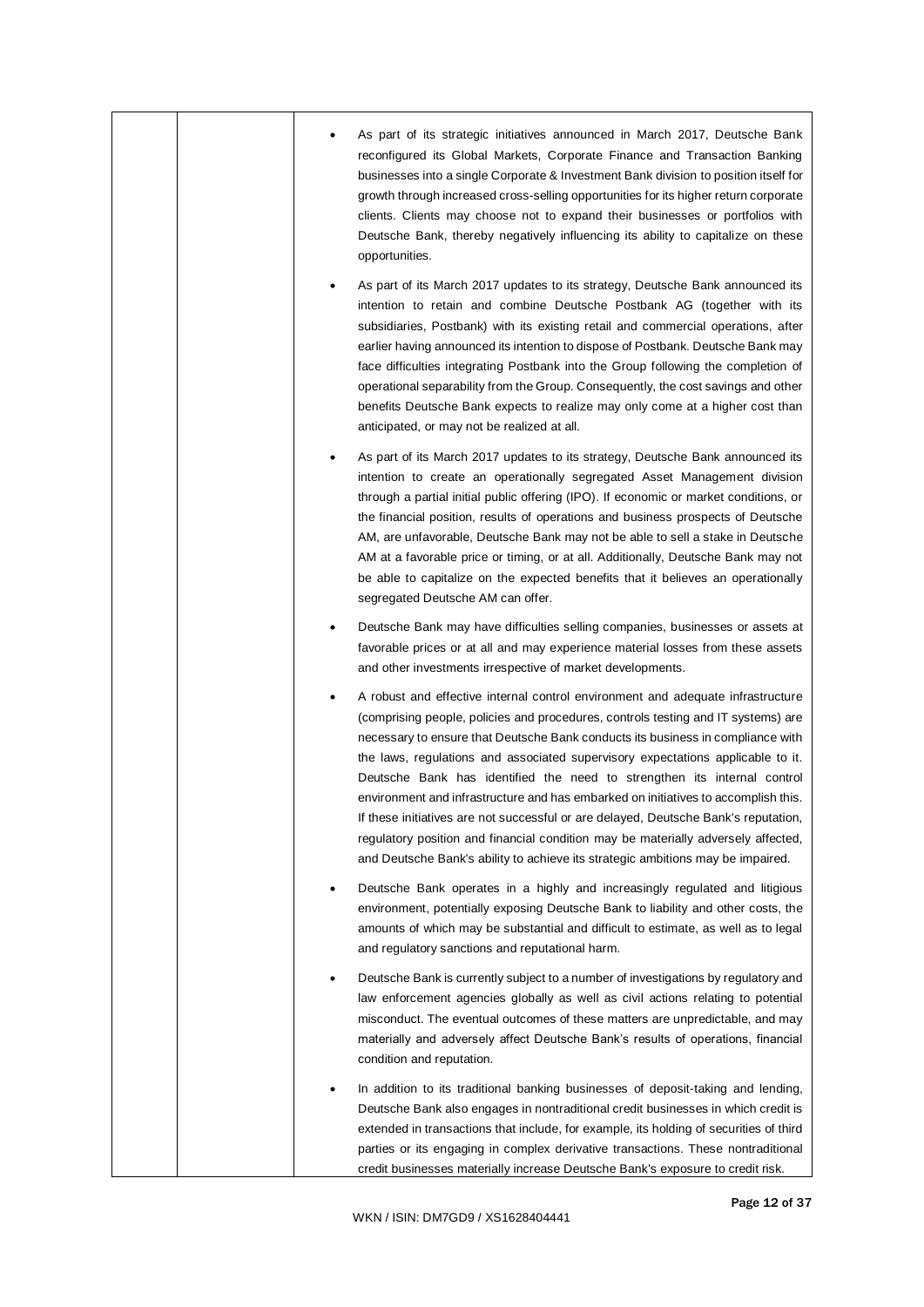|     |                                                                           | A substantial proportion of the assets and liabilities on Deutsche Bank's balance<br>sheet comprise financial instruments that it carries at fair value, with changes in<br>fair value recognized in its income statement. As a result of such changes,<br>Deutsche Bank has incurred losses in the past, and may incur further losses in the<br>future.                                                                                                                                                                                                                                                                    |
|-----|---------------------------------------------------------------------------|-----------------------------------------------------------------------------------------------------------------------------------------------------------------------------------------------------------------------------------------------------------------------------------------------------------------------------------------------------------------------------------------------------------------------------------------------------------------------------------------------------------------------------------------------------------------------------------------------------------------------------|
|     |                                                                           | Deutsche Bank's risk management policies, procedures and methods leave it<br>exposed to unidentified or unanticipated risks, which could lead to material losses.                                                                                                                                                                                                                                                                                                                                                                                                                                                           |
|     |                                                                           | Operational risks, which may arise from errors in the performance of Deutsche<br>Bank's processes, the conduct of Deutsche Bank's employees, instability,<br>malfunction or outage of Deutsche Bank's IT system and infrastructure, or loss of<br>business continuity, or comparable issues with respect to Deutsche Bank's<br>vendors, may disrupt Deutsche Bank's businesses and lead to material losses.                                                                                                                                                                                                                 |
|     |                                                                           | Deutsche Bank utilizes a variety of vendors in support of its business and<br>operations. Services provided by vendors pose risks to Deutsche Bank<br>comparable to those Deutsche Bank bears when it performs the services itself,<br>and Deutsche Bank remains ultimately responsible for the services its vendors<br>provide. Furthermore, if a vendor does not conduct business in accordance with<br>applicable standards or Deutsche Bank's expectations, Deutsche Bank could be<br>exposed to material losses or regulatory action or litigation or fail to achieve the<br>benefits it sought from the relationship. |
|     |                                                                           | Deutsche Bank's operational systems are subject to an increasing risk of cyber-<br>attacks and other internet crime, which could result in material losses of client or<br>customer information, damage Deutsche Bank's reputation and lead to regulatory<br>penalties and financial losses.                                                                                                                                                                                                                                                                                                                                |
|     |                                                                           | The size of Deutsche Bank's clearing operations exposes Deutsche Bank to a<br>٠<br>heightened risk of material losses should these operations fail to function properly.                                                                                                                                                                                                                                                                                                                                                                                                                                                    |
|     |                                                                           | Deutsche Bank may have difficulty in identifying and executing acquisitions, and<br>both making acquisitions and avoiding them could materially harm Deutsche<br>Bank's results of operations and its share price.                                                                                                                                                                                                                                                                                                                                                                                                          |
|     |                                                                           | Intense competition, in Deutsche Bank's home market of Germany as well as in<br>international markets, could materially adversely impact Deutsche Bank's<br>revenues and profitability.                                                                                                                                                                                                                                                                                                                                                                                                                                     |
|     |                                                                           | Transactions with counterparties in countries designated by the U.S. State                                                                                                                                                                                                                                                                                                                                                                                                                                                                                                                                                  |
|     |                                                                           | Department as state sponsors of terrorism or persons targeted by U.S. economic                                                                                                                                                                                                                                                                                                                                                                                                                                                                                                                                              |
|     |                                                                           | sanctions may lead potential customers and investors to avoid doing business with                                                                                                                                                                                                                                                                                                                                                                                                                                                                                                                                           |
|     |                                                                           | Deutsche Bank or investing in Deutsche Bank's securities, harm Deutsche Bank's                                                                                                                                                                                                                                                                                                                                                                                                                                                                                                                                              |
|     |                                                                           | reputation or result in regulatory or enforcement action which could materially and<br>adversely affect Deutsche Bank's business.                                                                                                                                                                                                                                                                                                                                                                                                                                                                                           |
| D.3 | Key information                                                           | Securities are linked to the Underlying                                                                                                                                                                                                                                                                                                                                                                                                                                                                                                                                                                                     |
|     | on the risks that<br>are specific and<br>individual to the<br>securities. | Amounts payable periodically or on exercise or redemption of the Securities, as the case<br>may be, are linked to the Underlying which may comprise one or more Reference Items. The<br>purchase of, or investment in, Securities linked to the Underlying involves substantial risks.                                                                                                                                                                                                                                                                                                                                      |
|     |                                                                           | The Securities are not conventional securities and carry various unique investment risks<br>which prospective investors should understand clearly before investing in the Securities.<br>Each prospective investor in the Securities should be familiar with securities having<br>characteristics similar to the Securities and should fully review all documentation for and<br>understand the Terms and Conditions of the Securities and the nature and extent of its<br>exposure to risk of loss.                                                                                                                        |
|     |                                                                           | Potential investors should ensure that they understand the relevant formula in accordance<br>with which the amounts payable and/or assets deliverable are calculated, and if necessary<br>seek advice from their own adviser(s).<br>Risks associated with the Underlying                                                                                                                                                                                                                                                                                                                                                    |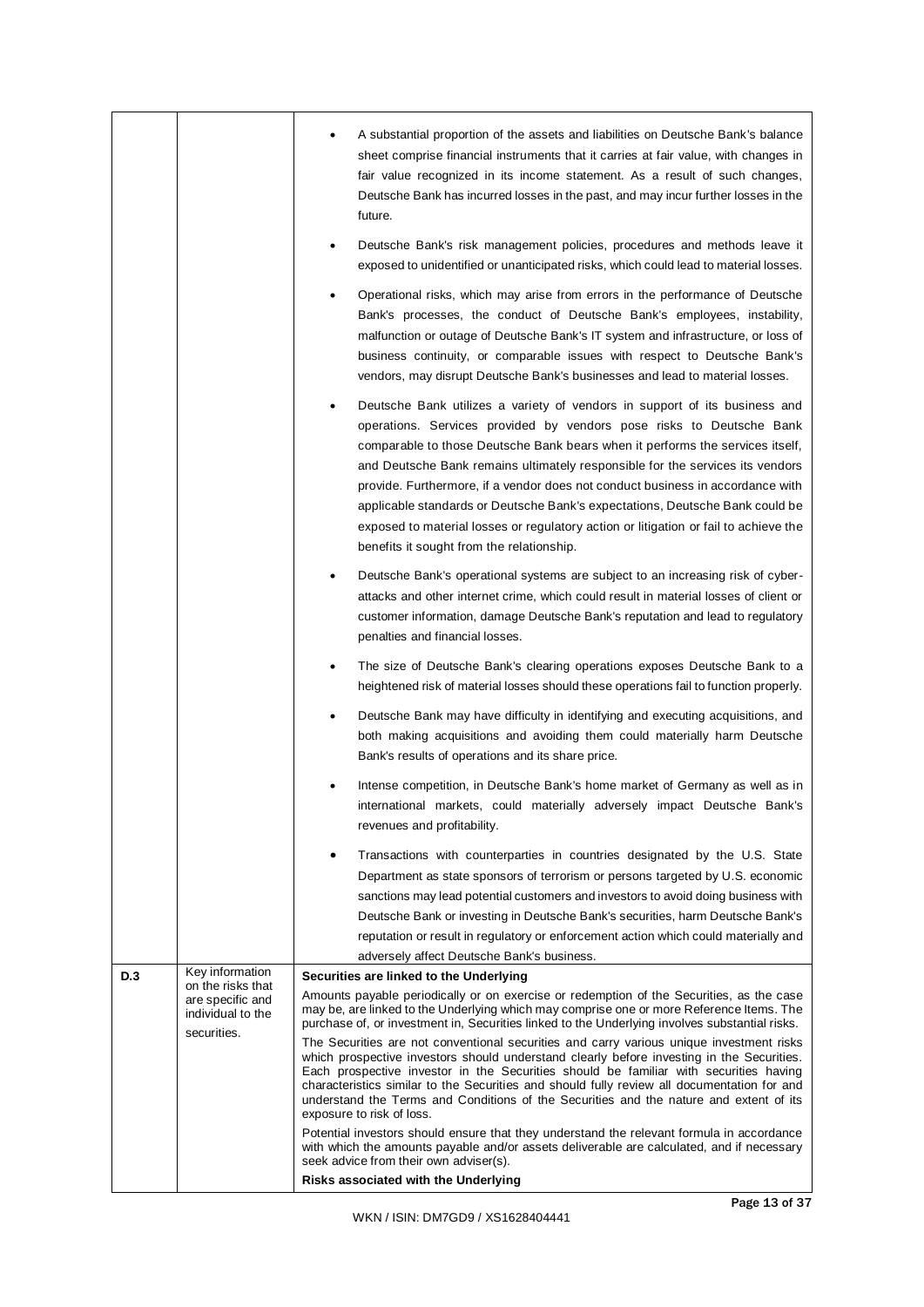| Because of the Underlyings' influence on the entitlement from the Security, as with a direct<br>investment in the Underlying, investors are exposed to risks both during the term and also<br>at maturity, which are also generally associated with the respective interest rate and interest<br>rates in general.                                                                                                                                                                                                                                                                                                                                                                                                                                                                                                                 |
|------------------------------------------------------------------------------------------------------------------------------------------------------------------------------------------------------------------------------------------------------------------------------------------------------------------------------------------------------------------------------------------------------------------------------------------------------------------------------------------------------------------------------------------------------------------------------------------------------------------------------------------------------------------------------------------------------------------------------------------------------------------------------------------------------------------------------------|
| <b>Currency risks</b>                                                                                                                                                                                                                                                                                                                                                                                                                                                                                                                                                                                                                                                                                                                                                                                                              |
| Investors face an exchange rate risk if the Settlement Currency is not the currency of the<br>investor's home jurisdiction.                                                                                                                                                                                                                                                                                                                                                                                                                                                                                                                                                                                                                                                                                                        |
| Risks associated with an Adjustment Event or an Adjustment/Termination Event                                                                                                                                                                                                                                                                                                                                                                                                                                                                                                                                                                                                                                                                                                                                                       |
| The Issuer is entitled to make adjustments to the Terms and Conditions following the<br>occurrence of an Adjustment Event. An Adjustment Event may include any event which<br>materially affects the theoretical economic value of an Underlying or any event which<br>materially disrupts the economic link between the value of an Underlying and the Securities<br>subsisting immediately prior to the occurrence of such event, and other specified events.<br>However, the Calculation Agent may decide to make no adjustments to the Terms and<br>Conditions following the occurrence of an Adjustment Event.                                                                                                                                                                                                                |
| Any such adjustment may take into account any tax, duty, withholding, deduction or other<br>charge whatsoever (including but not limited to a change in tax consequences) for the Issuer<br>as a result of the Adjustment Event.                                                                                                                                                                                                                                                                                                                                                                                                                                                                                                                                                                                                   |
| The terms and conditions of the Securities include a provision pursuant to which, at the                                                                                                                                                                                                                                                                                                                                                                                                                                                                                                                                                                                                                                                                                                                                           |
| option of the Issuer where certain conditions are satisfied, the Issuer is entitled to redeem or                                                                                                                                                                                                                                                                                                                                                                                                                                                                                                                                                                                                                                                                                                                                   |
| cancel the Securities early. Upon such early redemption or cancellation, depending on the                                                                                                                                                                                                                                                                                                                                                                                                                                                                                                                                                                                                                                                                                                                                          |
| event which resulted in such early redemption or cancellation, the Issuer will pay the nominal                                                                                                                                                                                                                                                                                                                                                                                                                                                                                                                                                                                                                                                                                                                                     |
| amount of the Securities or the market value of the Securities less the direct and indirect                                                                                                                                                                                                                                                                                                                                                                                                                                                                                                                                                                                                                                                                                                                                        |
| costs to the issuer of unwinding or adjusting any underlying related hedging arrangements,                                                                                                                                                                                                                                                                                                                                                                                                                                                                                                                                                                                                                                                                                                                                         |
| which may be zero. As a result, the Securities may have a lower market value than similar<br>securities which do not contain any such Issuer's right for redemption or cancellation.                                                                                                                                                                                                                                                                                                                                                                                                                                                                                                                                                                                                                                               |
|                                                                                                                                                                                                                                                                                                                                                                                                                                                                                                                                                                                                                                                                                                                                                                                                                                    |
| Regulation and reform of "benchmarks"                                                                                                                                                                                                                                                                                                                                                                                                                                                                                                                                                                                                                                                                                                                                                                                              |
| Indices which are deemed "benchmarks" are the subject of recent national, international<br>and other regulatory guidance and proposals for reform. Some of these reforms are already<br>effective whilst others are still to be implemented. These reforms may cause such<br>benchmarks to perform differently than in the past and may have other consequences which<br>cannot be predicted.                                                                                                                                                                                                                                                                                                                                                                                                                                      |
| Regulatory bail-in and other resolution measures                                                                                                                                                                                                                                                                                                                                                                                                                                                                                                                                                                                                                                                                                                                                                                                   |
| If the competent authority determines that the Issuer is failing or likely to fail and certain other<br>conditions are met, the competent resolution authority has the power to write down, including<br>to write down to zero, claims for payment of the principal and any other claims under the<br>Securities respectively, interest or any other amount in respect of the Securities, to convert<br>the Securities into ordinary shares or other instruments qualifying as common equity tier 1<br>capital (the write-down and conversion powers commonly being referred to as the bail-in<br>tool), or to apply other resolution measures including (but not limited to) a transfer of the<br>Securities to another entity, a variation of the terms and conditions of the Securities or a<br>cancellation of the Securities. |

| <b>Element</b> | Section E - Offer                                                          |                                                                                           |                                                                                                                                                                                                                                                                                                                                                                                                                  |  |
|----------------|----------------------------------------------------------------------------|-------------------------------------------------------------------------------------------|------------------------------------------------------------------------------------------------------------------------------------------------------------------------------------------------------------------------------------------------------------------------------------------------------------------------------------------------------------------------------------------------------------------|--|
| E.2b           | Reasons for the<br>offer, use of<br>proceeds,<br>estimated net<br>proceeds | Not applicable, making profit and/or hedging certain risks are the reasons for the offer. |                                                                                                                                                                                                                                                                                                                                                                                                                  |  |
| E.3            | Terms and<br>conditions of the<br>offer                                    | Conditions to which the offer<br>is subject:<br>Number of the Securities:                 | Offers of the Securities are conditional on and subject to<br>admission to listing being obtained by the Issue Date<br>otherwise the offer will be deemed withdrawn and the<br>issuance cancelled.                                                                                                                                                                                                               |  |
|                |                                                                            | The Subscription Period:                                                                  | up to 150,000 Securities<br>Applications to subscribe for the Securities may be made<br>from 19 April 2018 (inclusively) until 28 May 2018<br>(inclusively) except for the "door-to-door" offer for which<br>the Subscription Period will be from, and including, 19<br>April 2018 to, and including, 21 May 2018<br>The Issuer reserves the right for any reason to reduce the<br>number of Securities offered. |  |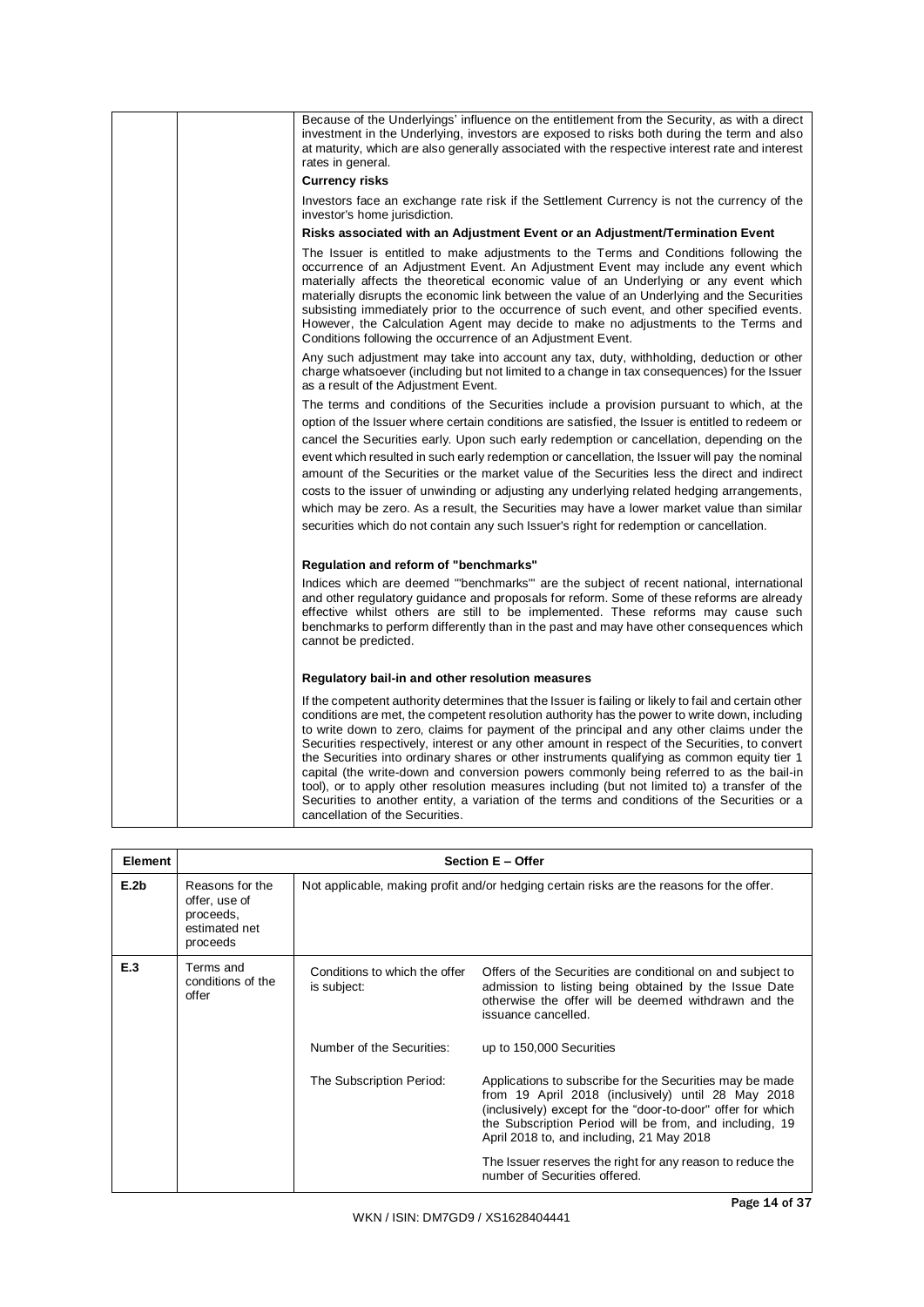|  | Cancellation of the Issuance<br>of the Securities:                                                                                                                | The Issuer reserves the right for any reason to cancel the<br>issuance of the Securities.                                                                                                                                                                                                                                                                                                        |
|--|-------------------------------------------------------------------------------------------------------------------------------------------------------------------|--------------------------------------------------------------------------------------------------------------------------------------------------------------------------------------------------------------------------------------------------------------------------------------------------------------------------------------------------------------------------------------------------|
|  | Closing<br>Early<br>of<br>the<br>Subscription Period of the<br>Securities:                                                                                        | The Issuer reserves the right for any reason to close the<br>Subscription Period early.                                                                                                                                                                                                                                                                                                          |
|  | Investor<br>minimum<br>subscription amount:                                                                                                                       | One Security                                                                                                                                                                                                                                                                                                                                                                                     |
|  | Investor<br>maximum<br>subscription amount:                                                                                                                       | Not applicable; there is no investor maximum subscription<br>amount.                                                                                                                                                                                                                                                                                                                             |
|  | Description<br>of<br>the<br>application process:                                                                                                                  | Applications for the Securities can be made in Italy at<br>participating branches of a Distributor.                                                                                                                                                                                                                                                                                              |
|  |                                                                                                                                                                   | Applications will be in accordance with the relevant<br>Distributor's usual procedures, notified to investors by the<br>relevant Distributor.                                                                                                                                                                                                                                                    |
|  |                                                                                                                                                                   | Prospective investors will not be required to enter into any<br>contractual arrangements directly with the Issuer relating<br>to the subscription for the Securities.                                                                                                                                                                                                                            |
|  | Description of possibility to<br>reduce subscriptions and<br>manner for refunding excess<br>amount paid by applicants:                                            | Not applicable; there is no possibility to reduce<br>subscriptions and therefore no manner for refunding<br>excess amount paid by applicants.                                                                                                                                                                                                                                                    |
|  | Details of the method and<br>time limits for paying up and<br>delivering the Securities:                                                                          | Investors will be notified by the Issuer or the relevant<br>financial intermediary of their allocations of Securities and<br>the settlement arrangements in respect thereof. The<br>Securities will be issued on the Issue Date and the<br>Securities will be delivered on the Value Date against<br>payment to the Issuer of the net subscription price.                                        |
|  | Manner in and date on which<br>results of the offer are to be<br>made public:                                                                                     | The Issuer will in its sole discretion determine the final<br>amount of Securities to be issued (which will be<br>dependent on the outcome of the offer), up to a limit of<br>150,000 Securities                                                                                                                                                                                                 |
|  |                                                                                                                                                                   | The precise number of Securities to be issued will be<br>published on the website of the Issuer (www.it.x-<br>and on the Luxembourg Stock<br>markets.db.com)<br>Exchange website (www.bourse.lu) on or around the<br>Issue Date.                                                                                                                                                                 |
|  |                                                                                                                                                                   | The results of the offer will be available from the<br>Distributor following the Subscription Period and prior to<br>the Issue Date.                                                                                                                                                                                                                                                             |
|  | Procedure for exercise of<br>any right of pre-emption,<br>negotiability of subscription<br>rights and treatment of<br>subscription<br>rights<br>not<br>exercised: | Not applicable; a procedure for exercise of any right of<br>pre-emption, negotiability of subscription rights and<br>treatment of subscription rights is not planned.                                                                                                                                                                                                                            |
|  | Categories<br>of<br>potential<br>which<br>investors to<br>the                                                                                                     | Qualified investors within the meaning of the Prospectus<br>Directive and non-qualified investors.                                                                                                                                                                                                                                                                                               |
|  | Securities are offered and<br>whether tranche(s) have<br>been reserved for certain<br>countries:                                                                  | Offers may be made in Italy to any person which complies<br>with all other requirements for investment as set out in the<br>Base Prospectus or otherwise determined by the Issuer<br>and/or the relevant financial intermediaries. In other EEA<br>countries, offers will only be made pursuant to an<br>under the Prospectus Directive<br>exemption<br>as<br>implemented in such jurisdictions. |
|  | Process for notification to<br>applicants of the amount<br>allotted and the indication                                                                            | Not applicable; there is no process for notification to<br>applicants of the amount allotted.                                                                                                                                                                                                                                                                                                    |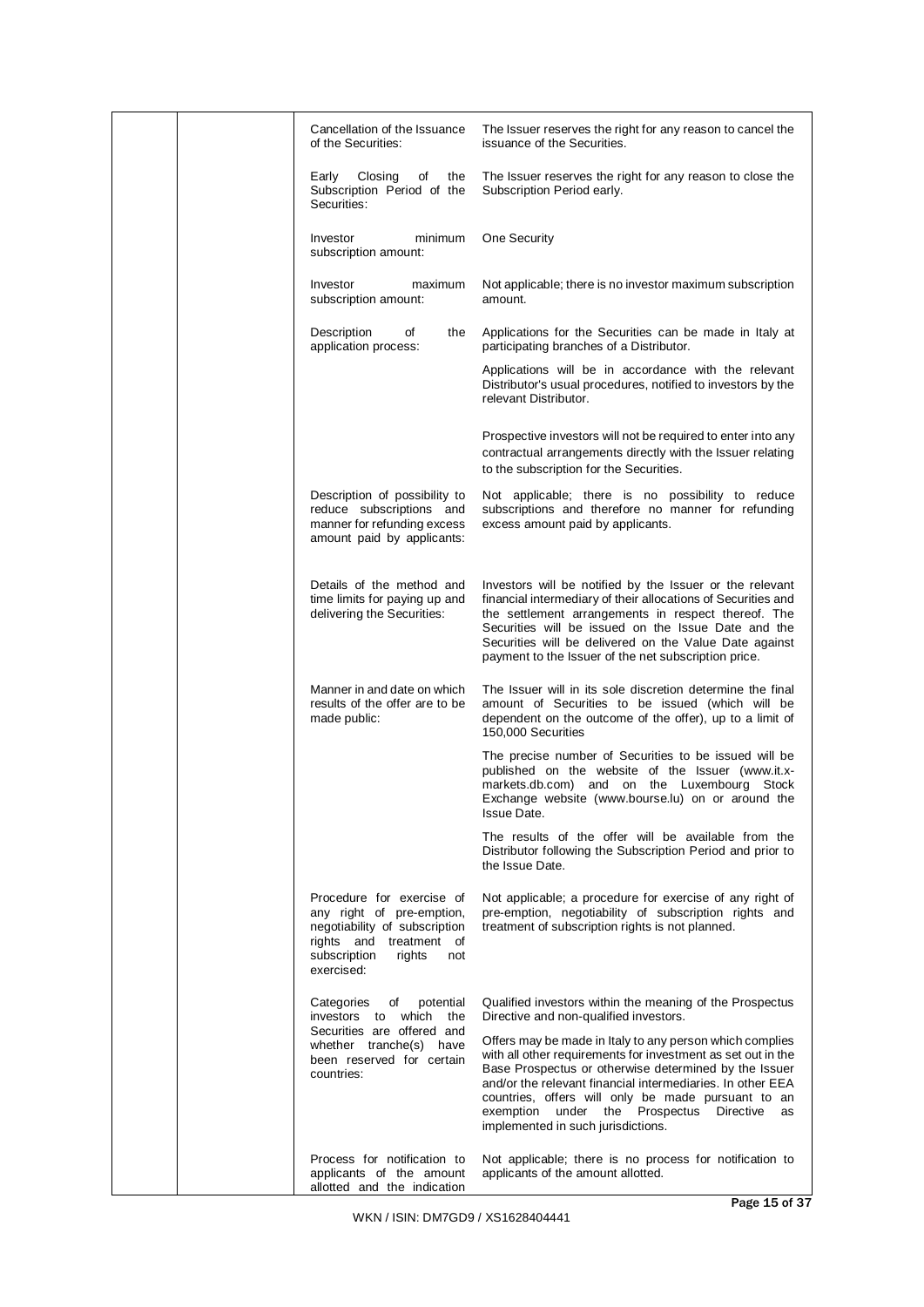|     |                                                                                             | whether dealing may begin<br>before notification is made:                                                                                                      | Each investor will be notified by the relevant Distributor of<br>its allocation of Securities after the end of the Subscription<br>Period and before the Issue Date                                                                                                                                                                           |
|-----|---------------------------------------------------------------------------------------------|----------------------------------------------------------------------------------------------------------------------------------------------------------------|-----------------------------------------------------------------------------------------------------------------------------------------------------------------------------------------------------------------------------------------------------------------------------------------------------------------------------------------------|
|     |                                                                                             |                                                                                                                                                                | No dealings in the Securities may take place prior to the<br><b>Issue Date</b>                                                                                                                                                                                                                                                                |
|     |                                                                                             | <b>Issue Price:</b>                                                                                                                                            | EUR 1,000 per Security                                                                                                                                                                                                                                                                                                                        |
|     |                                                                                             | Amount of any expenses<br>taxes<br>specifically<br>and<br>charged to the subscriber or<br>purchaser:                                                           | Not applicable; no expenses or taxes are specifically<br>charged to the subscriber or purchaser.                                                                                                                                                                                                                                              |
|     |                                                                                             | Name(s) and address(es), to<br>the extent known to the<br>Issuer, of the placement<br>agents in<br>the<br>various<br>countries where the offer<br>takes place: | Deutsche Bank S.p.A. of Piazza del Calendario 3, 20126,<br>Milan, Italy, and Finanza e Futuro Banca S.p.A. of Piazza<br>del Calendario 1, 20126 Milan, Italy (each a "Distributor"<br>and together with any other entities appointed as a<br>distributor in respect of the Securities during the<br>Subscription Period, the "Distributors"). |
|     |                                                                                             |                                                                                                                                                                | The Issuer reserves the right to appoint other distributors<br>during the Subscription Period, which will be<br>communicated to investors by means of a notice<br>published on the website of the Issuer (www.it.x-<br>markets.db.com).                                                                                                       |
|     |                                                                                             |                                                                                                                                                                | Deutsche Bank S.p.A. will act as lead manager of the<br>placement syndicate (Responsabile del Collocamento as<br>defined under article 93-bis of the Financial Services Act)<br>(the "Lead Manager").                                                                                                                                         |
|     |                                                                                             | Name and address of the<br>Paying Agent:                                                                                                                       | Deutsche Bank AG, acting through its London branch of<br>Winchester House, 1 Great Winchester Street, London<br>EC2N 2DB, United Kingdom.                                                                                                                                                                                                     |
|     |                                                                                             | Name and address of the<br><b>Calculation Agent:</b>                                                                                                           | Deutsche Bank AG Winchester House 1, Great<br>Winchester Street, London EC2N 2DB, United Kingdom                                                                                                                                                                                                                                              |
| E.4 | Interest that is<br>material to the<br>issue/offer<br>including<br>confliction<br>interests |                                                                                                                                                                | Not applicable. Save for the Distributor(s) regarding the fees, as far as the Issuer is aware,<br>no person involved in the issue of the Securities has an interest material to the offer.                                                                                                                                                    |
| E.7 | Estimated<br>expenses<br>charged to the<br>investor by the<br>issuer or offeror             |                                                                                                                                                                | Not applicable. Save for the Issue Price (which includes the commissions payable by the<br>Issuer to the Distributors of up to 3.00 per cent. of the Issue Price of the Securities placed<br>through it), the Issuer is not aware of any expenses charged to the investor.                                                                    |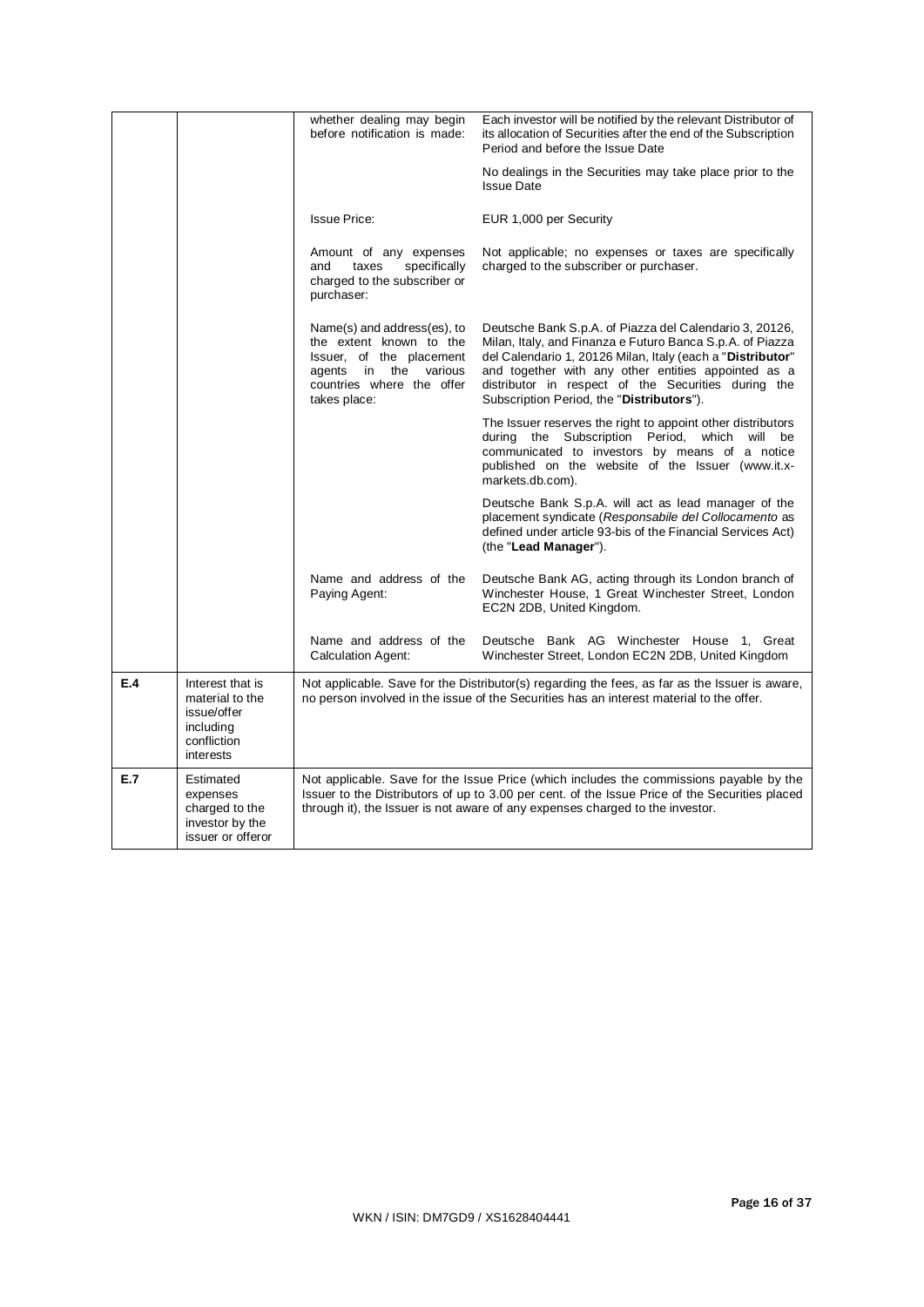# **ADMINISTRATIVE, MANAGEMENT AND SUPERVISORY BODIES**

In accordance with German law, Deutsche Bank has both a **Management Board** (*Vorstand*) and a **Supervisory Board** (*Aufsichtsrat*). These Boards are separate; no individual may be a member of both. The Supervisory Board appoints the members of the Management Board and supervises the activities of this Board. The Management Board represents Deutsche Bank and is responsible for the management of its affairs.

The tables below correctly set out the composition of the Management Board and of the Supervisory Board as it was composed on 7 April 2018.

In light of recent announcements, the tables should be read in conjunction with the following information:

- On 8 April 2018, it was announced that Christian Sewing would succeed John Cryan as Chief Executive Officer with immediate effect. John Cryan is to leave Deutsche Bank at the end of April 2018.
- It was also announced that Dr. Marcus Schenk is to leave Deutsche Bank following Deutsche Bank's Annual General Meeting of 2018
- Additionally, it was announced that Garth Ritchie and Karl von Rohr have been appointed as new Presidents by the Supervisory Board

### The **Management Board** consists of:

| John Cryan                 | Chairman; Communications and<br>Corporate<br>Social<br>Responsibility (CSR); Group Audit (administratively only, in<br>all other aspects collective responsibility of the Management<br>Board); Corporate Strategy; Incident and Investigation<br>Management (IMG); Head of Region Americas; Business<br>Selection and Conflicts Office; Art, Culture and Sports |  |
|----------------------------|------------------------------------------------------------------------------------------------------------------------------------------------------------------------------------------------------------------------------------------------------------------------------------------------------------------------------------------------------------------|--|
| Dr. Marcus Schenck         | Deputy Chairman; Co-Head of Corporate & Investment<br>Bank (CIB); Head of Region EMEA                                                                                                                                                                                                                                                                            |  |
| <b>Christian Sewing</b>    | Deputy Chairman; Co-Head of Private & Commercial Bank<br>(including Postbank) (PCB), with primary responsibility for<br>Private, Wealth & Commercial Clients (excluding Postbank);<br>Head (CEO) of Region Germany                                                                                                                                               |  |
| Kimberly Hammonds          | <b>Chief Operating Officer</b>                                                                                                                                                                                                                                                                                                                                   |  |
| <b>Stuart Wilson Lewis</b> | <b>Chief Risk Officer</b>                                                                                                                                                                                                                                                                                                                                        |  |
| <b>Sylvie Matherat</b>     | <b>Chief Regulatory Officer</b>                                                                                                                                                                                                                                                                                                                                  |  |
| James von Moltke           | Financial Officer;<br>Chief<br>Investor<br>Relations:<br>Group<br>Management Consulting (GMC); Corporate M&A and<br>Corporate Investments                                                                                                                                                                                                                        |  |
| Nicolas Moreau             | Head of Deutsche Asset Management (Deutsche AM)                                                                                                                                                                                                                                                                                                                  |  |
| <b>Garth Ritchie</b>       | Co-Head of Corporate & Investment Bank (CIB); Head<br>(CEO) of Region UKI (UK & Ireland)                                                                                                                                                                                                                                                                         |  |
| Karl von Rohr              | <b>Chief Administrative Officer</b>                                                                                                                                                                                                                                                                                                                              |  |
| Werner Steinmüller         | Head (CEO) of Region APAC                                                                                                                                                                                                                                                                                                                                        |  |
| <b>Frank Strauß</b>        | Co-Head of Private & Commercial Bank (including<br>Postbank) (PCB), with primary responsibility for Postbank<br>(including integration matters)                                                                                                                                                                                                                  |  |

The **Supervisory Board** consists of the following members: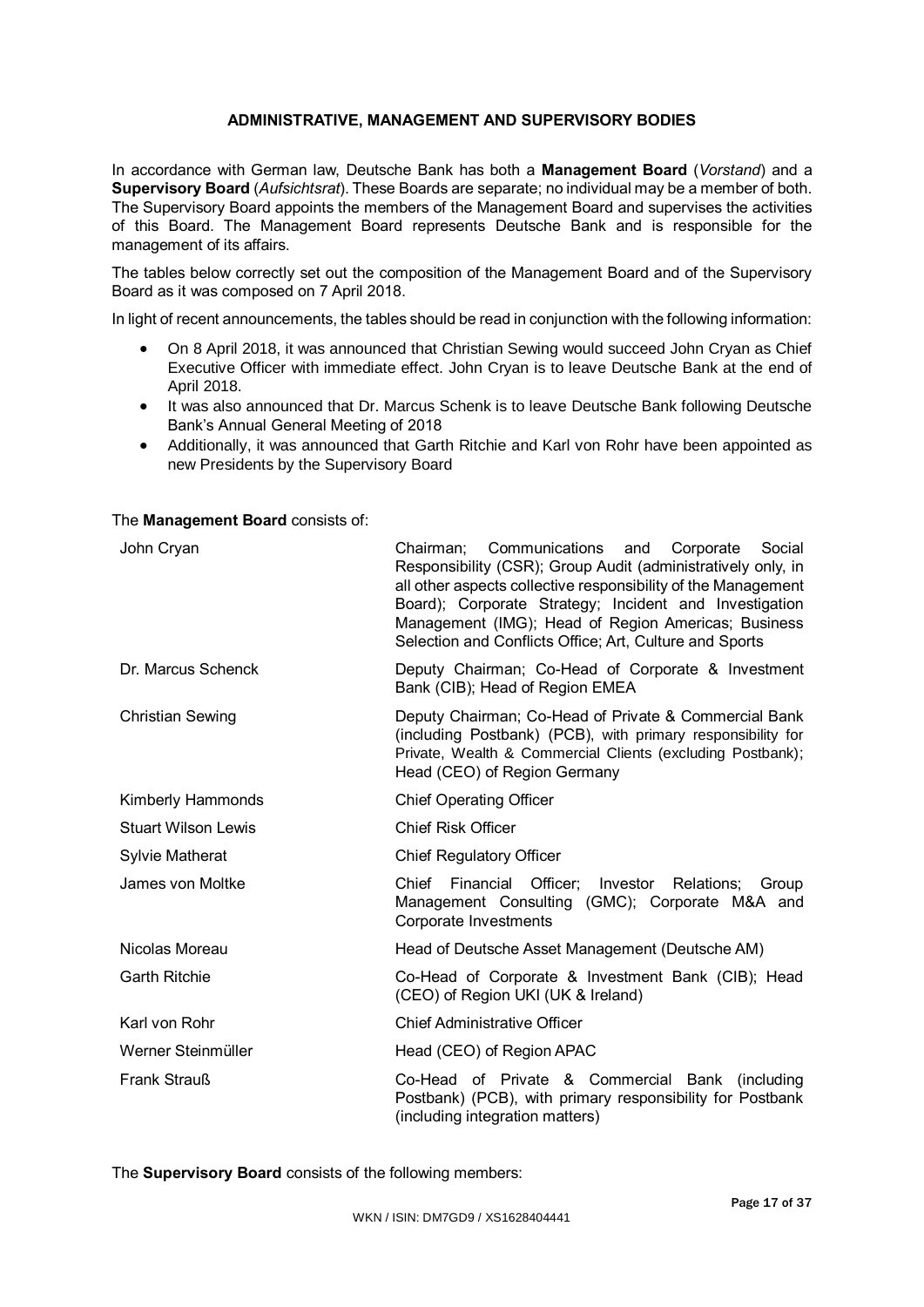| Dr. Paul Achleitner         | Chairman of the Supervisory Board of Deutsche Bank<br>AG                                                                           |  |  |
|-----------------------------|------------------------------------------------------------------------------------------------------------------------------------|--|--|
| Stefan Rudschäfski*         | Deputy Chairman of the Supervisory Board<br>of<br>Deutsche Bank AG;                                                                |  |  |
|                             | Deputy Chairman of the General Staff Council of<br>Deutsche Bank;                                                                  |  |  |
|                             | Member of the Group Staff Council of Deutsche Bank;                                                                                |  |  |
|                             | Exempted Staff Council member, Deutsche Bank Privat-<br>und Geschäftskunden AG, Hamburg;                                           |  |  |
|                             | Chairman of the Staff Council of Deutsche Bank,<br>Hamburg                                                                         |  |  |
| Wolfgang Böhr*              | Chairman of the Staff Council of Deutsche Bank,<br>Düsseldorf;                                                                     |  |  |
|                             | Member of the General Staff Council of Deutsche Bank;                                                                              |  |  |
|                             | Member of the Group Staff Council of Deutsche Bank                                                                                 |  |  |
| Frank Bsirske*              | of<br>the<br>union<br>Chairman<br>trade<br>ver.di<br>(Vereinte<br>Dienstleistungsgewerkschaft)                                     |  |  |
| Dina Dublon                 | Member of the Board of Directors of PepsiCo Inc.                                                                                   |  |  |
| Jan Duscheck**              | Head of national working group Banking, trade union<br>(ver.di)                                                                    |  |  |
| <b>Gerhard Eschelbeck</b>   | Vice President Security & Privacy Engineering, Google<br>Inc.                                                                      |  |  |
| Katherine Garrett-Cox       | Managing Director and Chief Executive Officer, Gulf<br>International Bank (UK) Ltd.                                                |  |  |
| Timo Heider*                | Chairman of the Group Staff Council of Deutsche<br>Postbank AG;                                                                    |  |  |
|                             | Chairman of the General Staff Council of BHW<br>Kreditservice GmbH;                                                                |  |  |
|                             | Chairman of the Staff Council of BHW Bausparkasse AG,<br>BHW Kreditservice GmbH, Postbank Finanzberatung AG<br>and BHW Holding AG; |  |  |
|                             | Member of the Group Staff Council of Deutsche Bank;                                                                                |  |  |
|                             | Member of the European Staff Council of Deutsche Bank                                                                              |  |  |
| Sabine Irrgang*             | Head of<br>Human<br>Resources Baden-Württemberg,<br>Deutsche Bank AG                                                               |  |  |
| Prof. Dr. Henning Kagermann | President of acatech - German Academy of Science and<br>Engineering                                                                |  |  |
| Martina Klee*               | Chairperson<br>of the Staff Council<br>Group<br>COO<br>Eschborn/Frankfurt of Deutsche Bank                                         |  |  |
| Henriette Mark*             | Chairperson of the Combined Staff Council Munich and<br>Southern Bavaria of Deutsche Bank;                                         |  |  |
|                             | Member of the General Staff Council of Deutsche Bank;                                                                              |  |  |
|                             | Member of the Group Staff Council of Deutsche Bank                                                                                 |  |  |
| <b>Richard Meddings</b>     | Non-Executive Director in Her Majesty's Treasury Board;                                                                            |  |  |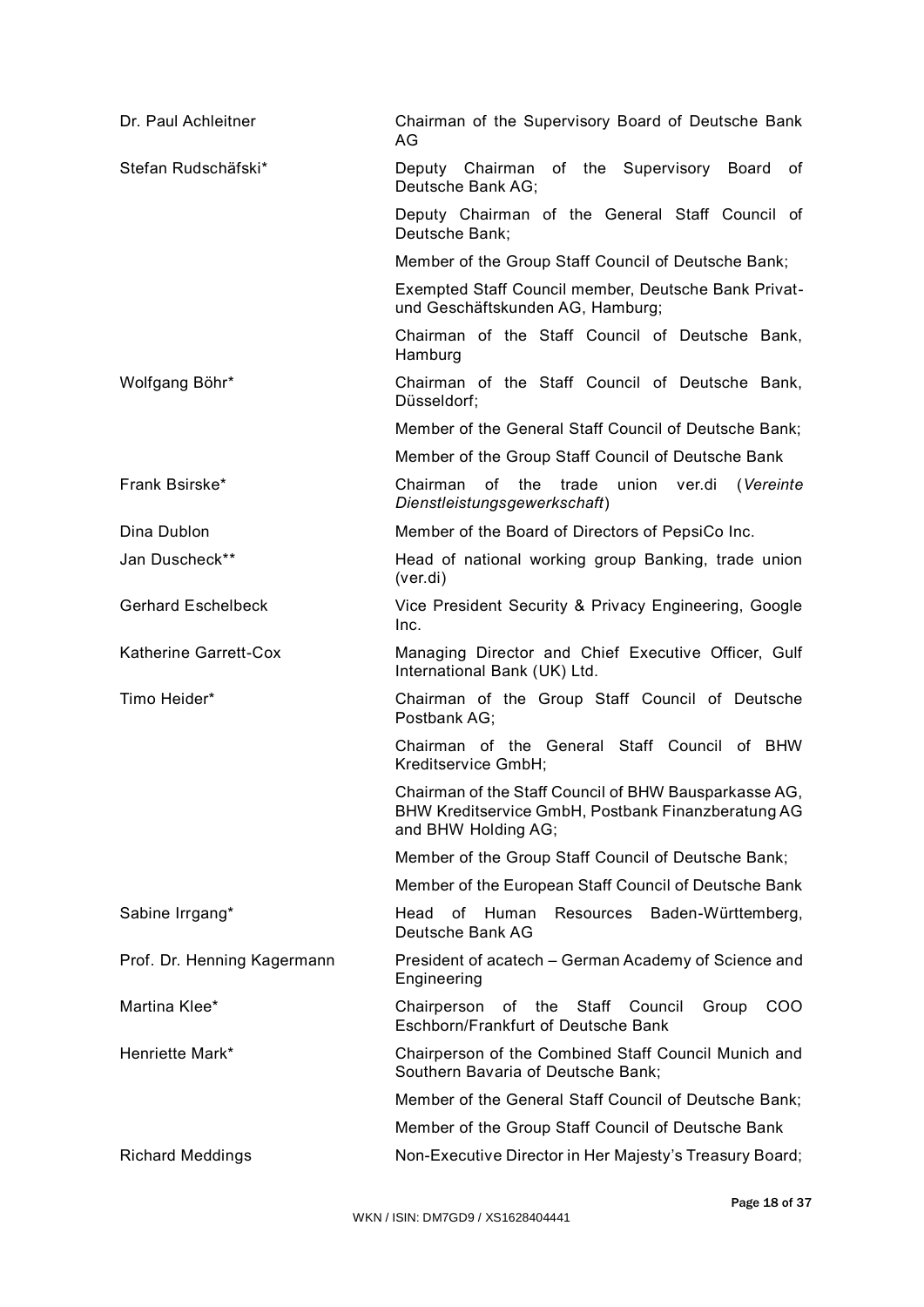|                        | Non-Executive Director at TSB Bank PLC;                                                        |  |  |
|------------------------|------------------------------------------------------------------------------------------------|--|--|
|                        | Non-Executive Director at Jardine Lloyd Thompson<br>Group PLC                                  |  |  |
| Louise M. Parent       | Of Counsel, law firm Cleary Gottlieb Steen & Hamilton<br>LLP, New York                         |  |  |
| Gabriele Platscher*    | Council<br>Chairperson of<br>the Combined Staff<br>Braunschweig/Hildesheim of Deutsche Bank    |  |  |
|                        |                                                                                                |  |  |
| Bernd Rose*            | Chairman of the General Staff Council of Postbank<br>Filialvertrieb AG;                        |  |  |
|                        | Member of the General Staff Council of Deutsche<br>Postbank;                                   |  |  |
|                        | Member of the General Staff Council of Deutsche Bank;                                          |  |  |
|                        | Member of the European Staff Council of Deutsche Bank                                          |  |  |
| Gerd Alexander Schütz  | Founder and Member of the Management Board, C-<br><b>QUADRAT Investment Aktiengesellschaft</b> |  |  |
| Prof. Dr. Stefan Simon | Self-employed attorney at law with his own law firm,<br>SIMON GmbH;                            |  |  |
|                        | Member of the Advisory Council of Leop. Krawinkel<br>GmbH & Co. KG, Bergneustadt               |  |  |
| Dr. Johannes Teyssen   | Chairman of the Management Board of E.ON SE                                                    |  |  |
|                        |                                                                                                |  |  |

\* Elected by the employees in Germany.

 $\mathcal{L}$  , we have the set of the set of the set of the set of the set of the set of the set of the set of the set of the set of the set of the set of the set of the set of the set of the set of the set of the set of the

The members of the Management Board accept membership on the Supervisory Boards of other corporations within the limits prescribed by law.

The business address of each member of the Management Board and of the Supervisory Board of Deutsche Bank is Taunusanlage 12, 60325 Frankfurt am Main, Germany.

There are no conflicts of interest between any duties to Deutsche Bank and the private interests or other duties of the members of the Supervisory Board and the Management Board.

Deutsche Bank has issued and made available to its shareholders the declaration prescribed by § 161 AktG.

<sup>\*\*</sup>Appointed by court as representative of the employees until conclusion of the ordinary Annual General Meeting in 2018.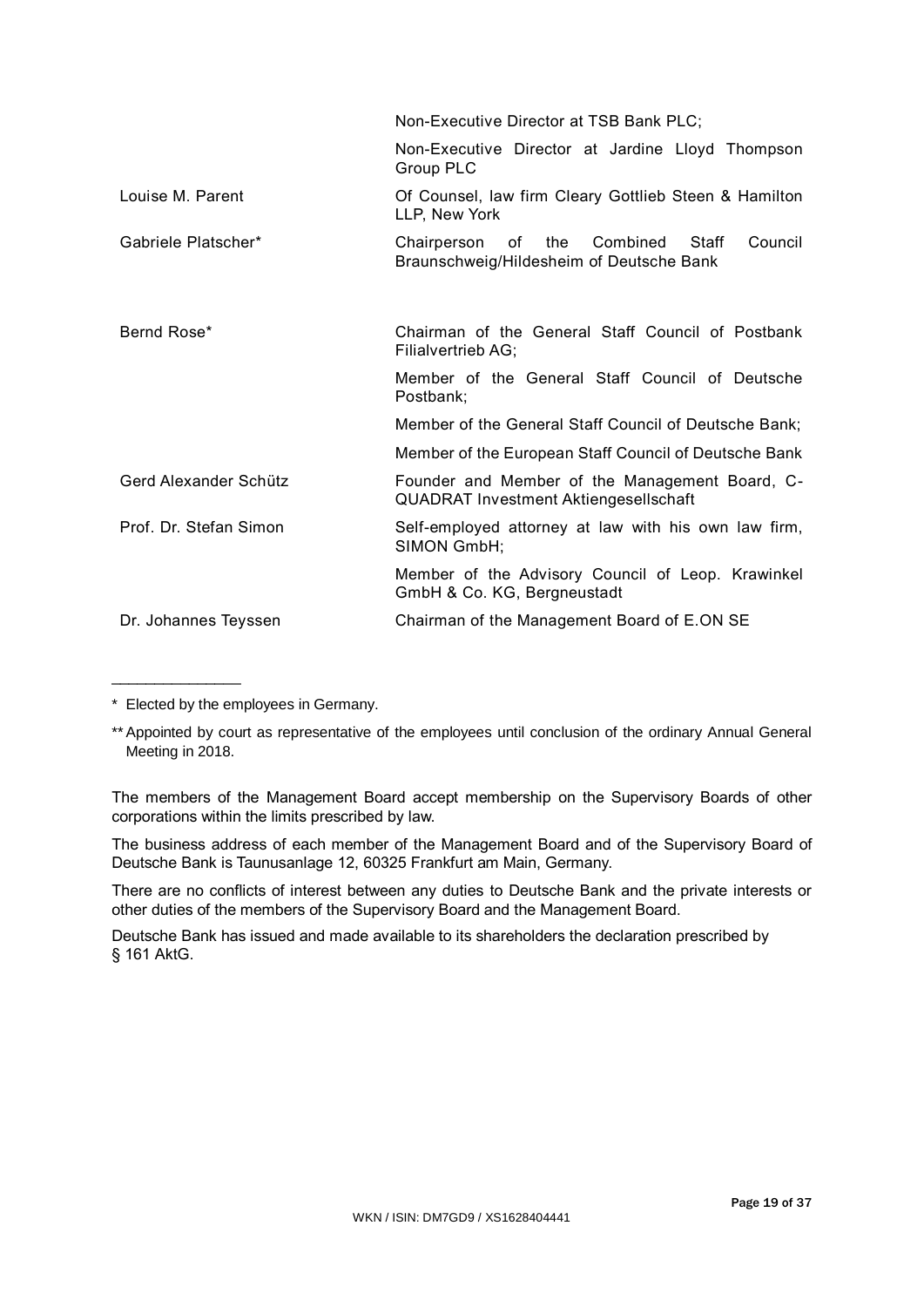# **RISK FACTORS**

Before purchasing Securities, you should consider the relevant Risk Factors incorporated by reference from the Base Prospectus and the EMTN Base Prospectus (including any relevant supplement(s) to the Base Prospectus and/or the EMTN Base Prospectus) (See "Documents Incorporated by Reference" below). Such risk factors are risk factors that are material to the Securities in order to assess the market risk associated with them or which may affect the Issuer's ability to fulfil its obligations under them.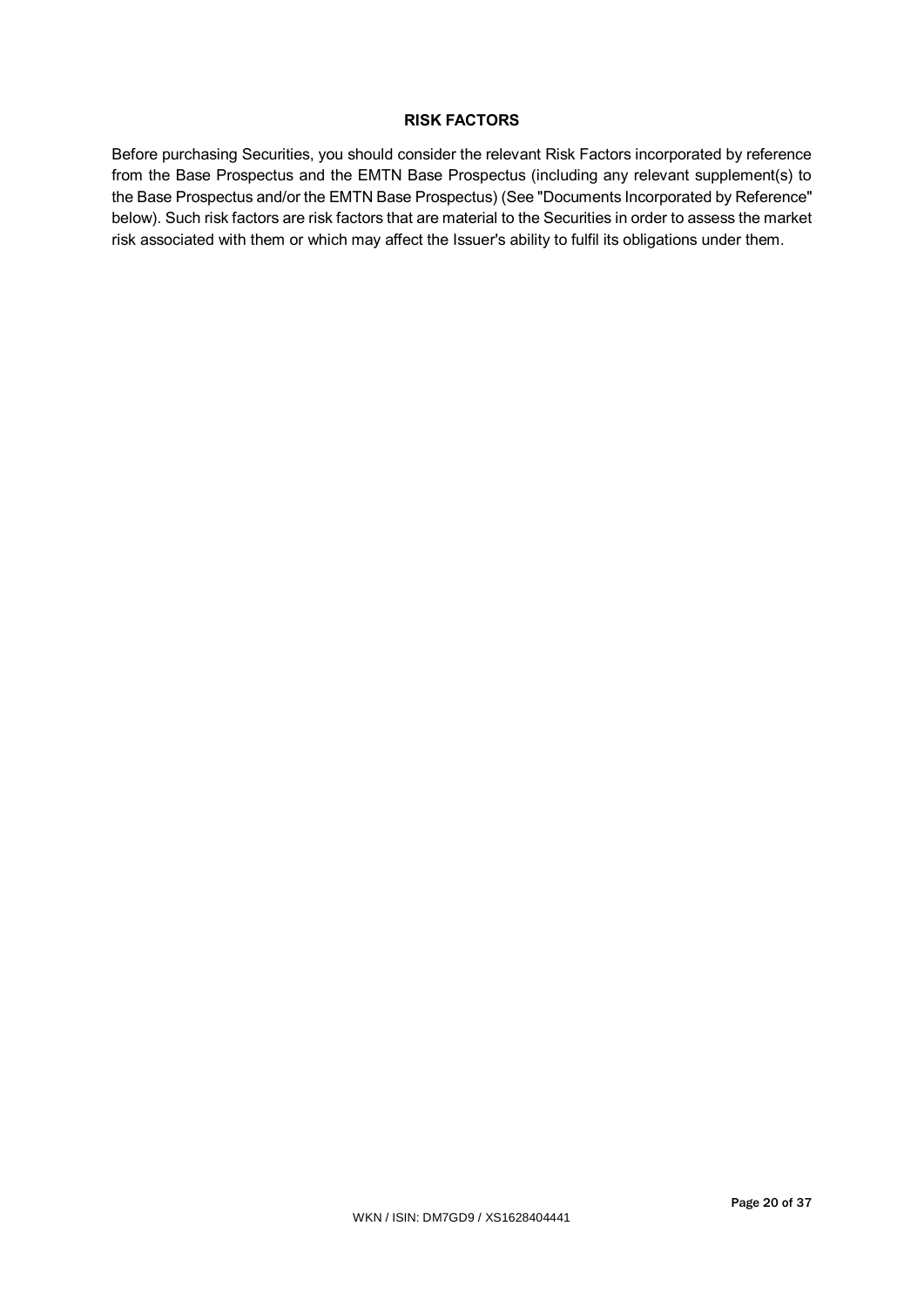# **DOCUMENTS INCORPORATED BY REFERENCE**

The Prospectus should be read and construed in conjunction with the documents incorporated by reference into this Prospectus. The information contained in the following document(s) is hereby incorporated by reference into this Prospectus and deemed to form a part of this Prospectus:

- (a) the Deutsche Bank Aktiengesellschaft programme for the issuance of Certificates, Warrants and Notes Base Prospectus dated 16 January 2018 (the "**Base Prospectus**");
- (b) the First Supplement to the Base Prospectus dated 23 February 2018 (the "**First Supplement to the Base Prospectus**");
- (c) the Deutsche Bank Aktiengesellschaft EUR 80 billion Debt Issuance Programme Base Prospectus dated 22 June 2017 (the "**EMTN Base Prospectus**");
- (d) the first Supplement to the EMTN Base Prospectus dated 8 August 2017 (the "**First Supplement to the EMTN Base Prospectus**");
- (e) the second Supplement to the EMTN Base Prospectus dated 5 October 2017 (the "**Second Supplement to the EMTN Base Prospectus**");
- (f) the third Supplement to the EMTN Base Prospectus dated 6 November 2017 (the "**Third Supplement to the EMTN Base Prospectus**");
- (g) the fourth Supplement to the EMTN Base Prospectus dated 21 December 2017 (the "**Fourth Supplement to the EMTN Base Prospectus**");
- (h) the seventh Supplement to the EMTN Base Prospectus dated 9 February 2018 (the "**Seventh Supplement to the EMTN Base Prospectus**");
- (i) the eight Supplement to the EMTN Base Prospectus dated 26 March 2018 (the "**Eight Supplement to the EMTN Base Prospectus**");
- (j) the Annual Report of Deutsche Bank Aktiengesellschaft as of 31 December 2017 ("**2017 Annual Report**");
- (k) the Annual Report of Deutsche Bank Aktiengesellschaft as of 31 December 2016 ("**2016 Annual Report**");
- (l) the Annual Report of Deutsche Bank Aktiengesellschaft as of 31 December 2015 ("**2015 Annual Report**").

Following the publication of this Prospectus a supplement may be prepared by the Issuer and approved by the CSSF in accordance with Article 13 of the Luxembourg Law. Statements contained in any such supplement (or contained in any document incorporated by reference therein) shall, to the extent applicable (whether expressly, by implication or otherwise), be deemed to modify or supersede statements contained in this Prospectus or in a document which is incorporated by reference in this Prospectus. Any statement so modified or superseded shall not, except as so modified or superseded, constitute a part of this Prospectus.

The table below sets out the relevant page references for the information incorporated into this Prospectus by reference.

# **Cross Reference List**

# (a) **From the Base Prospectus Page Reference** Risk Factors in Respect of the Securities 145-147

Page 21 of 37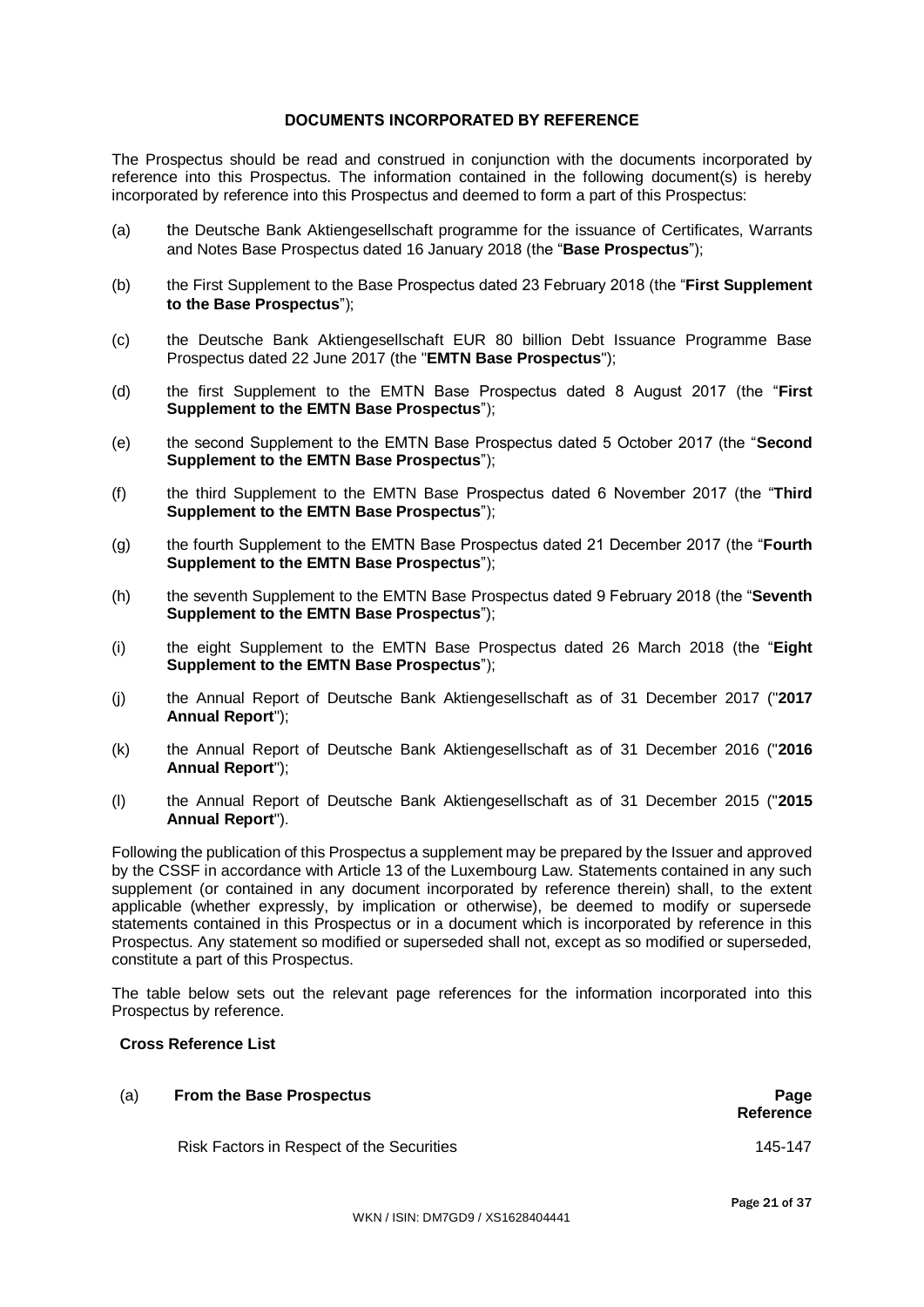|     | <b>Risk Factors Related to Securities Generally</b>                                               | 178-187                  |
|-----|---------------------------------------------------------------------------------------------------|--------------------------|
|     | Risk Factors Relating to the Market Generally                                                     | 188-191                  |
|     | <b>Conflicts of Interest</b>                                                                      | 192-194                  |
|     | Responsible Persons                                                                               | 195                      |
|     | Ranking of the Securities                                                                         | 201-202                  |
|     | Use of Proceeds                                                                                   | 286                      |
|     | <b>General Conditions</b>                                                                         | 309-419                  |
|     | General Information on Taxation and Selling Restrictions                                          | 651-698                  |
| (b) | From the First Supplement to the Base Prospectus                                                  | Page<br><b>Reference</b> |
|     | <b>General Conditions</b>                                                                         | 17                       |
| (c) | From the EMTN Base Prospectus                                                                     | Page<br><b>Reference</b> |
|     | <b>Risk Factors</b>                                                                               | 36-66                    |
|     | <b>Statutory Auditors</b>                                                                         | 76                       |
|     | Information about Deutsche Bank                                                                   | 76                       |
|     | <b>Business Overview</b>                                                                          | 76-77                    |
|     | <b>Organisational Structure</b>                                                                   | 77                       |
|     | Trend Information (excluding the paragraph entitled "Statement of No<br>Material Adverse Change") | 77-85                    |
|     | <b>Major Shareholders</b>                                                                         | 88                       |
|     | Historical Financial Information / Financial Statements                                           | 88                       |
|     | Auditing of Historical Annual Financial Information                                               | 88                       |
|     | Legal and Arbitration Proceedings                                                                 | 89-103                   |
|     | <b>Material Contracts</b>                                                                         | 103                      |
|     | Third Party Information and Statement by Experts and Declaration of any<br>Interest               | 104                      |
|     | Documents on Display                                                                              | 931                      |
| (d) | From the First Supplement to the EMTN Base Prospectus                                             | Page<br>Reference        |
|     | Documents on Display                                                                              | 4                        |
|     | <b>Trend Information</b>                                                                          | $8 - 12$                 |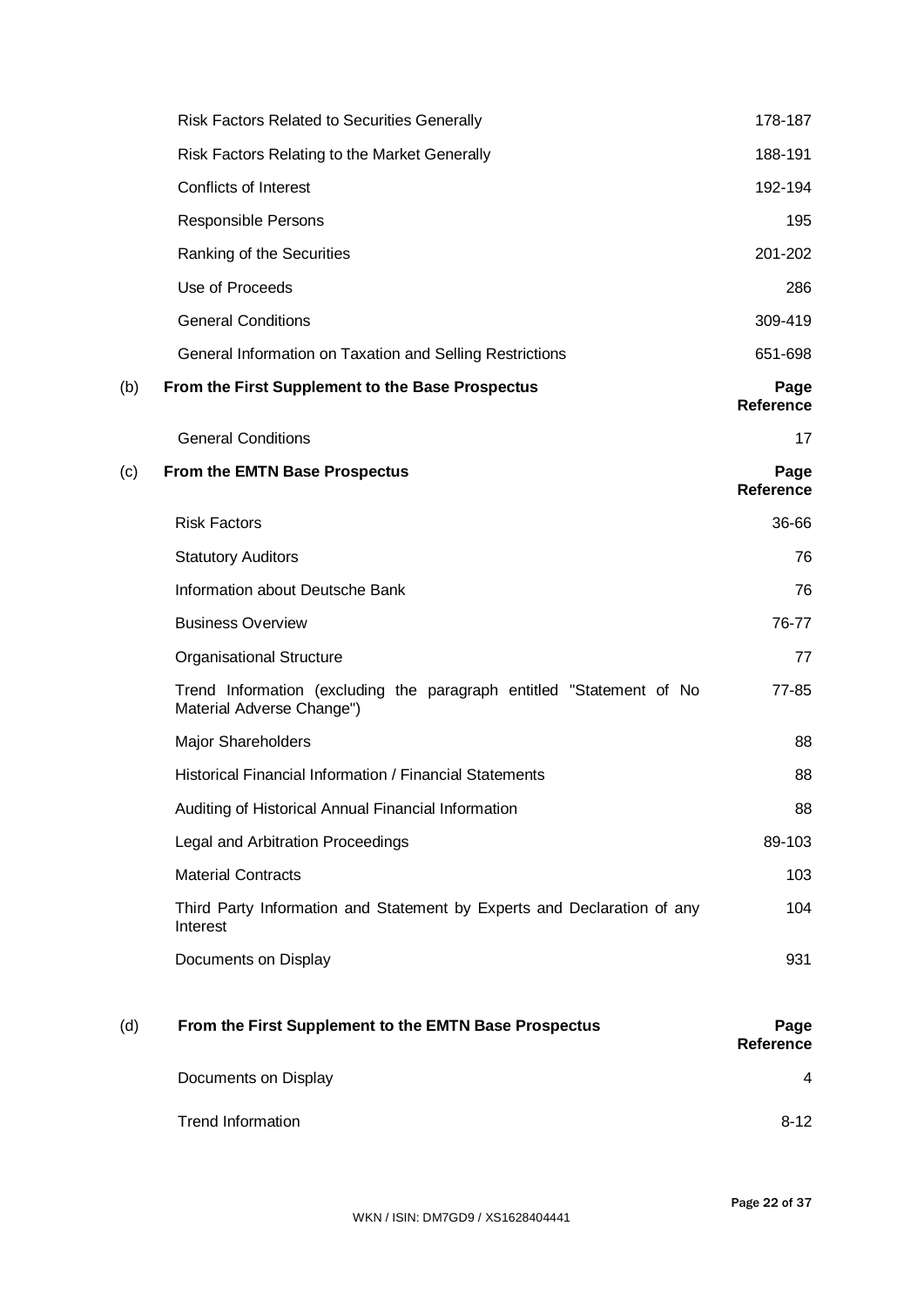| (e) | From the Second Supplement to the EMTN Base Prospectus                                            | Page<br><b>Reference</b> |
|-----|---------------------------------------------------------------------------------------------------|--------------------------|
|     | <b>Risk Factors</b>                                                                               | 4                        |
| (f) | From the Third Supplement to the EMTN Base Prospectus                                             | Page<br><b>Reference</b> |
|     | Documents on Display                                                                              | 4                        |
|     | <b>Business Overview</b>                                                                          | 5                        |
| (g) | From the Fourth Supplement to the EMTN Base Prospectus                                            | Page<br><b>Reference</b> |
|     | <b>Risk Factors</b>                                                                               | 4, 40-41                 |
| (h) | From the Seventh Supplement to the EMTN Base Prospectus                                           | Page<br><b>Reference</b> |
|     | <b>Major Shareholders</b>                                                                         | $11 - 12$                |
| (i) | From the Eight Supplement to the EMTN Base Prospectus                                             | Page<br><b>Reference</b> |
|     | <b>Historical Financial Information/Financial Statements</b>                                      | 5                        |
|     | Auditing of Historical Annual Financial Information                                               | 5                        |
|     | Significant Change in Deutsche Bank Group's Financial Position                                    | 5                        |
|     | Documents on Display                                                                              | 6                        |
|     | <b>Risk Factors</b>                                                                               | $11 - 14$                |
|     | <b>Business Overview</b>                                                                          | $14 - 15$                |
|     | Trend Information (excluding the paragraph entitled "Statement of No<br>Material Adverse Change") | 15-20                    |
|     | Legal and Arbitration Proceedings                                                                 | 22-38                    |
| (j) | From the 2017 Annual Report                                                                       | Page<br><b>Reference</b> |
|     | Risk and Capital Performance - Capital and Leverage Ratio*                                        | 82-95                    |
|     | <b>Consolidated Statement of Income</b>                                                           | 195                      |
|     | Consolidated Statement of Comprehensive Income                                                    | 196                      |
|     | <b>Consolidated Balance Sheet</b>                                                                 | 197                      |
|     | Consolidated Statement of Changes in Equity                                                       | 198-199                  |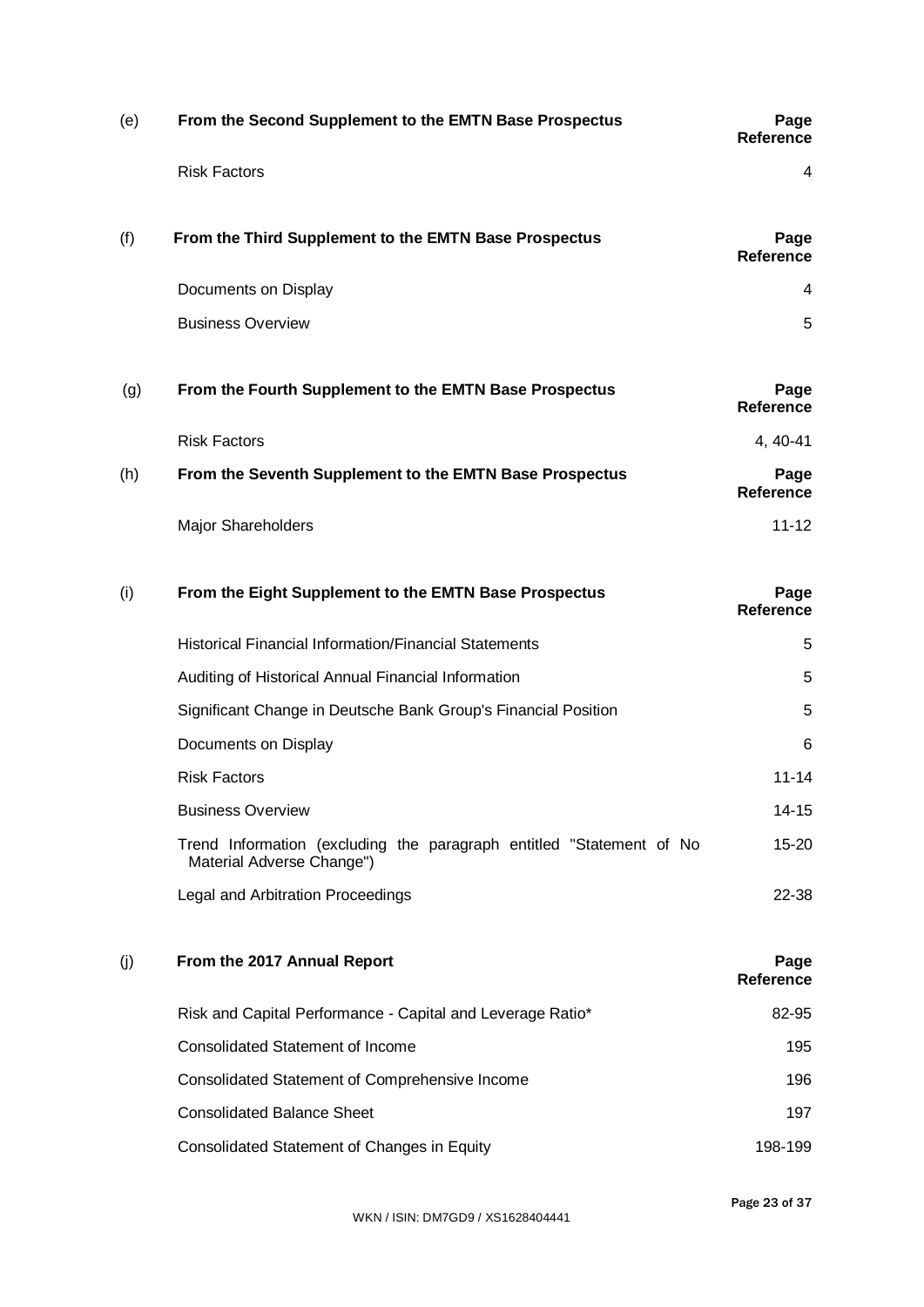| Consolidated Statement of Cash Flows                                 | 200-201 |
|----------------------------------------------------------------------|---------|
| Notes to the Consolidated Financial Statements                       | 202-228 |
| Notes to the Consolidated Income Statement                           | 229-232 |
| Notes to the Consolidated Balance Sheet                              | 234-290 |
| <b>Additional Notes</b>                                              | 291-343 |
| Independent Auditor's Report                                         | 344-351 |
| Supplementary Information (unaudited) - Non-GAAP Financial Measures* | 378-382 |
| *Alternative Performance Measures                                    |         |

| (k) | From the 2016 Annual Report                                  | Page<br>Reference |
|-----|--------------------------------------------------------------|-------------------|
|     | Capital and Leverage Ratio*                                  | 136-152           |
|     | Consolidated Statement of Income                             | 269               |
|     | Consolidated Statement of Comprehensive Income               | 270               |
|     | <b>Consolidated Balance Sheet</b>                            | 271               |
|     | Consolidated Statement of Changes in Equity                  | 272-273           |
|     | <b>Consolidated Statement of Cash Flows</b>                  | 274               |
|     | Notes to the Consolidated Financial Statements               | 275-308           |
|     | <b>Additional Notes</b>                                      | 382-440           |
|     | Independent Auditor's Report                                 | 441-442           |
|     | Other Information (unaudited) - Non-GAAP Financial Measures* | 467-472           |
|     | *Alternative Performance Measures                            |                   |

| (1) | From the 2015 Annual Report                    | Page<br>Reference |
|-----|------------------------------------------------|-------------------|
|     | <b>Management Report</b>                       | 29-243            |
|     | Consolidated Statement of Income               | 245               |
|     | Consolidated Statement of Comprehensive Income | 246               |
|     | <b>Consolidated Balance Sheet</b>              | 247               |
|     | Consolidated Statement of Changes in Equity    | 248-249           |
|     | <b>Consolidated Statement of Cash Flows</b>    | 250               |
|     | Notes to the Consolidated Financial Statements | 251-282           |
|     | Notes to the Consolidated Income Statement     | 283-288           |
|     | Notes to the Consolidated Balance Sheet        | 289-352           |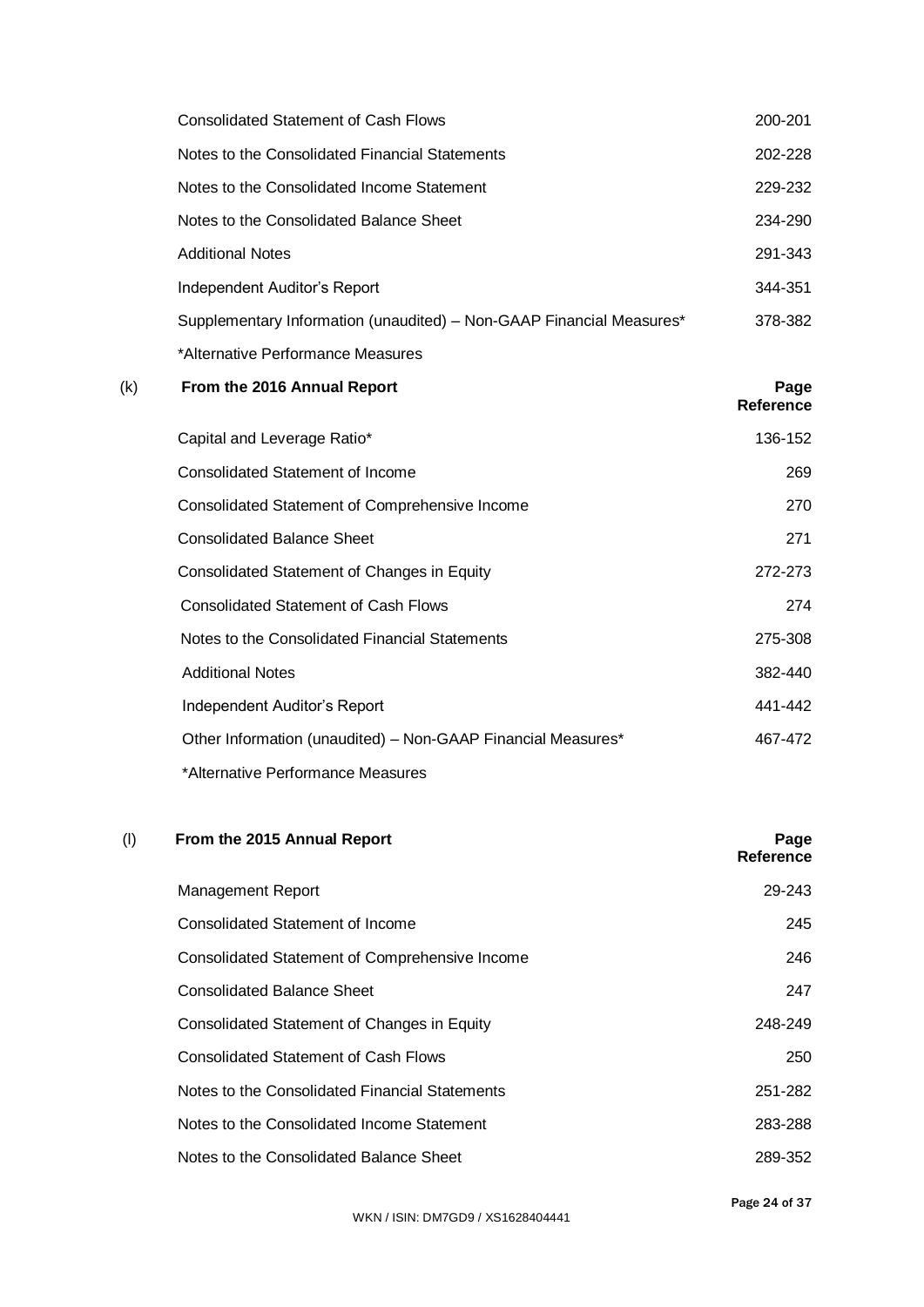| <b>Additional Notes</b>      | 353-414 |
|------------------------------|---------|
| Independent Auditors' Report | 415-416 |

The information incorporated by reference which is not included in the cross-reference list, is considered as additional information and is not required by the relevant schedules of the Regulation 809/2004 of the European Commission, as amended. Any documents incorporated by reference in the Base Prospectus, the EMTN Base Prospectus or any supplement to the EMTN Base Prospectus shall not thereby be deemed incorporated by reference in this Prospectus and are either deemed not relevant for an investor or are otherwise covered elsewhere in this Prospectus.

The documents specified above and incorporated by reference shall be available in physical form at the registered office of the Issuer and, in case of admission to trading of the Securities on the Luxembourg Stock Exchange, in Luxembourg in physical form at the office of Deutsche Bank Luxembourg S.A. at 2, boulevard Konrad Adenauer, L–1115 Luxembourg or at the Issuer's listing agent in Luxembourg, Banque de Luxembourg S.A., at 14, boulevard Royal L-2449, Luxembourg, and at the Issuer's Zurich Branch, Uraniastrasse 9, PF 3604, CH-8021 Zurich, Switzerland (where it can also be ordered by telephone +41 44 227 3781 or fax +41 44 227 3084).

The documents incorporated by reference shall also be available for viewing on the website of the Luxembourg Stock Exchange: www.bourse.lu.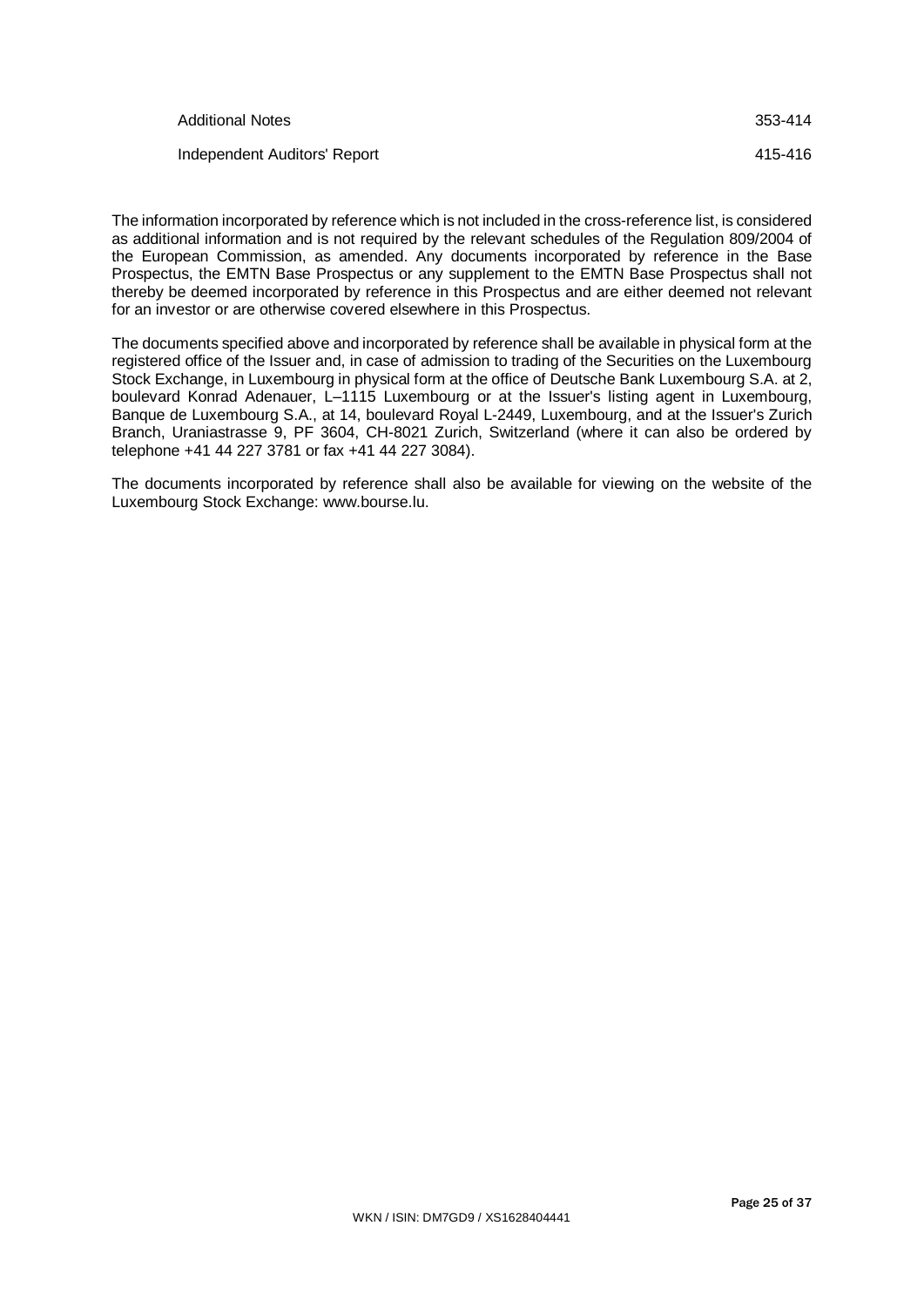# **PRODUCT TERMS**

The Securities will be subject to the General Conditions (the "**General Conditions**"), as set out in the Base Prospectus and also to the following provisions (the "**Product Terms**"). Each reference in such General Conditions to the "Final Terms" shall be deemed to be deleted and replaced by the "Product Terms". In the case of a discrepancy or conflict with such General Conditions or Product Terms, the Product Terms shall prevail.

| <b>Security Type</b>               | Note / Steepener Note with Lock In Coupons                                                                                                                                                                                                                                                                                                                         |
|------------------------------------|--------------------------------------------------------------------------------------------------------------------------------------------------------------------------------------------------------------------------------------------------------------------------------------------------------------------------------------------------------------------|
| <b>ISIN</b>                        | XS1628404441                                                                                                                                                                                                                                                                                                                                                       |
| <b>WKN</b>                         | DM7GD9                                                                                                                                                                                                                                                                                                                                                             |
| Common Code                        | 162840444                                                                                                                                                                                                                                                                                                                                                          |
| <b>Issuer</b>                      | Deutsche Bank AG, London Branch                                                                                                                                                                                                                                                                                                                                    |
| Number of the<br><b>Securities</b> | Up to 150,000                                                                                                                                                                                                                                                                                                                                                      |
| <b>Issue Price</b>                 | EUR 1,000 per Note                                                                                                                                                                                                                                                                                                                                                 |
| <b>Issue Date</b>                  | 31 May 2018                                                                                                                                                                                                                                                                                                                                                        |
| Value Date                         | 31 May 2018                                                                                                                                                                                                                                                                                                                                                        |
| Calculation<br>Agent               | Deutsche Bank AG, London Branch                                                                                                                                                                                                                                                                                                                                    |
| Nominal<br>Amount                  | EUR 1,000                                                                                                                                                                                                                                                                                                                                                          |
| Settlement                         | <b>Cash Settlement</b>                                                                                                                                                                                                                                                                                                                                             |
| Coupon<br>Payment                  | <b>Coupon Payment applies</b>                                                                                                                                                                                                                                                                                                                                      |
| Coupon Amount                      | In respect of each Coupon Payment Date, the Coupon Amount payable for each<br>Security (of the Nominal Amount) shall be calculated by multiplying the Coupon<br>for such Coupon Period by the Nominal Amount, and further multiplying the<br>product by the Day Count Fraction applied to the Coupon Period ending on, but<br>excluding, such Coupon Payment Date. |
| Coupon                             | In respect of the Coupon Payment Date for each Coupon Period commencing on<br>or after 31 May 2018 but ending prior to and including 31 May 2021, 2.10 per<br>cent. per annum; and                                                                                                                                                                                 |
|                                    | in respect of the Coupon Payment Date for each Coupon Period commencing<br>after 31 May 2021:                                                                                                                                                                                                                                                                      |
|                                    | a) if no Lock In Event has occurred, the Steepener Interest Rate for such Coupon<br>Period; or                                                                                                                                                                                                                                                                     |
|                                    | b) if a Lock In Event has occurred on any Lock In Date, the Coupon payable on<br>the Coupon Payment Date corresponding to such Lock In Date and on each<br>following Coupon Payment Date will be equal to the Maximum Coupon                                                                                                                                       |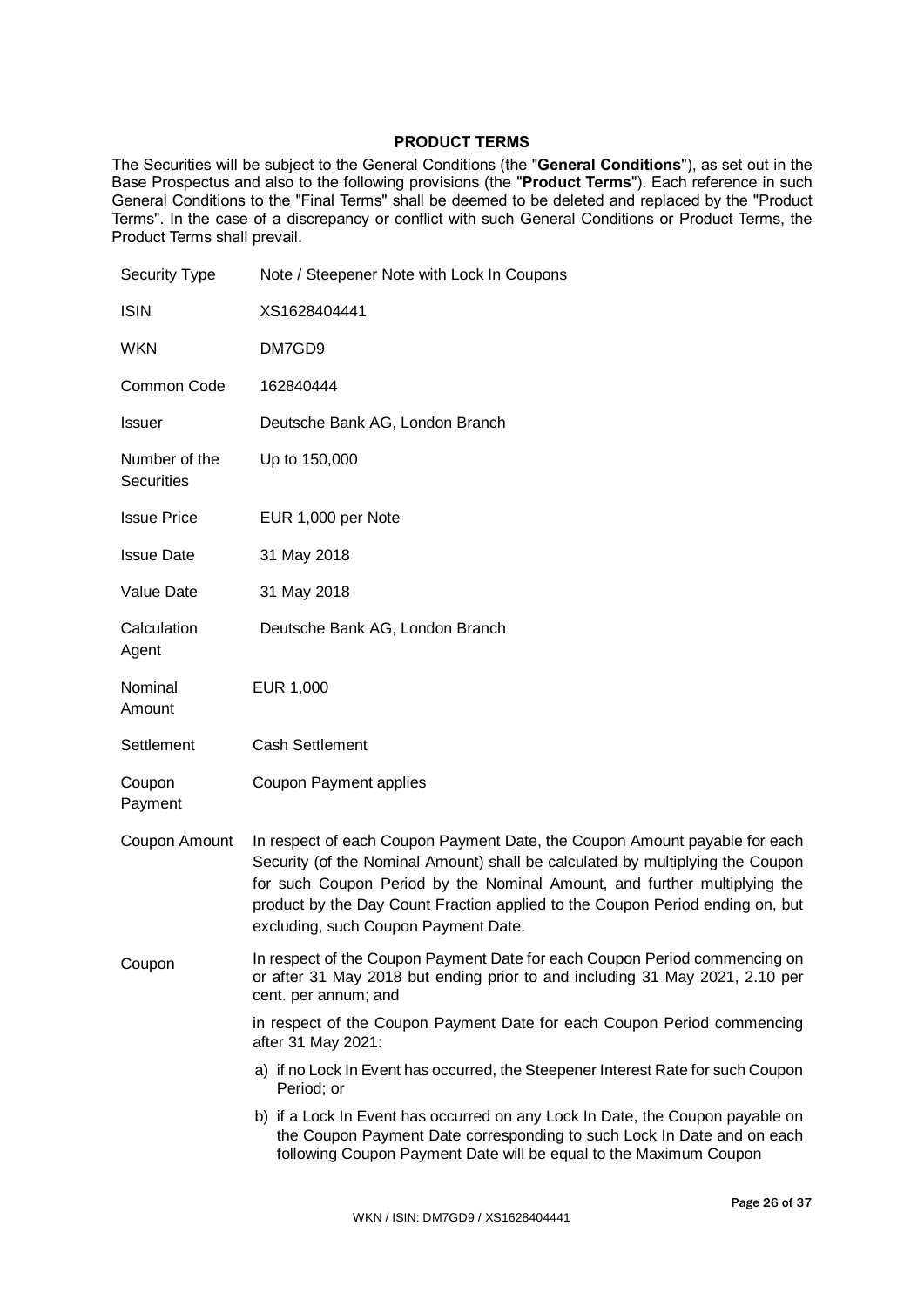- Lock In Event A Lock In Event occurs if the Steepener Interest Rate in respect of a Coupon Period commencing on or after 31 May 2021 is above or equal to the Maximum Coupon
- Lock In Date The Coupon Payment Date corresponding to such Coupon Period on which a Lock In Event has occured
- **Steepener** Interest Rate In respect of each Coupon Period commencing after 31 May 2021, a percentage determined by the Calculation Agent for such Coupon Period equal to the Swap Rate Spread for such Coupon Period, provided that such amount will not be greater than the Maximum Coupon and not be less than the Minimum Coupon
- Swap Rate Spread In respect of each Coupon Period commencing after 31 May 2021, a percentage determined by the Calculation Agent as the difference between (a) the Reference CMS Rate with a Specified Period equal to 10 years in respect of the Coupon Determination Date for such Coupon Period, minus (b) the Reference CMS Rate with Specified Period equal to 2 years in respect of the Coupon Determination Date for such Coupon Period
- Reference CMS Rate In respect of a Specified Period and a Coupon Determination Date, the annual swap rate for EUR swap transactions with a term equal to the Specified Period commencing on such Coupon Determination Date, expressed as a percentage, which appears on Reuters Screen ICESWAP2 (or any Successor Source) under the heading "EUR 11:00 AM" and above the caption "<EURSFIX=>", on such Coupon Determination Date. If such rate does not appear on such page (or any Successor Source as aforesaid) at such time on such day, subject as provided below, the Reference CMS Rate shall be a percentage determined on the basis of the mid-market annual swap rate quotations provided by the Reference Banks at approximately 11.00 a.m., London time, on the relevant Coupon Determination Date to prime banks in the London interbank market. For this purpose, the midmarket annual swap rate means the arithmetic mean of the bid and offered rates for the annual fixed leg, assuming a 30/360 day count basis, of a fixed-for-floating interest rate swap transaction in EUR with a term equal to the Specified Period commencing on the Coupon Determination Date and in a Representative Amount with an acknowledged dealer of good credit in the swap market, where the floating leg, calculated on an Actual/360 day count basis is equivalent to such Floating Rate Option determined by the Calculation Agent by reference to the ISDA Definitions with the Specified Period. The Calculation Agent will request the principal office of each of the Reference Banks to provide a quotation of its rate. If at least three quotations are provided, the rate for such Coupon Determination Date shall be the arithmetic mean of the quotations, eliminating the highest quotation (or, in the event of equality, one of the highest) and the lowest quotation (or, in the event of equality, one of the lowest). If no such rates are quoted, the Reference CMS Rate for such Coupon Determination Date will be the rate determined by the Calculation Agent by reference to such source(s) and at such time as it deems appropriate.

Where "**ISDA Definitions**" means the 2006 ISDA Definitions as amended and updated as at the Issue Date of the first Tranche of the Securities, as published by International Swaps and Derivatives Association, Inc.

Maximum 3.00 per cent. per annum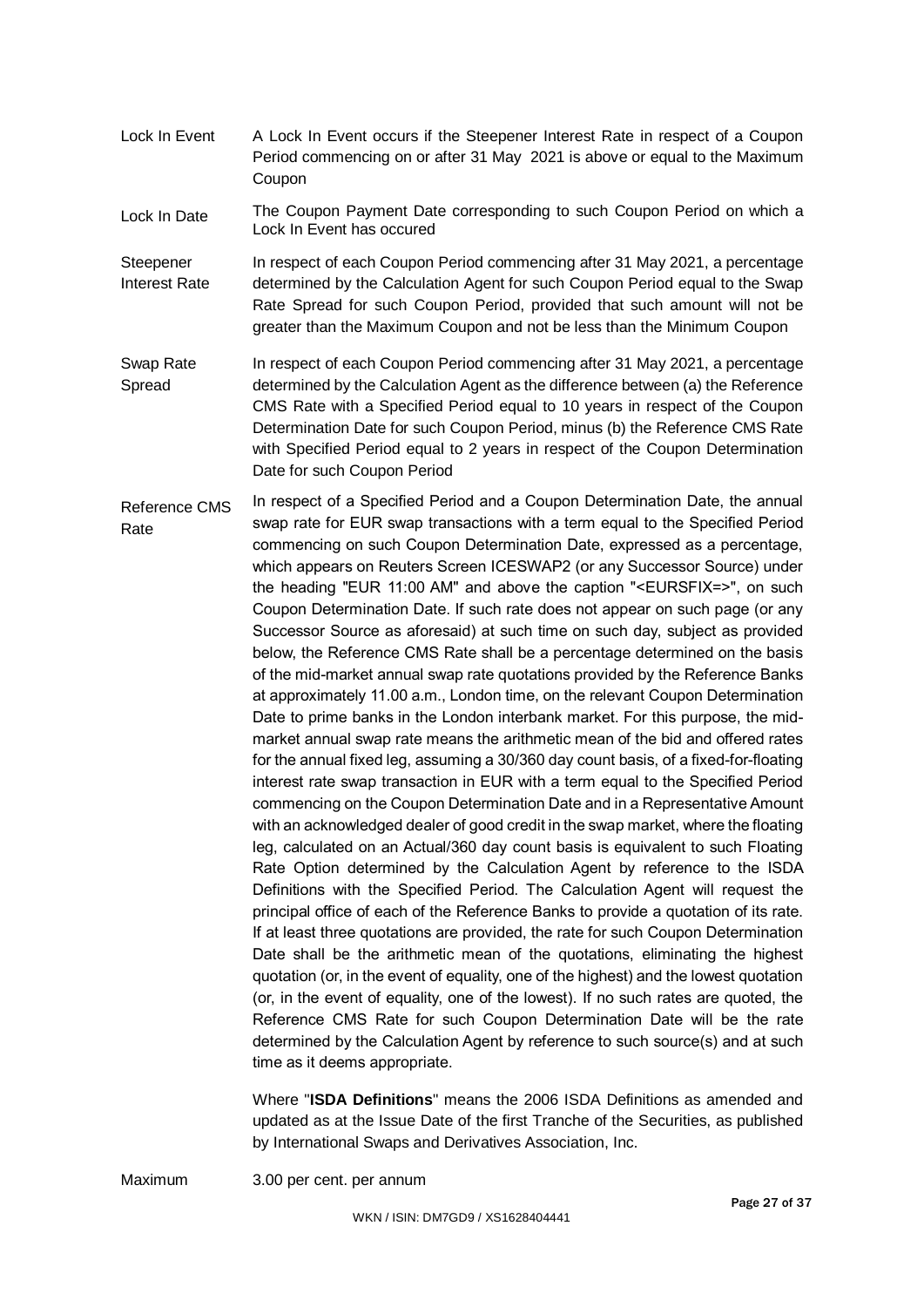| Coupon                            |     |                                                                                                                                                                                                                                                                                                                                                                            |
|-----------------------------------|-----|----------------------------------------------------------------------------------------------------------------------------------------------------------------------------------------------------------------------------------------------------------------------------------------------------------------------------------------------------------------------------|
| Minimum<br>Coupon                 |     | 0.85 per cent. per annum                                                                                                                                                                                                                                                                                                                                                   |
| Coupon<br>Determination<br>Date   |     | The second Business Day before the Coupon Payment Date for the relevant<br>Coupon Period                                                                                                                                                                                                                                                                                   |
| Day Count<br>Fraction             |     | 30/360                                                                                                                                                                                                                                                                                                                                                                     |
| Coupon Period                     |     | The period commencing on (and including) the Value Date to (and excluding) the<br>first Coupon Period End Date and each period commencing on (and including) a<br>Coupon Period End Date to (and excluding) the next following Coupon Period<br>End Date.                                                                                                                  |
| Adjusted<br>Coupon Period         |     | Not Applicable                                                                                                                                                                                                                                                                                                                                                             |
| Unadjusted<br>Coupon Period       |     | Applicable                                                                                                                                                                                                                                                                                                                                                                 |
| <b>Business Day</b><br>Convention |     | Following Business Day Convention                                                                                                                                                                                                                                                                                                                                          |
| Coupon Period<br><b>End Date</b>  |     | 31 May 2019, 31 May 2020, 31 May 2021, 31 May 2022, 31 May 2023, 31<br>May 2024, 31 May 2025, 31 May 2026, 31 May 2027 and the Settlement Date.                                                                                                                                                                                                                            |
| Coupon<br><b>Payment Date</b>     |     | Means each Coupon Period End Date or, if such day is not a Business Day the<br>Coupon Payment Date is postponed to the next day which is a Business Day.                                                                                                                                                                                                                   |
| Coupon<br><b>Cessation Date</b>   |     | the Settlement Date                                                                                                                                                                                                                                                                                                                                                        |
| Cash Amount                       |     | The Nominal Amount                                                                                                                                                                                                                                                                                                                                                         |
| Settlement Date                   |     | 31 May 2028                                                                                                                                                                                                                                                                                                                                                                |
| Settlement<br>Currency            |     | Euro (EUR)                                                                                                                                                                                                                                                                                                                                                                 |
| <b>Business Day</b>               |     | A day on which the Trans-European Automated Real-time Gross Settlement<br>Express Transfer (TARGET2) system is open, on which commercial banks and<br>foreign exchange markets settle payments in the Business Day Locations<br>specified in the Product Terms and on which each relevant Clearing Agent settles.<br>Saturday and Sunday are not considered Business Days. |
| <b>Business</b><br>Locations      | Day | London                                                                                                                                                                                                                                                                                                                                                                     |
| Payment<br>Locations              | Day | London                                                                                                                                                                                                                                                                                                                                                                     |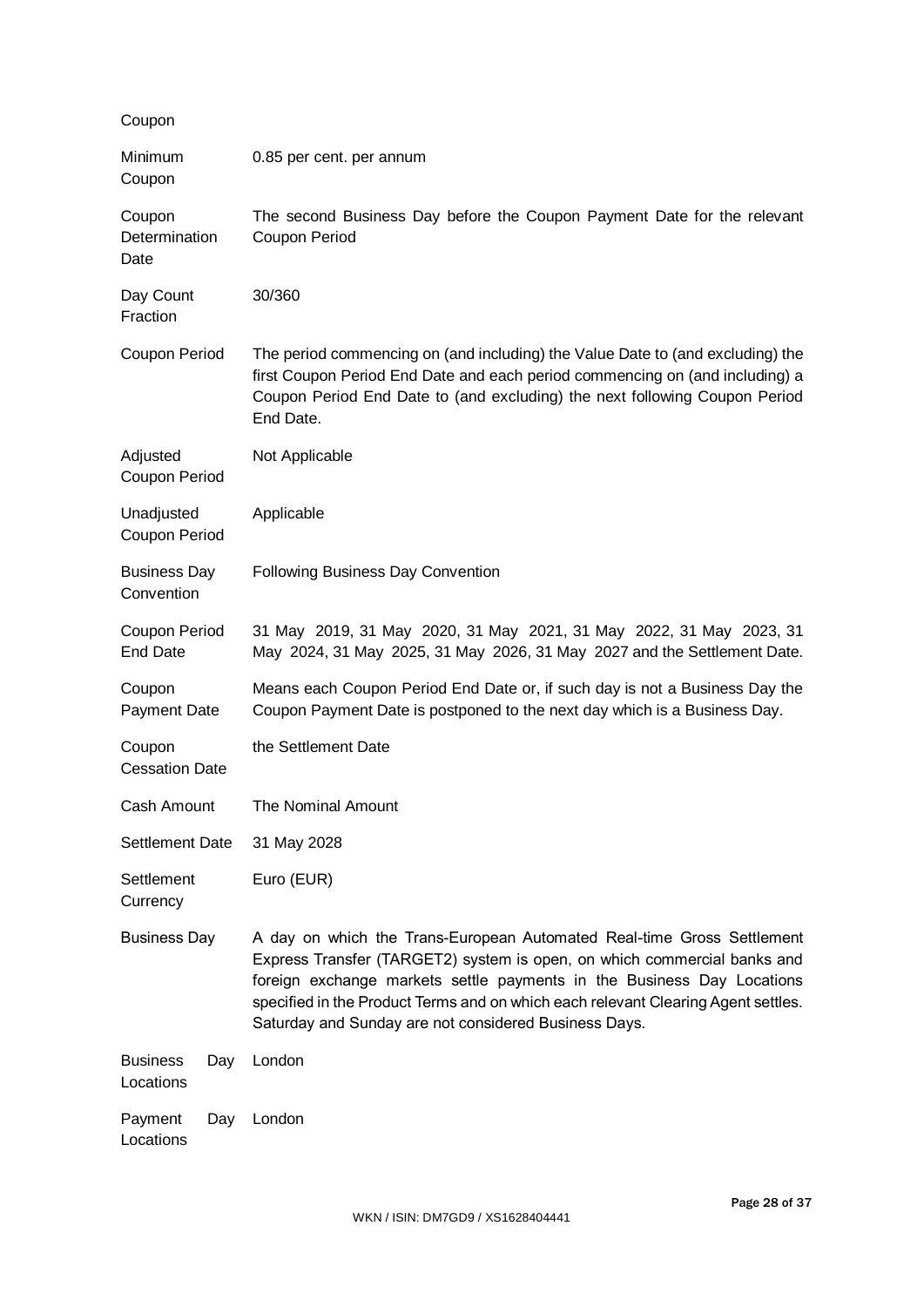| Correction<br>Period         | Two Business Days prior to the due date for any payment or delivery under the<br>Securities, the amount of which is determined in whole or in part by reference to<br>such value or price of the Reference Item |
|------------------------------|-----------------------------------------------------------------------------------------------------------------------------------------------------------------------------------------------------------------|
| Form of<br><b>Securities</b> | Global Security in bearer form                                                                                                                                                                                  |
| <b>Clearing Agent</b>        | Euroclear Bank S.A./N.V., 1 boulevard Albert II, 1210 Bruxelles, Belgium                                                                                                                                        |
|                              | Clearstream Banking Luxembourg S.A., 42 avenue John F. Kennedy, L-1855<br>Luxembourg                                                                                                                            |
| Governing Law                | English law                                                                                                                                                                                                     |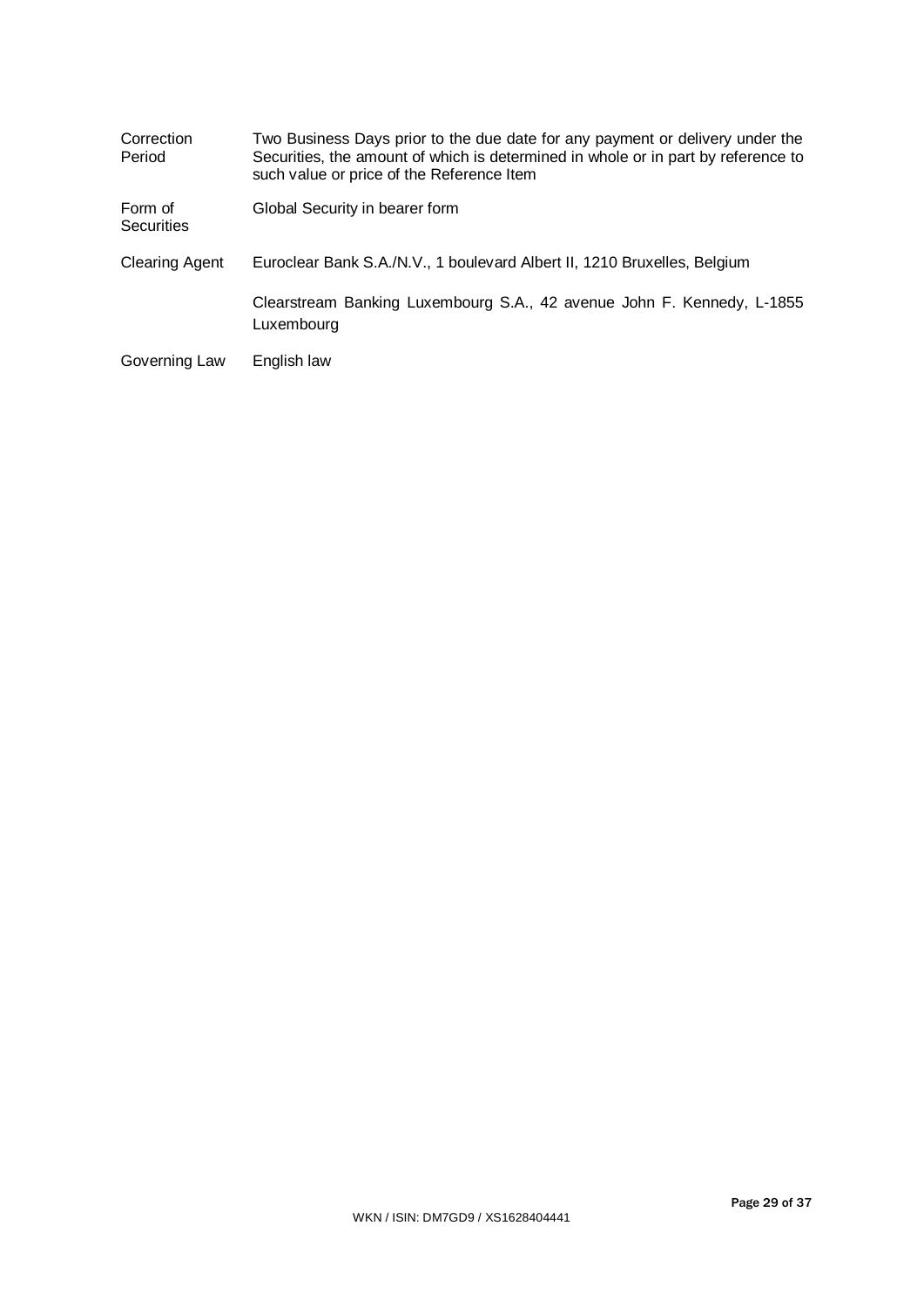# **ADDITIONAL INFORMATION**

# **LISTING AND ADMISSION TO TRADING**

| Listing and admission to Trading                              | Application has been made to list the Securities on<br>the Official List of the Luxembourg Stock<br>Exchange and to trade them on the Regulated<br>Market of the Luxembourg Stock Exchange, which<br>is a regulated market for the purposes of Directive<br>2014/65/EU (as amended), with effect from at the<br>earliest, the Issue Date. Application will also be<br>made to list and admit the Securities to trading on<br>the multilateral trading facility (MTF) EuroTLX of<br>EuroTLX SIM S.p.A., which is not a regulated<br>market for the purposes of Directive 2014/65/EU<br>(as amended). |
|---------------------------------------------------------------|-----------------------------------------------------------------------------------------------------------------------------------------------------------------------------------------------------------------------------------------------------------------------------------------------------------------------------------------------------------------------------------------------------------------------------------------------------------------------------------------------------------------------------------------------------------------------------------------------------|
|                                                               | No assurances can be given that such application<br>for listing and admission to trading will be granted<br>(or, if granted, will be granted by the Issue Date)                                                                                                                                                                                                                                                                                                                                                                                                                                     |
| Minimum Trade Size                                            | <b>One Security</b>                                                                                                                                                                                                                                                                                                                                                                                                                                                                                                                                                                                 |
| Estimate of total expenses related to<br>admission to trading | EUR 12,600                                                                                                                                                                                                                                                                                                                                                                                                                                                                                                                                                                                          |
| <b>OFFERING OF SECURITIES</b>                                 |                                                                                                                                                                                                                                                                                                                                                                                                                                                                                                                                                                                                     |
| Investor minimum subscription amount                          | EUR 1,000 (one Security)                                                                                                                                                                                                                                                                                                                                                                                                                                                                                                                                                                            |
| Investor maximum subscription amount                          | Not Applicable                                                                                                                                                                                                                                                                                                                                                                                                                                                                                                                                                                                      |
| Offer price                                                   | The Issue Price                                                                                                                                                                                                                                                                                                                                                                                                                                                                                                                                                                                     |
| The Subscription Period:                                      | Applications to subscribe for the Securities may be<br>made through the Distributor from 19 April 2018<br>until the "Primary Market End Date" which is 28<br>May 2018 (subject to adjustment) during the hours<br>in which banks are generally open for business in<br>Italy except for the "door-to-door" offer for which<br>the Subscription Period will be from, and including,<br>19 April 2018 to, and including, 21 May 2018.                                                                                                                                                                 |
|                                                               | The Issuer reserves the right for any reason to<br>change the number of Securities offered.                                                                                                                                                                                                                                                                                                                                                                                                                                                                                                         |
|                                                               | In the event that during the Subscription Period the<br>requests exceed the amount of the offer destined<br>to prospective investors equal to the maximum<br>aggregate nominal amount, the Issuer may<br>proceed to early terminate the Subscription Period<br>and may immediately suspend the acceptance of<br>further requests.                                                                                                                                                                                                                                                                   |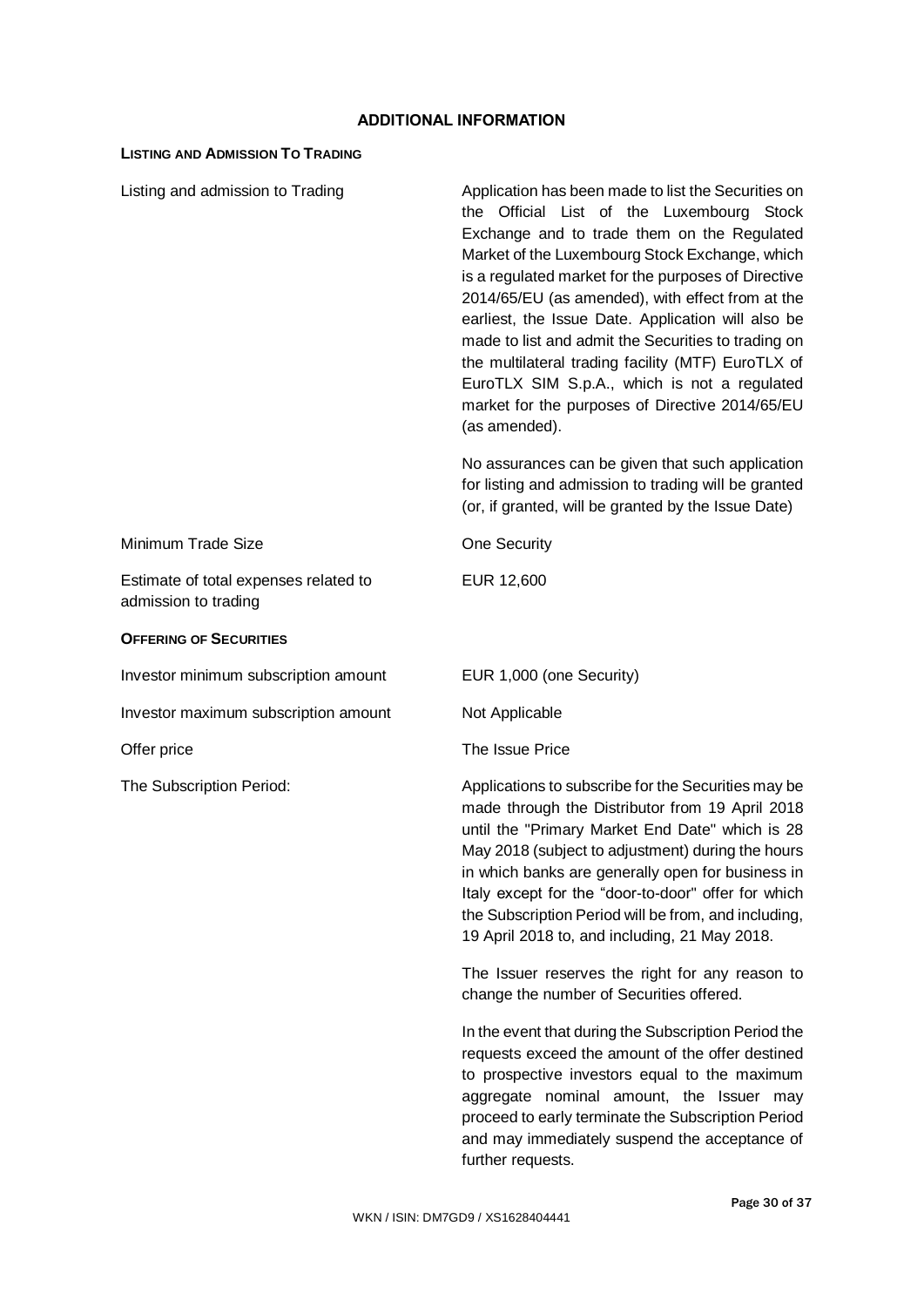|                                                                                                                     | Any such change or any amendment to the<br>Subscription Period will be communicated to<br>investors by means of a notice published on the<br>website of the Issuer (www.it.x-markets.db.com).                                                                                                                              |
|---------------------------------------------------------------------------------------------------------------------|----------------------------------------------------------------------------------------------------------------------------------------------------------------------------------------------------------------------------------------------------------------------------------------------------------------------------|
| Cancellation of the Issuance of the Securities:                                                                     | The Issuer reserves the right for any reason to<br>cancel the issuance of the Securities.                                                                                                                                                                                                                                  |
|                                                                                                                     | Any such decision will be communicated to<br>investors by means of a notice published on the<br>website of the Issuer (www.it.x-markets.db.com).                                                                                                                                                                           |
|                                                                                                                     | For the avoidance of doubt, if any application has<br>been made by a potential investor and the Issuer<br>exercises such a right, each such potential<br>investor shall not be entitled to subscribe or<br>otherwise purchase any Securities.                                                                              |
| Early Closing of the Subscription Period of the<br>Securities:                                                      | The Issuer reserves the right for any reason to<br>close the Subscription Period early.                                                                                                                                                                                                                                    |
|                                                                                                                     | Any such decision will be communicated to<br>investors by means of a notice published on the<br>website of the Issuer (www.it.x-markets.db.com).                                                                                                                                                                           |
| Conditions to which the offer is subject:                                                                           | Offers of the Securities are conditional on and<br>subject to admission to listing being obtained by<br>the Issue Date otherwise the offer will be deemed<br>withdrawn and the issuance cancelled                                                                                                                          |
| Description of the application process:                                                                             | Applications for the Securities can be made in Italy<br>at participating branches of a Distributor.                                                                                                                                                                                                                        |
|                                                                                                                     | Applications will be in accordance with the<br>relevant Distributor's usual procedures, notified to<br>investors by the relevant Distributor.                                                                                                                                                                              |
|                                                                                                                     | Prospective investors will not be required to enter<br>into any contractual arrangements directly with the<br>Issuer relating to the subscription for the<br>Securities.                                                                                                                                                   |
| Description of possibility to reduce<br>subscriptions and manner for refunding excess<br>amount paid by applicants: | Not applicable                                                                                                                                                                                                                                                                                                             |
| Details of the method and time limits for paying<br>up and delivering the Securities:                               | Investors will be notified by the Issuer or the<br>relevant financial intermediary of their allocations<br>of Securities and the settlement arrangements in<br>respect thereof. The Securities will be issued on<br>the Issue Date and the Securities will be delivered<br>on the Value Date against payment to the Issuer |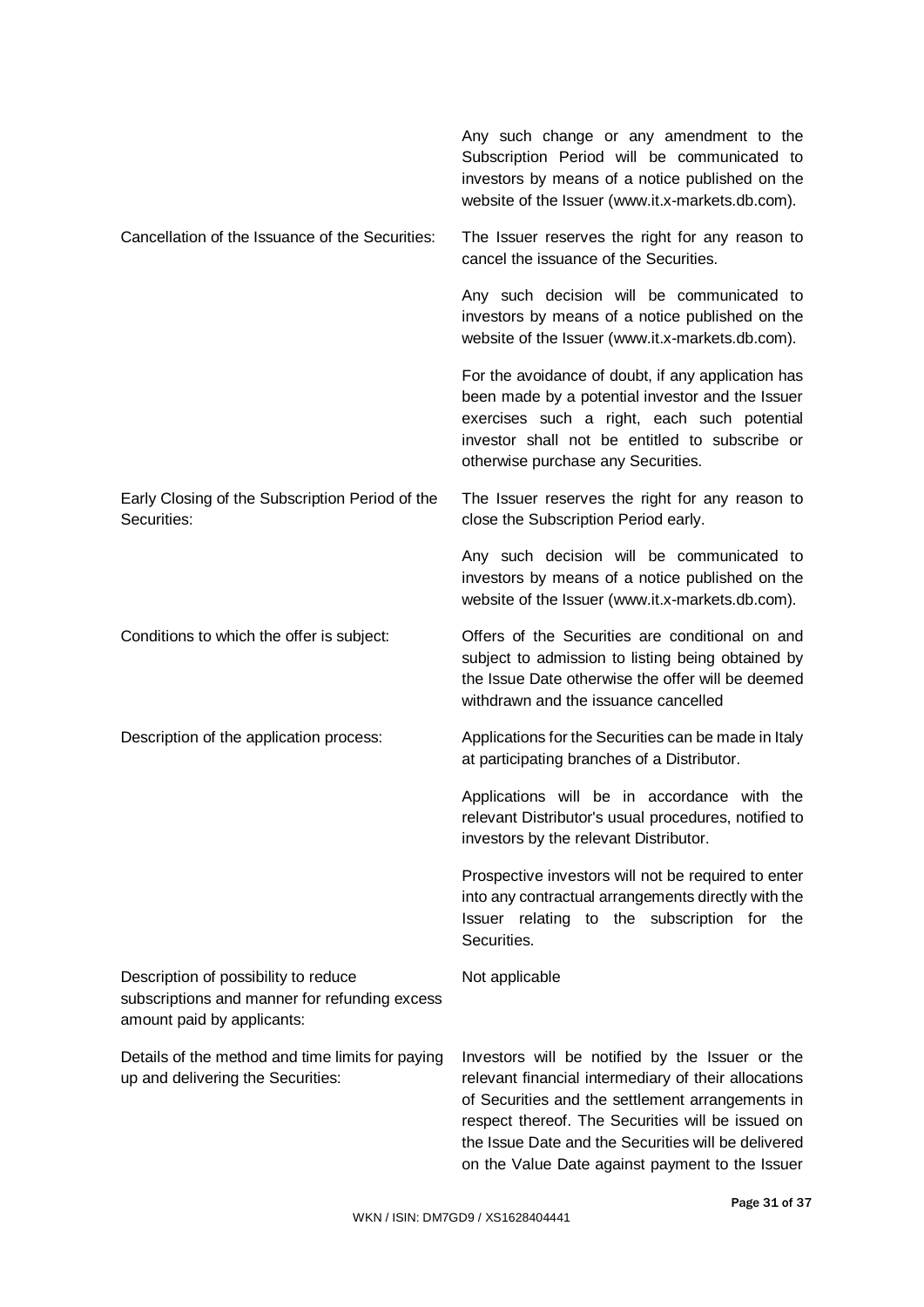Manner in and date on which results of the offer are to be made public:

Procedure for exercise of any right of preemption, negotiability of subscription rights and treatment of subscription rights not exercised

Categories of potential investors to which the Securities are offered and whether tranche(s) have been reserved for certain countries:

Process for notification to applicants of the amount allotted and the indication whether dealing may begin before notification is made:

Amount of any expenses and taxes specifically charged to the subscriber or purchaser:

Name(s) and address(es), to the extent known to the Issuer, of the placers in the various countries where the offer takes place

of the net subscription price.

The Issuer will in its sole discretion determine the final amount of Securities to be issued (which will be dependent on the outcome of the offer), up to a limit of 150,000 Securities

The precise number of Securities to be issued will be published on the website of the Issuer (www.it.x-markets.db.com) and on the<br>Luxembourg Stock Exchange website Luxembourg Stock Exchange website [\(www.bourse.lu\)](http://www.bourse.lu/) on or around the Issue Date.

The results of the offer will be available from the Distributor following the Subscription Period and prior to the Issue Date.

Not applicable

The Offer may be made in Italy to any person which complies with all other requirements for investment as set out in the Base Prospectus or otherwise determined by the Issuer and/or the relevant financial intermediaries. In other EEA countries, offers will only be made pursuant to an exemption under the Prospectus Directive as implemented in such jurisdictions.

Each investor will be notified by the relevant Distributor of its allocation of Securities after the end of the Subscription Period and before the Issue Date.

No dealings in the Securities may take place prior to the Issue Date

Save for the Issue Price, which includes the commissions payable to the Distributors, details of which are set out in the section below entitled "Fees", the Issuer is not aware of any expenses and taxes specifically charged to the subscriber or purchaser

Deutsche Bank S.p.A. of Piazza del Calendario 3, 20126, Milan, Italy, and Finanza e Futuro Banca S.p.A. of Piazza del Calendario 1, 20126 Milan, Italy, (each a "**Distributor**" and together with any other entities appointed as a distributor in respect of the Securities during the Subscription Period, the "**Distributors**").

The Issuer reserves the right to appoint other distributors during the Subscription Period, which will be communicated to investors by means of a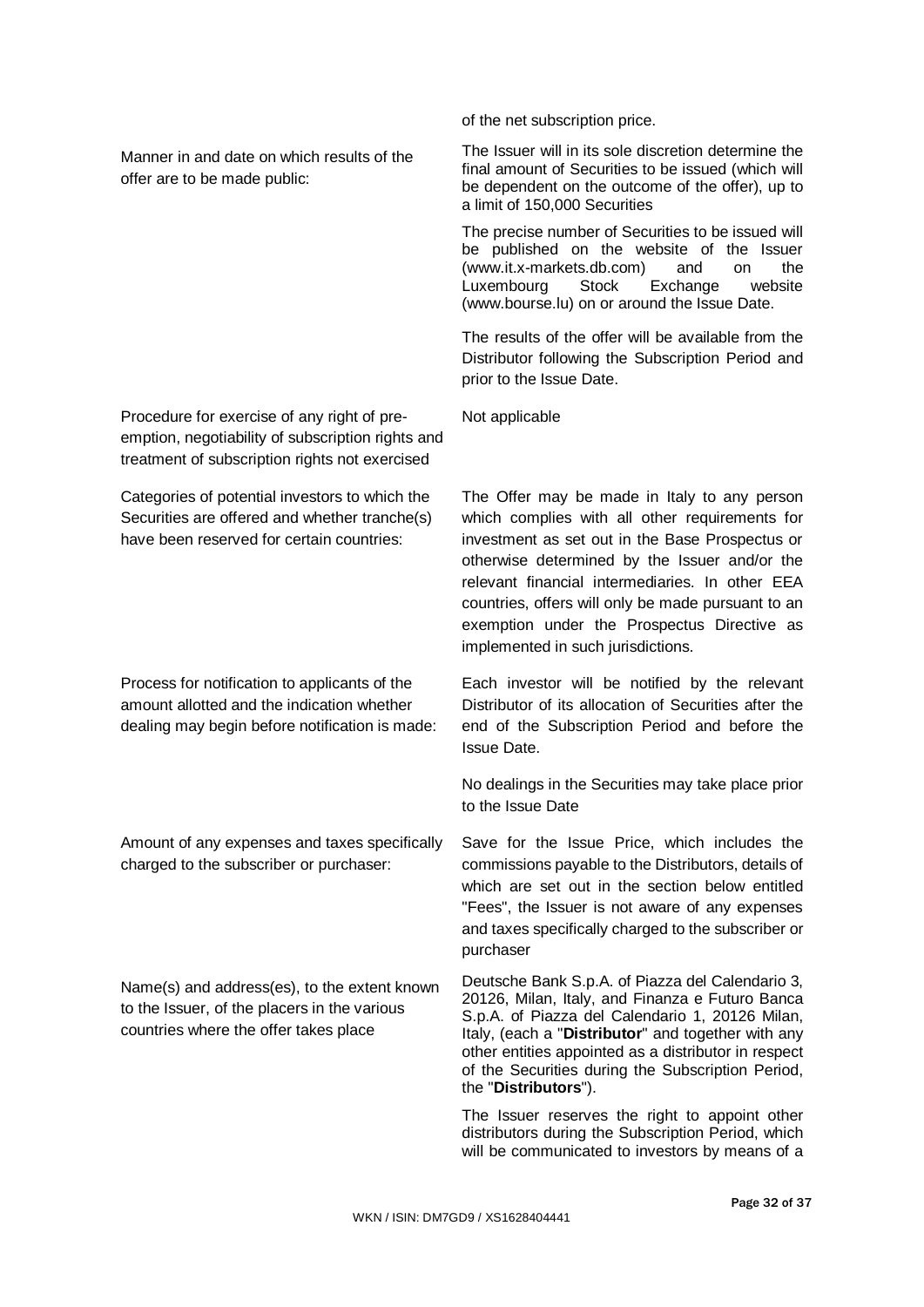notice published on the website of the Issuer (www.it.x-markets.db.com). Deutsche Bank S.p.A. will act as lead manager of the placement syndicate (*Responsabile del Collocamento* as defined under article 93-bis of the Financial Services Act) (the "**Lead Manager**"). **FEES** Fees paid by the Issuer to the Distributor Trailer Fee Not applicable Placement Fee The Issue Price contains a fee of up to 3.00 per cent. of the Issue Price per Note **SECURITY RATINGS** Rating The Securities have not been rated **INTERESTS OF NATURAL AND LEGAL PERSONS INVOLVED IN THE ISSUE** Save for any fees payable as set out under "Fees" above, so far as the Issuer is aware, no person involved in the issue of the Securities has an interest material to the offer **REASONS FOR THE OFFER, ESTIMATED NET PROCEEDS AND TOTAL EXPENSES** Reasons for offer The net proceeds from each issue of Securities will be applied by the Issuer as set out under the heading "Use of Proceeds" in the Base **Prospectus PUBLICATION OF NOTICES** Publication of notices **Notices** Notices will be published in accordance with §16(1)(a) and/or §16(1)(b) **RANKING OF THE SECURITIES** Ranking of the Securities The Issuer believes that the Securities will fall within the scope of Sec 46f (7) of the German Banking Act (Kreditwesengesetz, "KWG") and will constitute Preferred Senior Obligations as described in chapter "III. General Information on the Programme" section "C. General Description of the Programme" under "Ranking of Securities" in the Base Prospectus. However, investors should note that in a German insolvency

proceeding or in the event of the imposition of resolution measures with respect to the Issuer, the competent resolution authority or court would determine whether unsecured and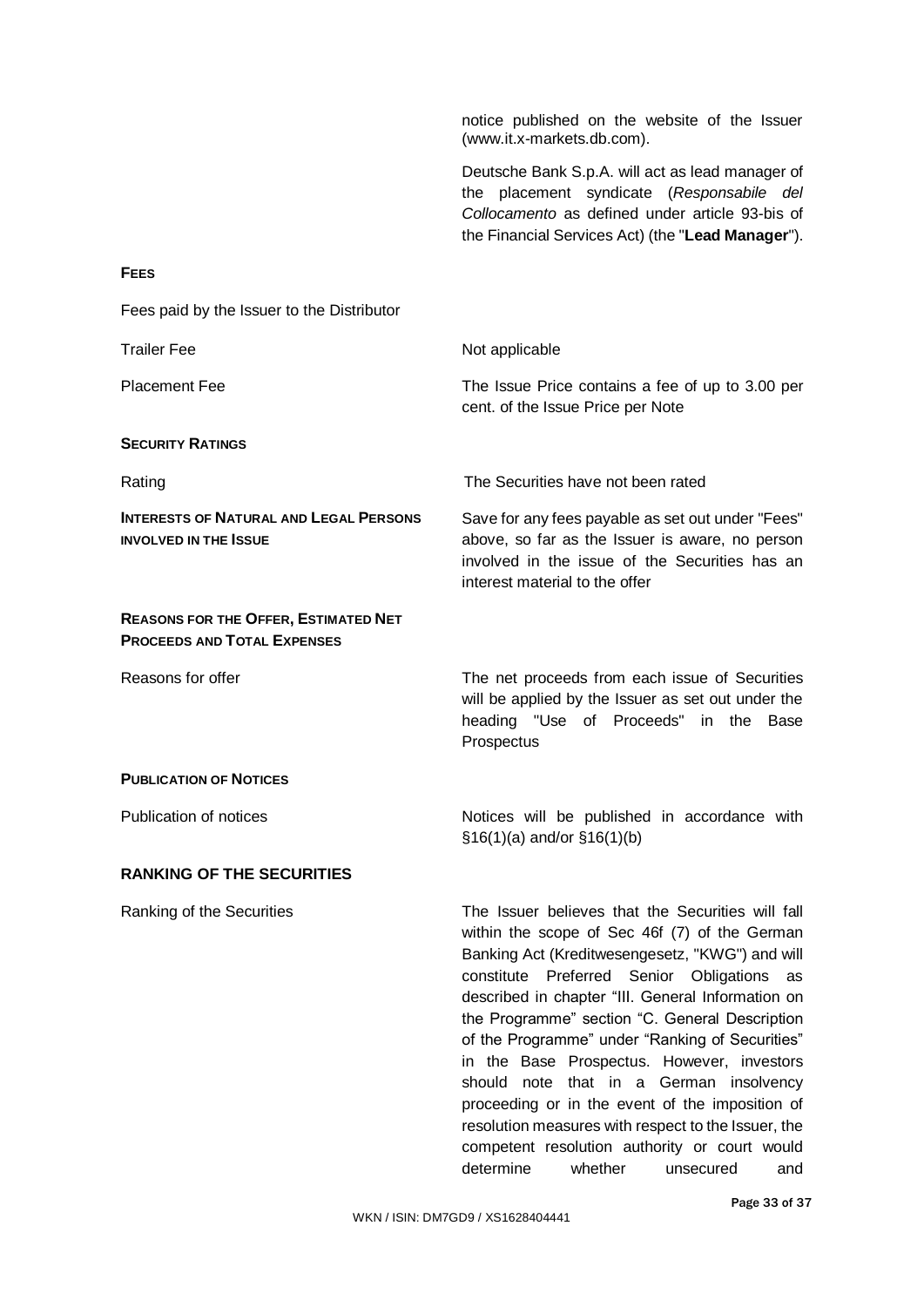unsubordinated Securities issued under the Programme qualify as Preferred Senior Obligations or as Non-Preferred Senior **Obligations** 

# **FURTHER INFORMATION PUBLISHED BY THE ISSUER**

The Issuer does not intend to provide any further information on the Underlying.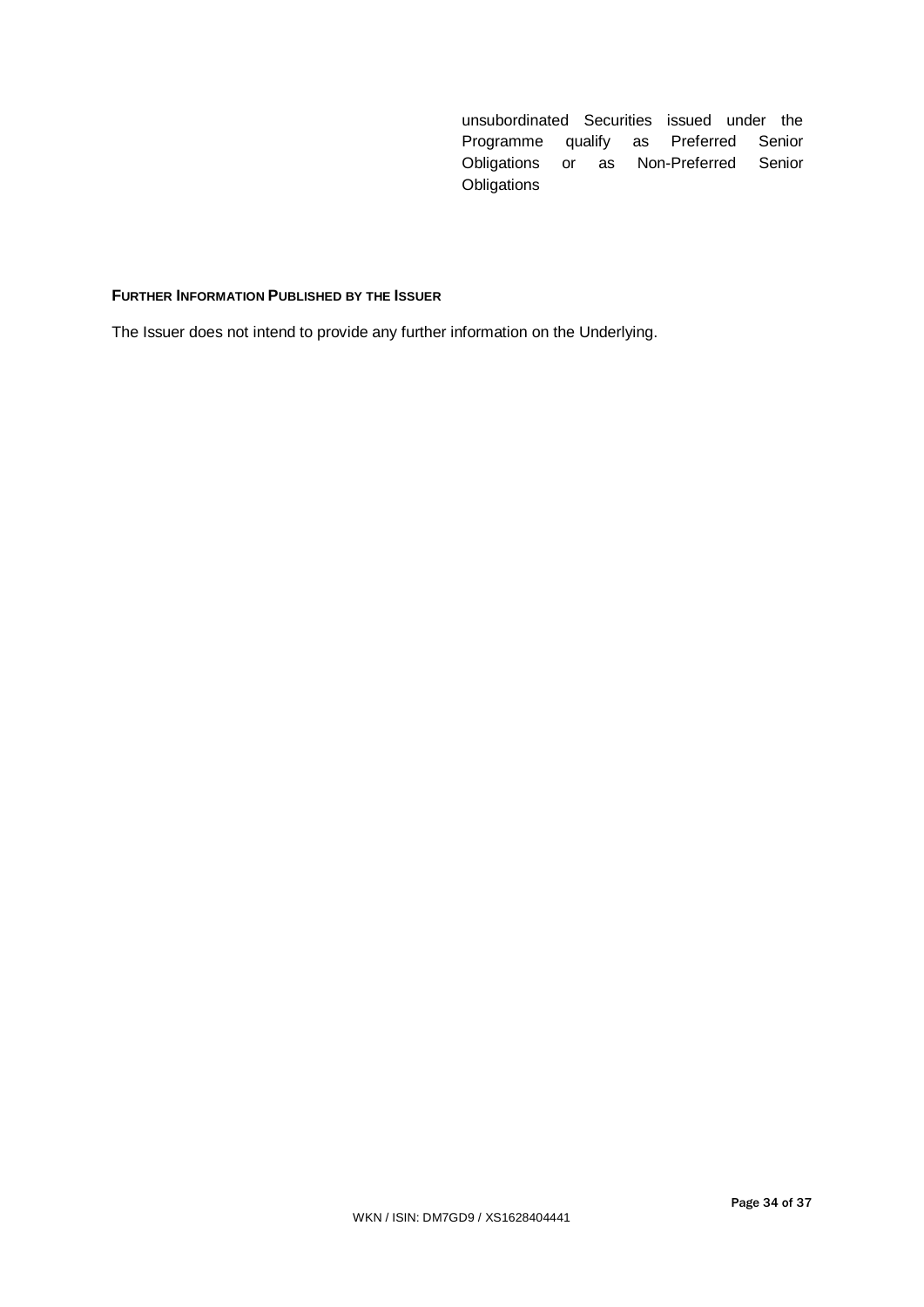# **IMPORTANT LEGAL INFORMATION**

**Consent to Use of Prospectus:** With respect to Article 3(2) of the Prospectus Directive the Issuer consents, to the extent and under the conditions below, to the use of the Prospectus during the Subscription Period as long as the Prospectus is valid in accordance with Article 9 of the Prospectus Directive and accepts responsibility for the content of the Prospectus also with respect to subsequent resale or final placement of Securities by any financial intermediary which was given consent to use the prospectus.

Such consent was given to the following specified financial intermediaries (individual consent), being Deutsche Bank S.p.A. of Piazza del Calendario 3, 20126, Milan, Italy, and Finanza e Futuro Banca S.p.A. of Piazza del Calendario 1, 20126 Milan, Italy and only for offers made in Italy to any person who complies with all other requirements for investment as set out in the Base Prospectus or otherwise determined by the Issuer and/or the relevant financial intermediary. In other EEA countries, offers may only be made pursuant to an exemption under the Prospectus Directive as implemented in such jurisdictions.

Such consent by the Issuer is subject to each dealer and/or financial intermediary complying with the terms and conditions described in this Prospectus as well as any applicable selling restrictions. The distribution of this Prospectus as well as the offering, sale and delivery of Securities in certain jurisdictions may be restricted by law.

Each dealer and/or each financial intermediary, if any, and/or each person into whose possession this Prospectus comes is required to inform themselves about and observe any such restrictions. The Issuer reserves the right to withdraw its consent to the use of this Prospectus in relation to certain dealers and/or financial intermediaries.

**In case of an offer being made by a financial intermediary, such financial intermediary must provide information to investors on the terms and conditions of the offer at the time the offer is made.**

**Any new information with respect to financial intermediaries unknown at the time of the approval of the Prospectus will be published on the internet page www.x-markets.db.com (and the information appearing on such website does not form part of this Prospectus).**

**Responsibility Statement:** The Issuer accepts responsibility for the information contained in this document. To the best of the knowledge of the Issuer, having taken all reasonable care to ensure that such is the case, the information contained in this document is in accordance with the facts and does not omit anything likely to affect the import of such information.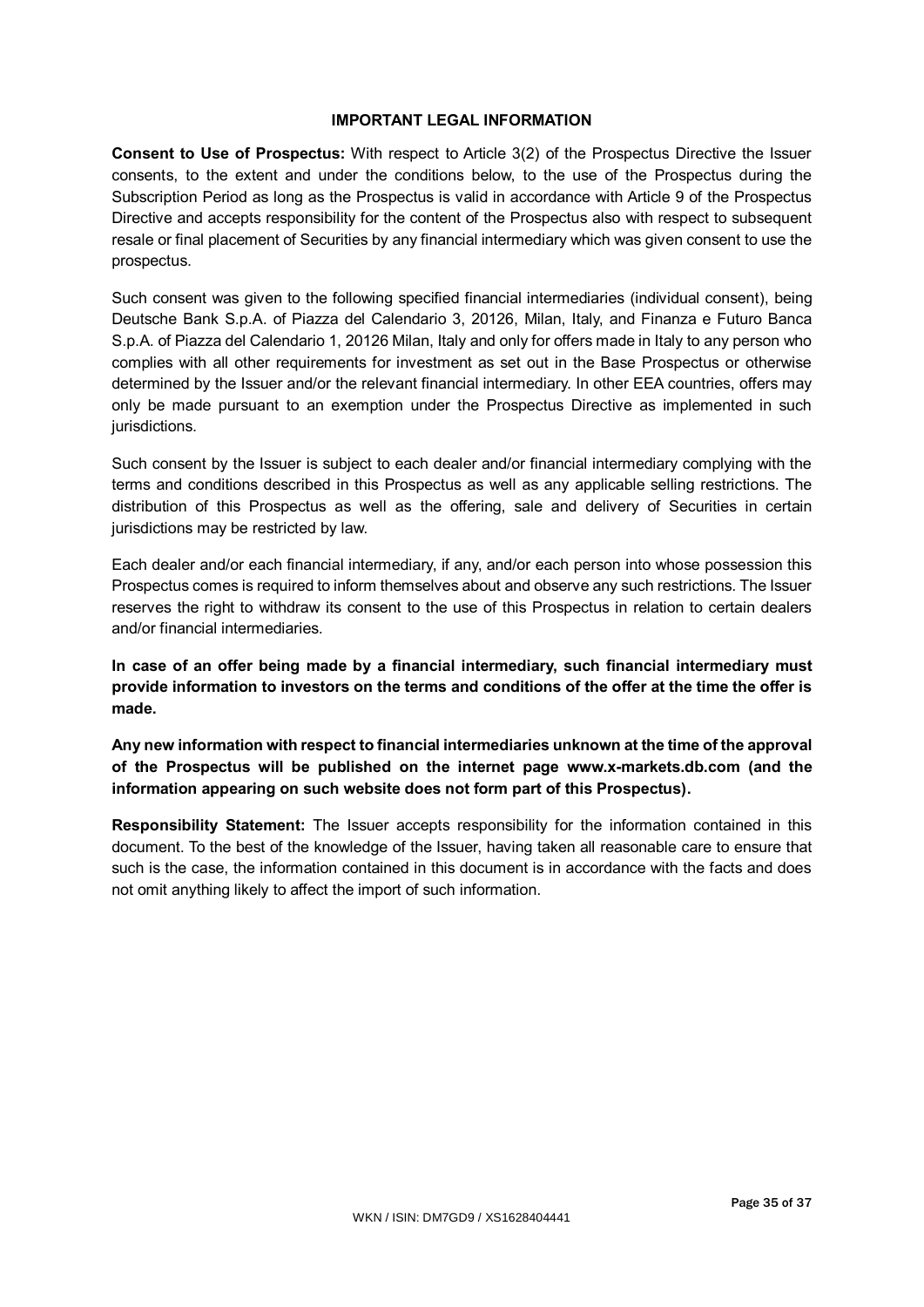# **GENERAL INFORMATION**

1. The establishment of the Programme and the issue of Securities thereunder have been duly authorised by the competent representatives of Deutsche Bank.

The establishment of the Programme is considered to be in the ordinary course of Deutsche Bank's business and therefore was not authorised by board resolutions.

Deutsche Bank has obtained or will obtain from time to time all necessary consents, approvals and authorisations in connection with the issue and performance of its obligations under the Securities.

- 2. There has been no material adverse change in the prospects of Deutsche Bank since 31 December 2017. There has been no significant change in the financial position or trading position of Deutsche Bank since 31 December 2017.
- 3. Save as disclosed in the EMTN Base Prospectus, under the title "Legal and Arbitration Proceedings" on page 89, as supplemented from time to time, on the pages identified in item (e)- (i) of the Cross Reference List on pages 18 to 22, there have been no governmental, legal or arbitration proceedings (including any such proceedings which are pending or threatened of which the issuer is aware) during the last twelve months which may have, or have had in the recent past, significant effects on the Issuer's financial position or profitability.
- 4. The Issuer does not intend to provide any post-issuance information in relation to the assets underlying the Securities, except if required any applicable law or regulation.
- 5. So long as Securities are capable of being issued under the Programme, copies of the following documents will be available from the registered office of the Issuer and from the specified office of the Paying Agent for the time being in Luxembourg:
	- (i) the articles of association (with an English translation where applicable) of the Issuer;
	- (ii) the audited consolidated and non-consolidated annual financial statements of Deutsche Bank in respect of the financial years ended 31 December 2017, 31 December 2016 and 31 December 2015 (in German and each with an English translation thereof);
	- (iii) the EMTN Base Prospectus;
	- (iv) the First Supplement to the EMTN Base Prospectus;
	- (v) the Second Supplement to the EMTN Base Prospectus;
	- (vi) the Third Supplement to the EMTN Base Prospectus;
	- (vii) the Fourth Supplement to the EMTN Base Prospectus;
	- (viii) the Seventh Supplement to the EMTN Base Prospectus;
	- (ix) the Eight Supplement to the EMTN Base Prospectus
	- (x) this Prospectus;
	- (xi) the Base Prospectus;
	- (xii) the First Supplement to the Base Prospectus.